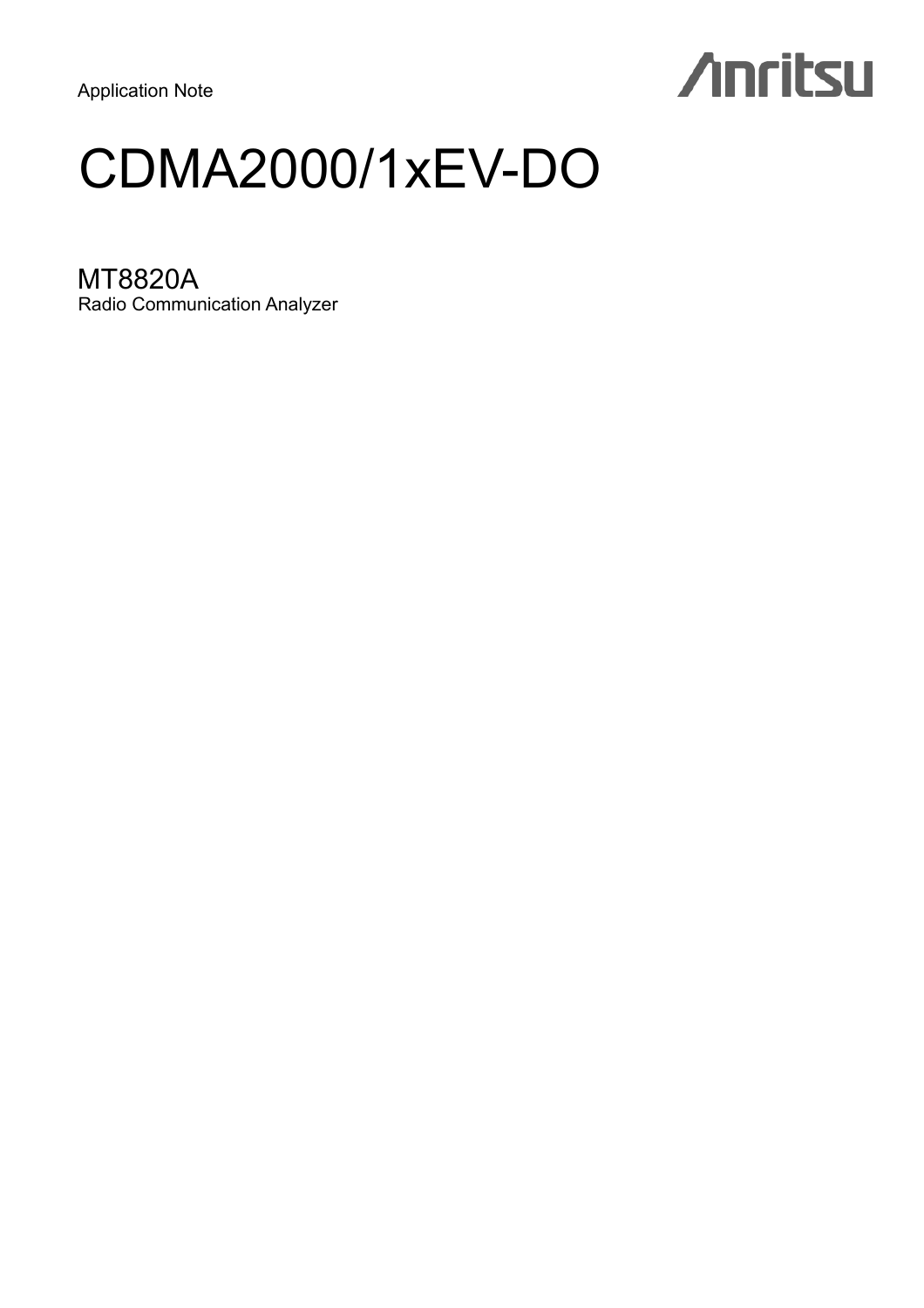## Contents

| $\mathbf 1$ .      |                                                                                     |     |
|--------------------|-------------------------------------------------------------------------------------|-----|
| 1.1.               |                                                                                     |     |
| 1.2.               |                                                                                     |     |
| 1.3.               |                                                                                     |     |
| 1.3.1.             |                                                                                     |     |
| 1.3.2.             |                                                                                     |     |
| 1.3.3.             |                                                                                     |     |
| 1.3.4.             | 3.4.1 Demodulation of Forward Fundamental Channel in Additive White Gaussian Noise9 |     |
| 1.3.5.             |                                                                                     |     |
| 1.3.6.             |                                                                                     |     |
| 1.3.7.<br>1.3.8.   |                                                                                     |     |
| 1.3.9.             |                                                                                     |     |
| 1.3.10.            |                                                                                     |     |
| 1.3.11.            |                                                                                     |     |
| 1.3.12.            |                                                                                     |     |
| 1.3.13.            |                                                                                     |     |
| 1.3.14.<br>1.3.15. |                                                                                     |     |
| 1.3.16.            |                                                                                     |     |
| 1.3.17.            |                                                                                     |     |
| 1.3.18.            |                                                                                     |     |
| 1.4.               |                                                                                     |     |
| 1.5.               |                                                                                     |     |
| 1.5.1.             |                                                                                     |     |
|                    |                                                                                     |     |
|                    |                                                                                     |     |
| 2.                 |                                                                                     |     |
| 2.1.               |                                                                                     |     |
| 2.2.               |                                                                                     |     |
| 2.3.               |                                                                                     |     |
| 2.3.1.             |                                                                                     |     |
| 2.3.2.             |                                                                                     |     |
| 2.3.3.             | Termination                                                                         | .29 |
| 2.3.4.             |                                                                                     |     |
| 2.3.5.             |                                                                                     |     |
| 2.3.6.<br>2.3.7.   |                                                                                     |     |
| 2.3.8.             |                                                                                     |     |
| 2.3.9.             |                                                                                     |     |
| 2.3.10.            |                                                                                     |     |
| 2.3.11.            |                                                                                     |     |
| 2.3.12.            |                                                                                     |     |
| 2.3.13.            |                                                                                     |     |
| 2.3.14.<br>2.3.15. |                                                                                     |     |
| 2.3.16.            |                                                                                     |     |
| 2.3.17.            |                                                                                     |     |
|                    |                                                                                     |     |
| 2.3.18.            |                                                                                     |     |
| 2.3.19.<br>2.3.20. |                                                                                     |     |

MT8820A-E-F-2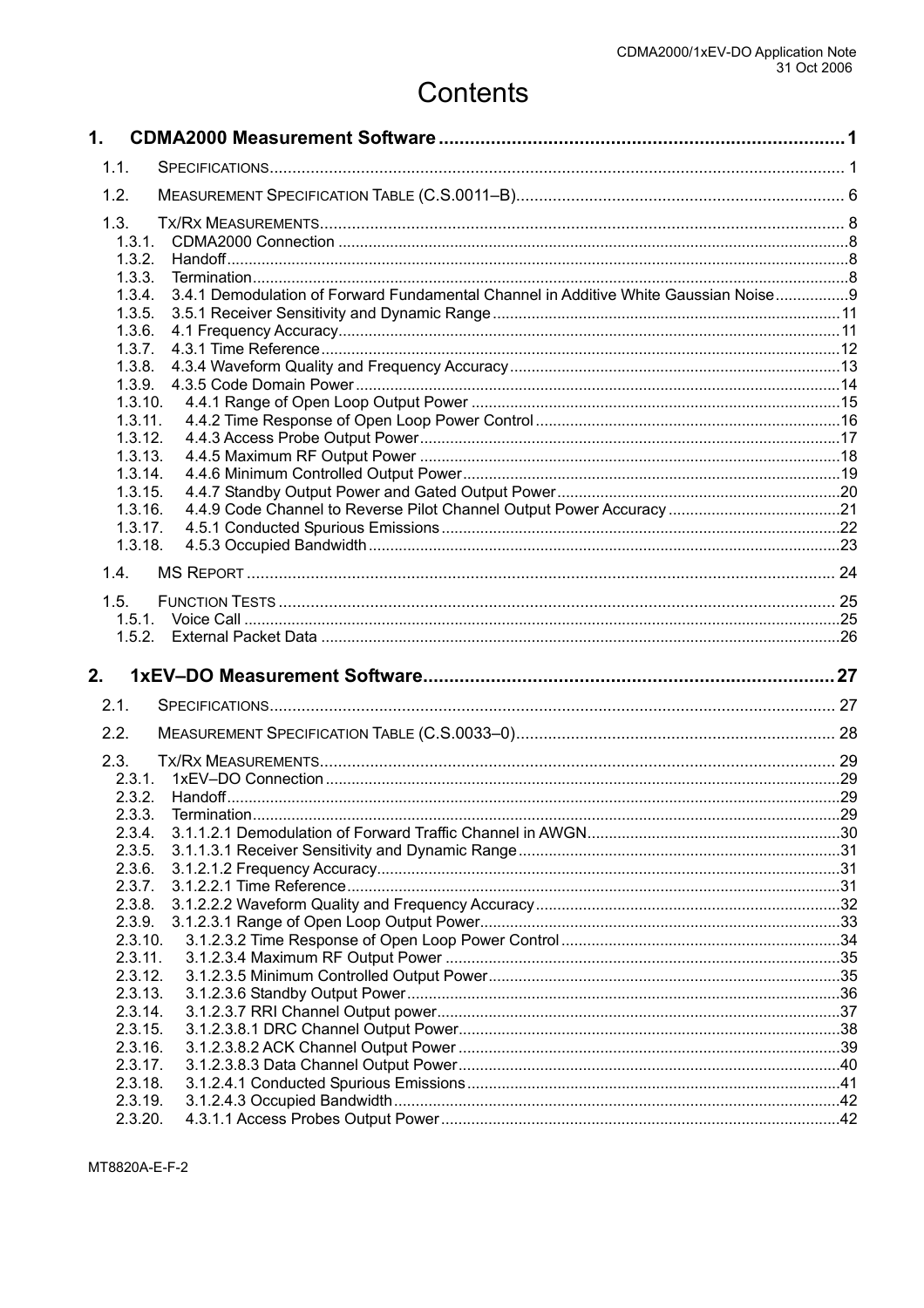## CDMA2000/1xEV-DO Application Note<br>31 Oct 2006 43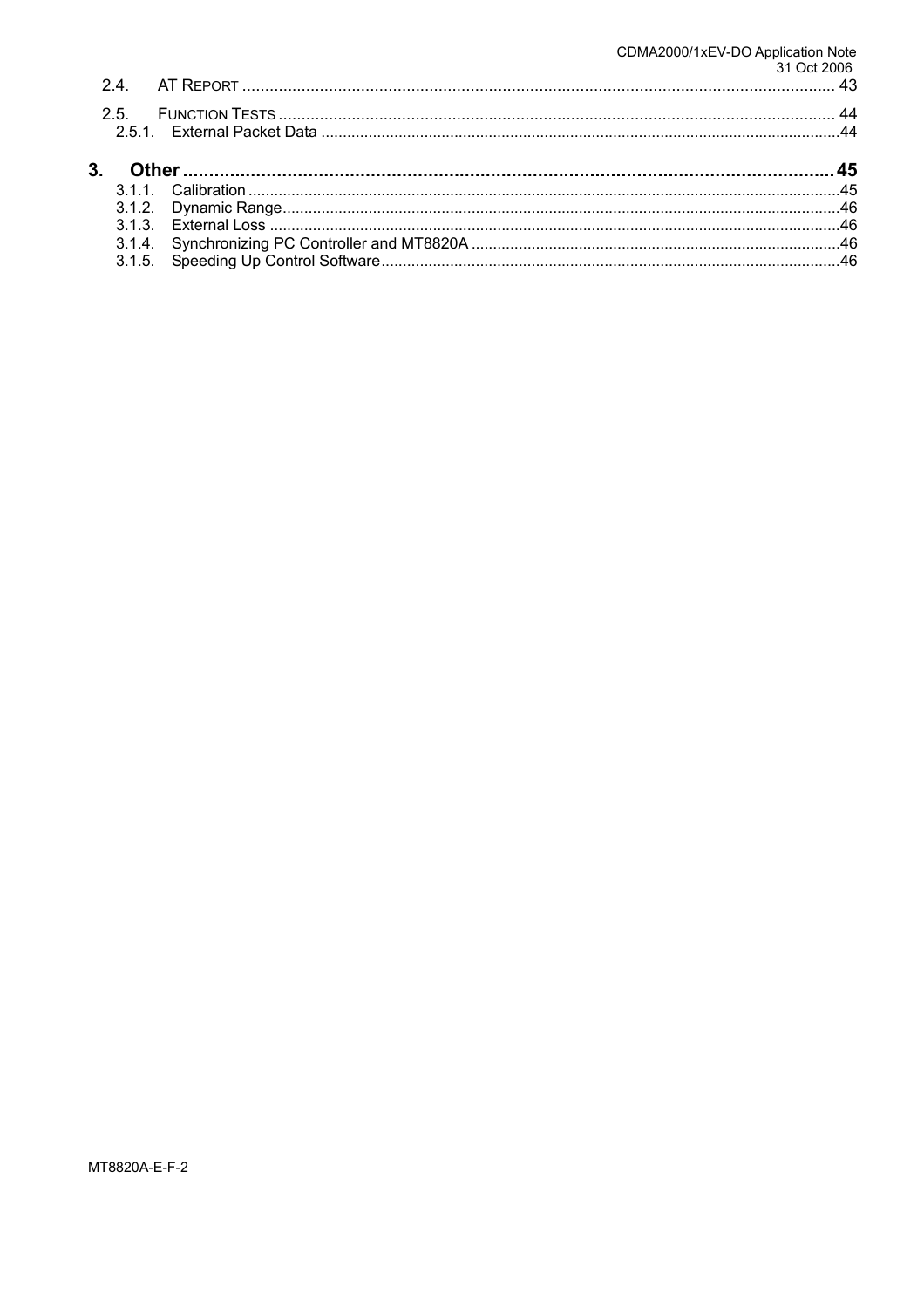## **1. CDMA2000 Measurement Software**

## **1.1. Specifications**

Functions related to AMPS can only be used when the MT8802A–11 Audio Board option is installed.

| Table 1.1-1 Specifications (CDMA2000) |                                                                                                                                                                                                                                                                                                                                                |  |  |  |
|---------------------------------------|------------------------------------------------------------------------------------------------------------------------------------------------------------------------------------------------------------------------------------------------------------------------------------------------------------------------------------------------|--|--|--|
| Item                                  | Specification                                                                                                                                                                                                                                                                                                                                  |  |  |  |
| Fundamental<br>measurement            | Measurement frequency: 300 to 2200 MHz                                                                                                                                                                                                                                                                                                         |  |  |  |
| Magnitude measurement                 | Measurement level: $-65$ to $+35$ dBm                                                                                                                                                                                                                                                                                                          |  |  |  |
|                                       | Measurement accuracy: (Filtered Power measurement, after Full Cal,<br>referenced to Input Level setting value)<br>$\pm 0.5$ dB (-25 to +35 dBm)<br>$\pm 0.7$ dB (-55 to -25 dBm)<br>$\pm 0.9$ dB (-65 to -55 dBm)                                                                                                                              |  |  |  |
|                                       | Linearity:<br>(Filtered Power measurement, referenced to Input Level setting<br>value)<br>$\pm 0.2$ dB (0 to -40 dB, $\ge$ -55 dBm)<br>$\pm 0.4$ dB (0 to -40 dB, $\ge$ -65 dBm)                                                                                                                                                               |  |  |  |
| Frequency/Modulation                  | Level range: -30 to +35 dBm                                                                                                                                                                                                                                                                                                                    |  |  |  |
| measurement                           | Carrier frequency accuracy: ±(Set frequency x Reference oscillator accuracy<br>$+10$ Hz)                                                                                                                                                                                                                                                       |  |  |  |
|                                       | Modulation accuracy: Residual Waveform Quality: >0.999                                                                                                                                                                                                                                                                                         |  |  |  |
|                                       | Residual EVM: <2% rms                                                                                                                                                                                                                                                                                                                          |  |  |  |
| Occupied bandwidth                    | Measurement level: -10 to +35 dBm                                                                                                                                                                                                                                                                                                              |  |  |  |
| Code domain power                     | Can be measured when Reverse-RC set to 3 or 4                                                                                                                                                                                                                                                                                                  |  |  |  |
|                                       | Measurement level range: -30 to +35 dBm                                                                                                                                                                                                                                                                                                        |  |  |  |
|                                       | Measurement accuracy: $\pm 0.2$ dB (code power $\geq -15$ dBc)<br>$\pm 0.4$ dB (code power $\ge -23$ dBc)                                                                                                                                                                                                                                      |  |  |  |
| FER                                   | FER measurement with Service Option 2, 9, 55 and 32 (TDSO)<br>Indicated items: FER, confidence level, sample frame count, error frame count                                                                                                                                                                                                    |  |  |  |
| RF Signal generator                   | Output frequency range: 300 to 2200 MHz, 1 Hz step                                                                                                                                                                                                                                                                                             |  |  |  |
|                                       | Channel level [(relative level to lor (total level)]:<br>Pilot Channel:<br>$-30$ to 0 dB, 0.25 dB step or Off<br>-30 to 0 dB, 0.1 dB step or Off<br>FCH, SCH, DCCH:<br>SYNCH, PCH:<br>$-30$ to 0 dB, 0.25 dB step or Off<br>OCNS:<br>Auto, 0.01 dB step or Off<br>QPCH: (relative level to Pilot Channel)<br>$-5$ to $+2$ dB, 1 dB step or Off |  |  |  |

Channel level accuracy: <±0.2 dB typ. (≥–20 dB)

Waveform quality: >0.99 (Pilot only, AWGN Off)

AWGN level: –20 to +12 dB (relative level to CDMA signal)or Off

Maximum output level of CDMA at AWGN On: –28 dBm (at MAIN output)

–18 dBm (at AUX output)

PN offset: 0 to 511 can be set.

AWGN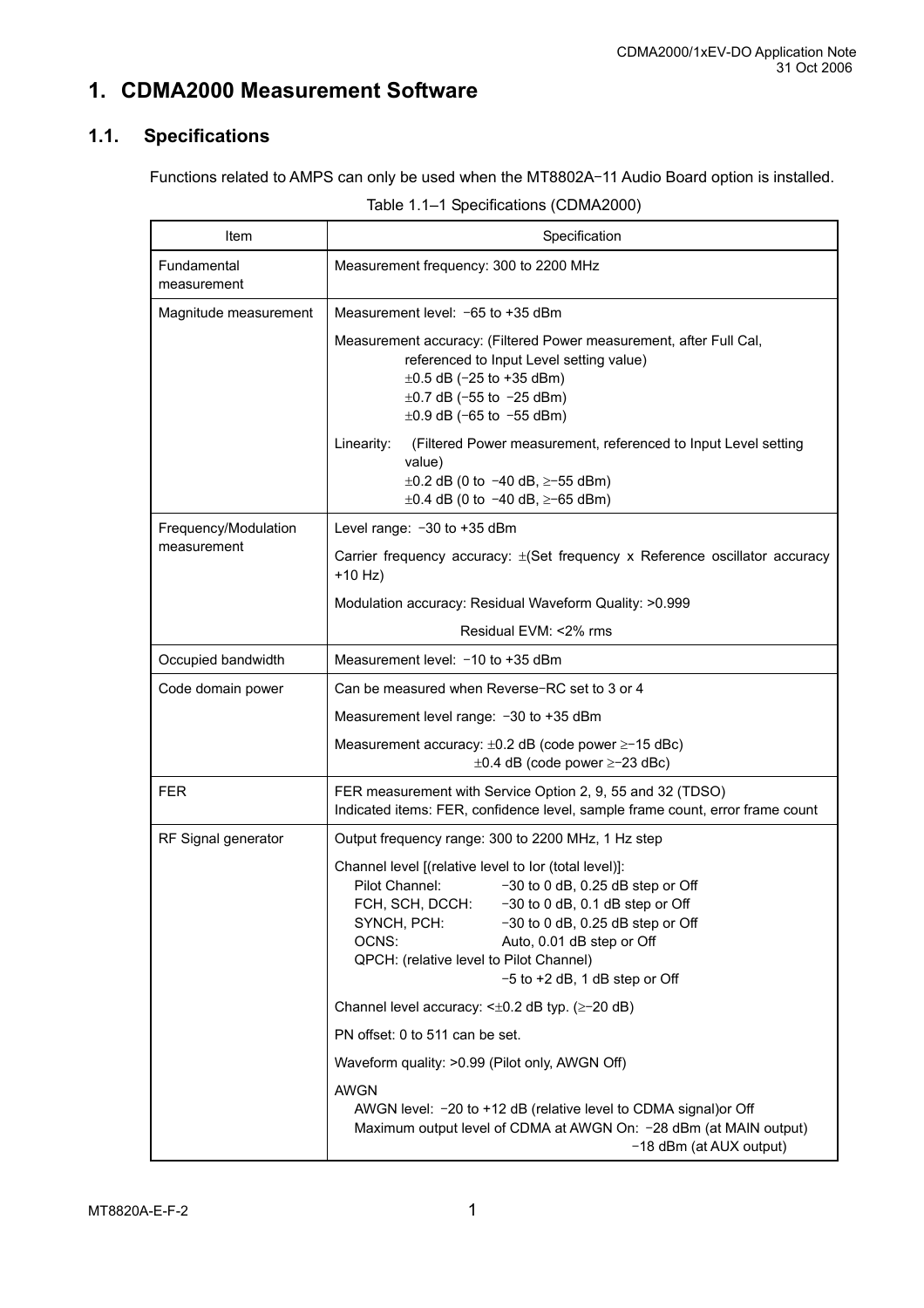| Item            | Specification                                                                                                                                            |  |  |  |
|-----------------|----------------------------------------------------------------------------------------------------------------------------------------------------------|--|--|--|
| Call processing | Band Class: BC0, 1, 2, 3, 4, 5, 6, 7, 8, 9, 10                                                                                                           |  |  |  |
|                 | Call control: Location registration, Origination, Termination, Network<br>disconnection, Terminal disconnection                                          |  |  |  |
|                 | Radio Configuration:<br>F-RC1+R-RC1, F-RC2+R-RC2,<br>F-RC3+R-RC3, F-RC4+R-RC3, F-RC5+R-RC4                                                               |  |  |  |
|                 | Service Option: SO 1, 2, 3, 9, 32, 33, 55, 32768                                                                                                         |  |  |  |
|                 | <b>PCH Data Rate: Full</b>                                                                                                                               |  |  |  |
|                 | <b>QPCH Data rate: Full</b>                                                                                                                              |  |  |  |
|                 | Fwd. FCH Data Rate: Full, Half, Quarter or Eighth can be set for RC1 to RC5                                                                              |  |  |  |
|                 | Fwd. Walsh Code: 10, 14, 26, 30, 42, 46, 58, 62                                                                                                          |  |  |  |
|                 | Fwd. DCCH Data Rate: Full at RC3 to 5                                                                                                                    |  |  |  |
|                 | Fwd. DCCH Walsh Code: 10, 14, 26, 30, 42, 46, 58, 62                                                                                                     |  |  |  |
|                 | Fwd. SCH: 1 channel maximum                                                                                                                              |  |  |  |
|                 | Fwd. SCH Data Rate:                                                                                                                                      |  |  |  |
|                 | RC 3: 9.6, 19.2, 38.4, 76.8, 153.6 kbps<br>RC 4: 9.6, 19.2, 38.4, 76.8, 153.6 kbps<br>RC 5: 14.4, 28.8, 57.6, 115.2, 230.4 kbps                          |  |  |  |
|                 | Access Probe: Access Channel usable                                                                                                                      |  |  |  |
|                 | Rev. Closed Loop Power Control modes:<br>Closed Loop, Alternate, All 0 (All up), All 1 (All down)                                                        |  |  |  |
|                 | Supported protocols: IS-95B, J-STD-008C, ARIB T-53, Korean PCS,                                                                                          |  |  |  |
|                 | IS-2000 (SR1)                                                                                                                                            |  |  |  |
|                 | Handoff: Universal Handoff, Band Class/Channel Handoff, Protocol Revision<br>handoff, RC/SO Handoff, Analog Handoff (requires<br>MT8820A-11 Audio Board) |  |  |  |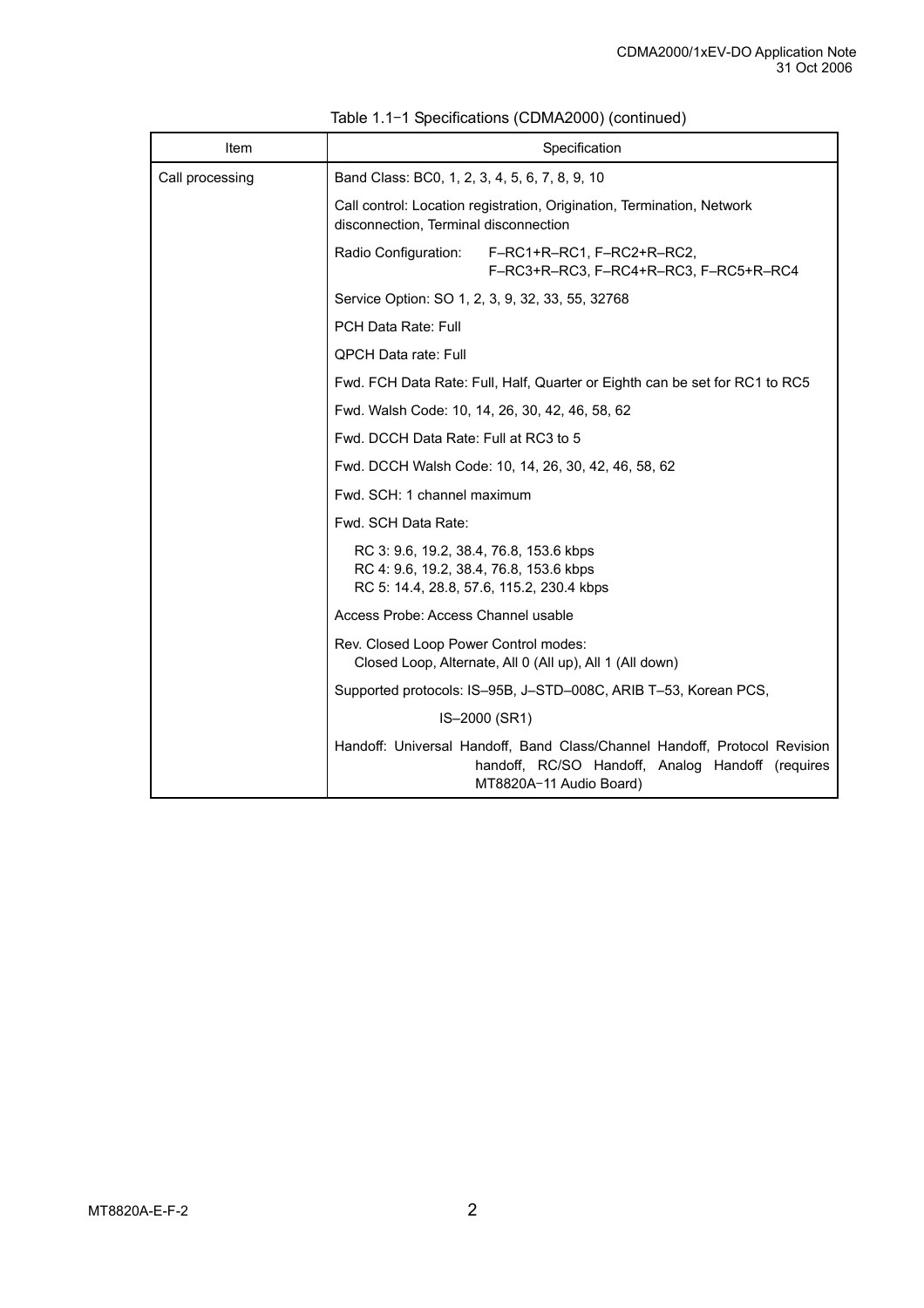| Item                       | Specification                                                                                                                                                                                                         |  |  |  |
|----------------------------|-----------------------------------------------------------------------------------------------------------------------------------------------------------------------------------------------------------------------|--|--|--|
| Fundamental<br>measurement | Measurement frequency: 800 to 960 MHz                                                                                                                                                                                 |  |  |  |
| Magnitude measurement      | Measurement level: -65 to +35 dBm                                                                                                                                                                                     |  |  |  |
|                            | Measurement accuracy: (After Full Cal, Input Level setting)<br>$\pm 0.5$ dB (-25 to +35 dBm)<br>$\pm 0.7$ dB (-55 to -25 dBm)<br>$\pm 0.9$ dB (-65 to -55 dBm)                                                        |  |  |  |
|                            | (Input Level setting for reference)<br>Linearity:<br>$\pm 0.2$ dB (0 to -40 dB, $\ge$ -55 dBm),<br>$\pm 0.4$ dB (0 to -40 dB, $\ge$ -65 dBm)                                                                          |  |  |  |
| RF frequency               | Measurement level: -30 to +35 dBm                                                                                                                                                                                     |  |  |  |
|                            | Carrier frequency accuracy: $\pm$ (Set frequency x Reference oscillator accuracy +<br>$10$ Hz)                                                                                                                        |  |  |  |
| FM measurement             | Measurement level: -30 to +35 dBm                                                                                                                                                                                     |  |  |  |
|                            | Measurement frequency deviation: 0 Hz to 20 kHz                                                                                                                                                                       |  |  |  |
|                            | Demodulation frequency: 30 Hz to 20 kHz                                                                                                                                                                               |  |  |  |
| Deviation measurement      | Measurement accuracy (At Demodulation frequency: 1 kHz):<br>Indicated value $\pm 2\%$ + Residual FM                                                                                                                   |  |  |  |
|                            | Frequency characteristics (At Demodulation frequency: 30 Hz to 20 kHz,<br>1 kHz reference, Frequency deviation: 5 kHz): ±0.5 dB                                                                                       |  |  |  |
|                            | Residual FM (At Demodulation frequency: 300 Hz to 3 kHz): <10 Hz rms                                                                                                                                                  |  |  |  |
| Demodulation distortion    | Demodulation distortion (At Demodulation frequency: 1 kHz, Demodulation<br>frequency band: 0.3 to 3 kHz, Frequency deviation: 5 kHz): < 0.3 %                                                                         |  |  |  |
| Analog RF signal           | Output frequency: 800 to 960 MHz, 1 Hz step                                                                                                                                                                           |  |  |  |
| generator (FM)             | Frequency deviation: 0 to 20 kHz, Resolution: 5 Hz                                                                                                                                                                    |  |  |  |
|                            | Modulation signal:<br>Internal modulation only, sine wave, set frequency: 20 Hz<br>to 10 kHz, Resolution: 5 Hz                                                                                                        |  |  |  |
|                            | Deviation accuracy (At Modulation frequency: 1 kHz, Demodulation frequency<br>bandwidth: 300 Hz to 3 kHz): $\pm$ (3.5%+10 Hz)                                                                                         |  |  |  |
|                            | Frequency characteristics (At Frequency deviation: 4 kHz, Modulation<br>frequency: 1 kHz for reference):<br>$\pm 0.5$ dB (Modulation frequency: 0.3 to 3 kHz)<br>$\pm$ 1.0 dB (Modulation frequency: 50 Hz to 20 kHz) |  |  |  |
|                            | Modulation distortion (At Modulation frequency: 1 kHz, Frequency deviation: 4<br>kHz or higher, Demodulation frequency band: 0.3 to 3 kHz): $\leq$ -50<br>dB                                                          |  |  |  |
| Analog RF signal           | Modulation frequency: 5970 Hz, 6000 Hz, 6030 Hz, or Off                                                                                                                                                               |  |  |  |
| generator (SAT)            | Deviation: Fixed to 2 kHz                                                                                                                                                                                             |  |  |  |

Table 1.1–2 Specifications (AMPS)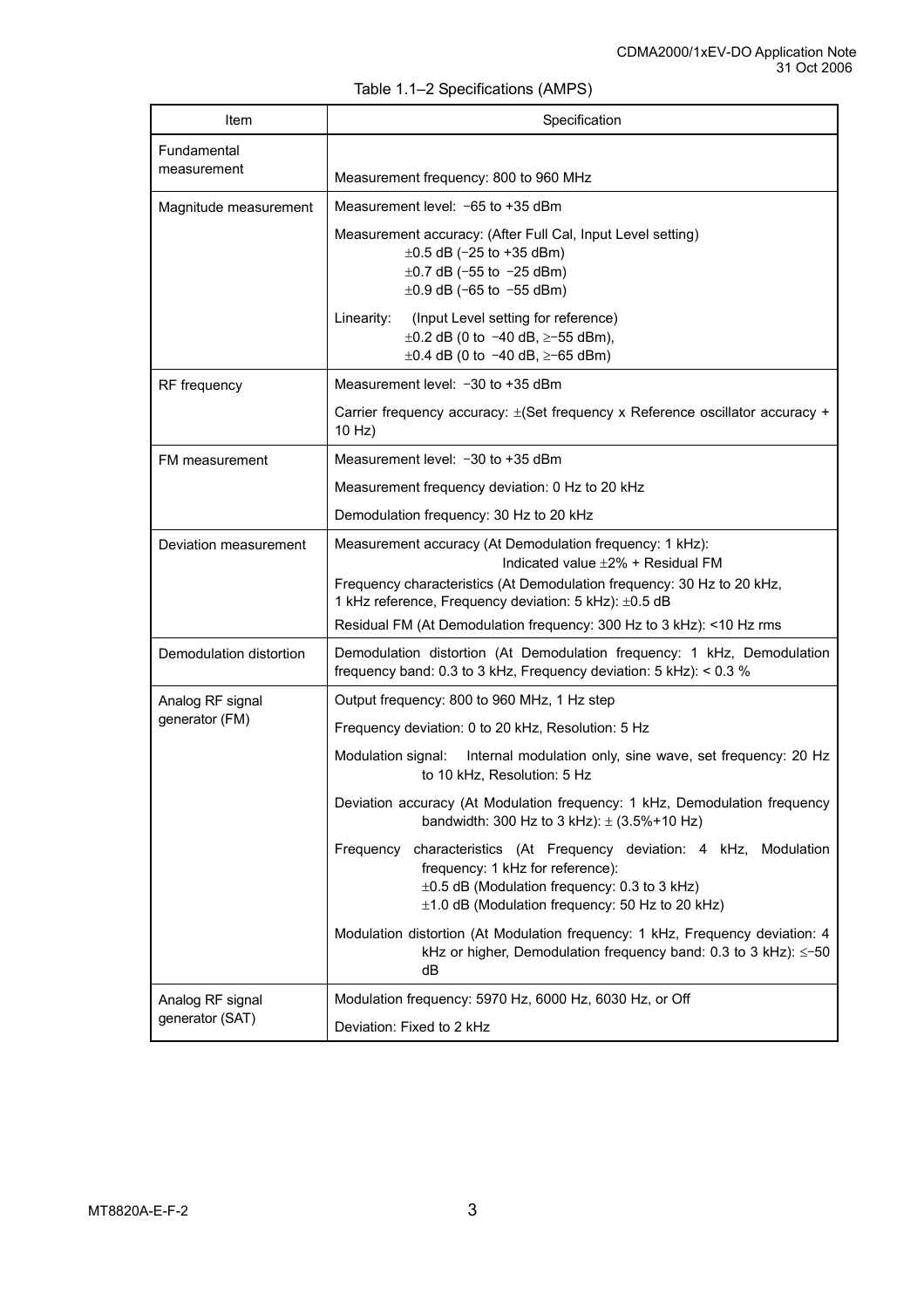| Item           | Specification                                                                                                                                 |  |  |  |
|----------------|-----------------------------------------------------------------------------------------------------------------------------------------------|--|--|--|
| AF Measurement |                                                                                                                                               |  |  |  |
|                | Input frequency                                                                                                                               |  |  |  |
|                | Frequency range: 50 Hz to 10 kHz                                                                                                              |  |  |  |
|                | Input level                                                                                                                                   |  |  |  |
|                | Input voltage range: 1 mV peak to 5 V peak (AF Input connector)                                                                               |  |  |  |
|                | Maximum allowable input voltage: 30 V rms                                                                                                     |  |  |  |
|                | Frequency measurement                                                                                                                         |  |  |  |
|                | Reference oscillator accuracy: $\pm$ (Reference oscillator frequency + 0.5 Hz)                                                                |  |  |  |
|                | Level measurement                                                                                                                             |  |  |  |
|                | Accuracy: $\pm 0.2$ dB ( $\geq 10$ mV peak, $\geq 50$ Hz)<br>$\pm 0.4$ dB ( $\geq 1$ mV peak, $\geq 1$ kHz)                                   |  |  |  |
|                | SINAD Measurement                                                                                                                             |  |  |  |
|                | Measurement range: (At Frequency: 1 kHz):<br>$\geq$ 60 dB ( $\geq$ 1000 mV peak)<br>$\geq$ 54 dB ( $\geq$ 50 mV peak)<br>≥46 dB (≥10 mV peak) |  |  |  |
|                | Distortion ratio measurement                                                                                                                  |  |  |  |
|                | Measurement range: (At Frequency: 1 kHz):<br>$\leq 60$ dB ( $\geq 1000$ mV peak)<br>≤54 dB ( $≥$ 50 mV peak)<br>≤46 dB ( $≥$ 10 mV peak)      |  |  |  |
|                | Input impedance                                                                                                                               |  |  |  |
|                | 100 k $\Omega$                                                                                                                                |  |  |  |
| AF Output      | Output frequency                                                                                                                              |  |  |  |
|                | Frequency range: 30 Hz to 10 kHz                                                                                                              |  |  |  |
|                | Set resolution: 1 Hz                                                                                                                          |  |  |  |
|                | Accuracy: ±(Set frequency x Reference oscillator accuracy +0.1 Hz)                                                                            |  |  |  |
|                | Output level                                                                                                                                  |  |  |  |
|                | Set range: 0 V peak to 5 V peak (AF Output connector)                                                                                         |  |  |  |
|                | Set resolution: 1 mV ( $\leq$ 5 V peak), 100 µV ( $\leq$ 500 mV peak),<br>10 $\mu$ V ( $\leq$ 50 mV peak)                                     |  |  |  |
|                | Accuracy: $\pm 0.2$ dB ( $\geq 10$ mV peak, $\geq 50$ Hz)<br>$\pm 0.3$ dB ( $\geq 10$ mV peak, < 50 Hz)                                       |  |  |  |
|                | Waveform distortion (At Band ≤30 kHz)                                                                                                         |  |  |  |
|                | $\le$ -60 dB ( $\ge$ 500 mV peak, $\le$ 5 kHz)                                                                                                |  |  |  |
|                | $\le$ -54 dB ( $\ge$ 70 mV peak)                                                                                                              |  |  |  |
|                | Output impedance: $\leq 1 \Omega$                                                                                                             |  |  |  |
|                | Maximum output current: 100 mA                                                                                                                |  |  |  |

Table 1.1–2 Specifications (AMPS) (continued)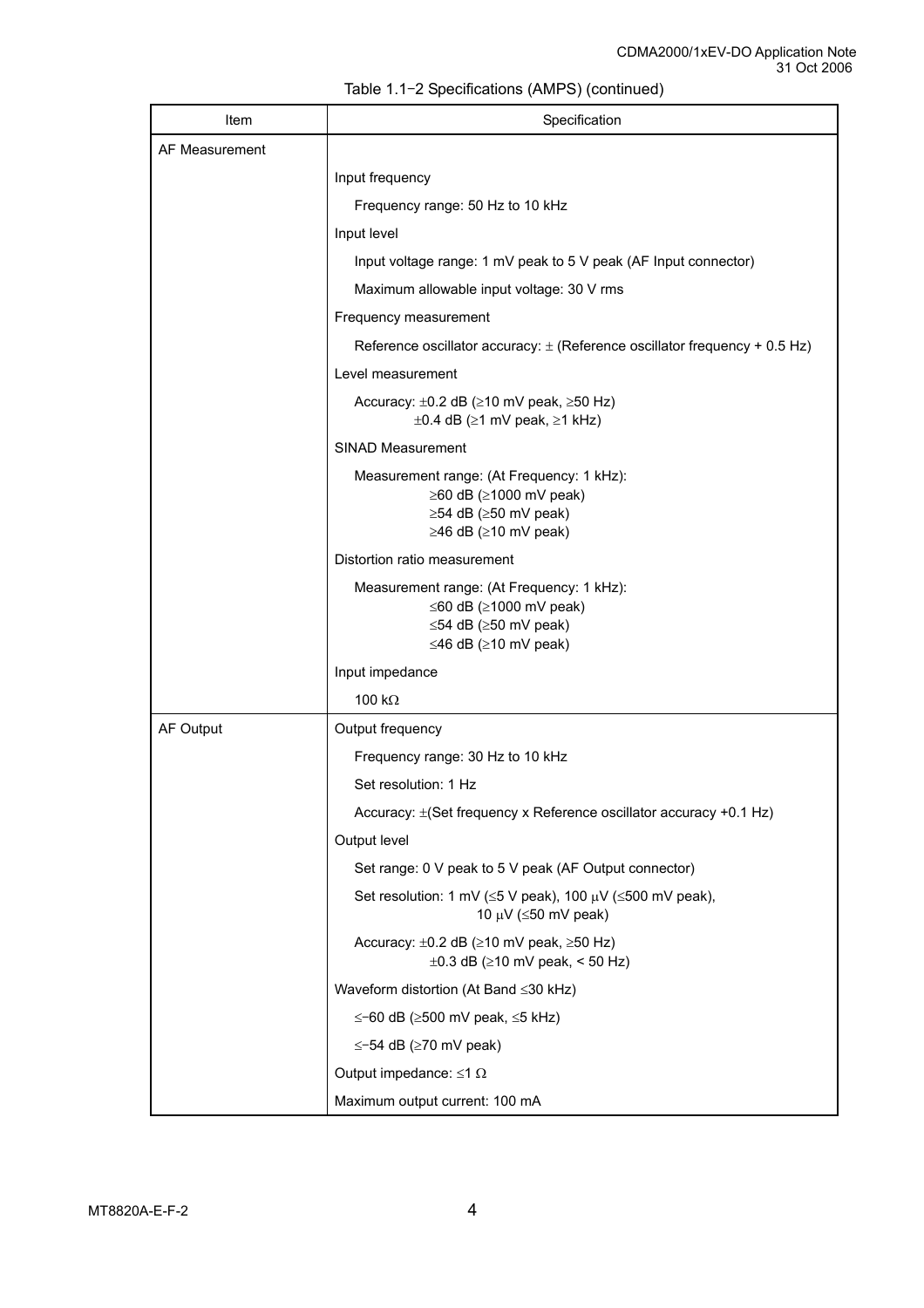| Item                 | Specification                                                                                        |                                                                               |  |  |  |
|----------------------|------------------------------------------------------------------------------------------------------|-------------------------------------------------------------------------------|--|--|--|
| External packet data | Service Option: SO33                                                                                 |                                                                               |  |  |  |
|                      | Radio Configuration:                                                                                 | F–RC3+R–RC3, F–RC4+R–RC3                                                      |  |  |  |
|                      | Signalling Ch: FCH                                                                                   |                                                                               |  |  |  |
|                      | Supplemental Ch: Encoding:                                                                           |                                                                               |  |  |  |
|                      | Convolutional, Turbo<br>Data Rates: 9.6, 19.2, 38.4, 76.8, 153.6 kbps                                |                                                                               |  |  |  |
|                      | RLP (Radio Link Protocol): RLP3                                                                      |                                                                               |  |  |  |
|                      | Packet Data Mode: RLP Loopback, PPP/IP                                                               |                                                                               |  |  |  |
|                      | Mode for loopback of Reverse Link signal traffic data to<br>RLP Loopback:<br>mobile terminal on RLP3 |                                                                               |  |  |  |
|                      | PPP/IP:                                                                                              | Mode for transferring IP packet data between mobile<br>terminal and server PC |  |  |  |

Table 1.1–3 Specifications (MX882002A–02 CDMA2000 External Packet Data)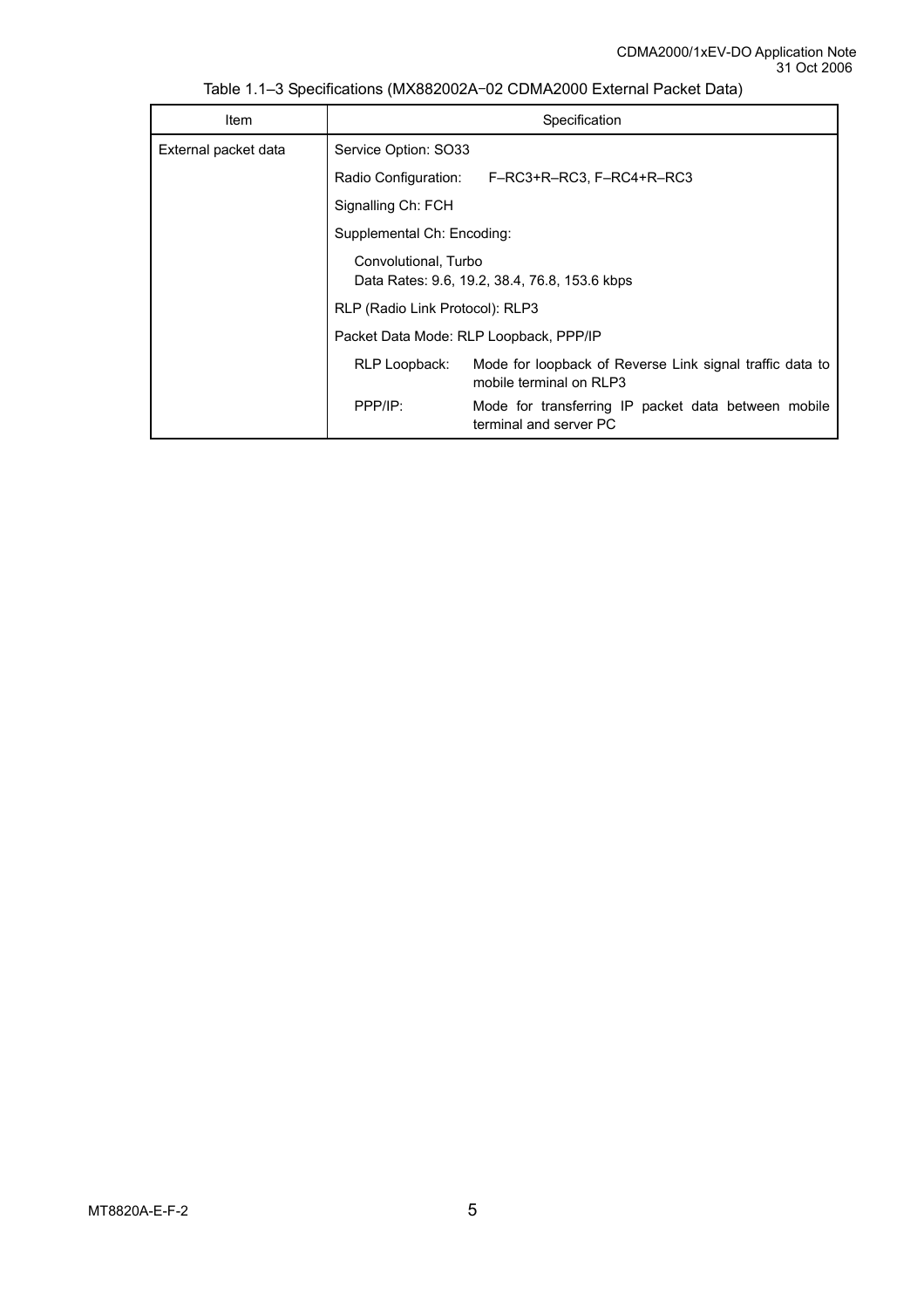|  | 1.2. Measurement Specification Table (C.S.0011-B) |  |  |  |
|--|---------------------------------------------------|--|--|--|
|--|---------------------------------------------------|--|--|--|

|                | Item                                                                                                                     | comment                                   |                          |
|----------------|--------------------------------------------------------------------------------------------------------------------------|-------------------------------------------|--------------------------|
| $\mathbf 3$    | <b>CDMA RECEIVER MINIMUM STANDARD</b>                                                                                    |                                           |                          |
| 3.4            | <b>Forward Traffic Channel Demodulation Performance</b>                                                                  |                                           |                          |
| 3.4.1          | Demodulation of Forward Fundamental Channel in Additive White                                                            |                                           | $\sqrt{2}$               |
|                | Gaussian Noise                                                                                                           |                                           |                          |
| 3.4.2          | Demodulation of Forward Fundamental Channel in Multipath                                                                 | <b>Requires Fading Simulator</b>          | $\sqrt{ }$               |
|                | <b>Fading Channel</b>                                                                                                    |                                           |                          |
| 3.4.3          | Demodulation of Forward Fundamental Channel During Soft                                                                  |                                           |                          |
|                | Handoff                                                                                                                  |                                           |                          |
| 3.4.4          | Decision of Power Control Bit for Channels Belonging to Different                                                        |                                           |                          |
|                | Power Control Sets During Soft Handoff                                                                                   |                                           |                          |
| 3.4.5          | Decision of Power Control Bit for Channels Belonging to Same                                                             |                                           |                          |
|                | <b>Power Control Sets</b>                                                                                                |                                           |                          |
| 3.4.6          | Demodulation of Power Control Subchannel During Soft Handoff                                                             |                                           | $\overline{\phantom{m}}$ |
| 3.4.7          | Demodulation of Forward Traffic Channel in Multipath Fading                                                              |                                           |                          |
| 3.4.8          | Channel with Closed Loop Power Control (FPC_MODE = '000')<br>Demodulation of Forward Traffic Channel in Multipath Fading |                                           |                          |
|                | Channel with Closed Loop Power Control (FPC MODE = '010')                                                                |                                           |                          |
| 3.4.9          | Demodulation of Forward Traffic Channel in Multipath Fading                                                              |                                           | $\equiv$                 |
|                | Channel with Outer Loop Power Control and Closed Loop Power                                                              |                                           |                          |
|                | Control (FPC_MODE = $\dot{0}00'$ , '001' and '010')                                                                      |                                           |                          |
| 3.4.10         | Demodulation of Forward Traffic Channel in Multipath Fading                                                              |                                           |                          |
|                | Channel with Closed Loop Power Control (FPC MODE = '000')                                                                |                                           |                          |
|                | and Transmit Diversity (OTD or STS)                                                                                      |                                           |                          |
| 3.4.11         | Demodulation of Forward Traffic Channel in Multipath Fading                                                              |                                           |                          |
|                | Channel with Closed Loop Power Control (FPC MODE = '010')                                                                |                                           |                          |
|                | and Transmit Diversity (OTD or STS)                                                                                      |                                           |                          |
| 3.4.12         | Demodulation of Power Control Subchannel During Reverse Pilot                                                            |                                           | $\overline{\phantom{0}}$ |
|                | <b>Channel Gating</b>                                                                                                    |                                           |                          |
| 3.4.13         | Demodulation of Power Control Subchannel During Reverse                                                                  |                                           |                          |
| 3.5            | <b>Fundamental Channel Gating</b><br><b>Receiver Performance</b>                                                         |                                           |                          |
| 3.5.1          |                                                                                                                          |                                           | $\sqrt{2}$               |
| 3.5.2          | Receiver Sensitivity and Dynamic Range<br>Single Tone Desensitization                                                    | <b>Requires SG</b>                        | V                        |
| 3.5.3          | Intermodulation Spurious Response Attenuation                                                                            |                                           |                          |
|                |                                                                                                                          |                                           |                          |
| 3.5.4<br>3.5.5 | <b>Adjacent Channel Selectivity</b>                                                                                      |                                           |                          |
|                | <b>Receiver Blocking Characteristics</b>                                                                                 |                                           |                          |
| 3.6<br>3.6.1   | <b>Limitations of Emissions</b><br><b>Conducted Spurious Emissions</b>                                                   |                                           |                          |
|                |                                                                                                                          |                                           | $\overline{\phantom{0}}$ |
| 3.6.2          | <b>Radiated Spurious Emissions</b>                                                                                       |                                           | $\overline{\phantom{m}}$ |
| 3.7            | <b>Supervision</b>                                                                                                       |                                           |                          |
| 3.7.1<br>3.7.2 | Paging Channel or Forward Common Control Channel<br><b>Forward Traffic Channel</b>                                       |                                           |                          |
|                |                                                                                                                          |                                           |                          |
| 4              | <b>CDMA TRANSMITTER MINIMUM STANDARD</b>                                                                                 |                                           |                          |
| 4.1            | Frequency Accuracy                                                                                                       |                                           | $\sqrt{2}$               |
| 4.2<br>4.2.1   | <b>Handoff</b><br><b>CDMA to CDMA Hard Handoff</b>                                                                       |                                           | P                        |
|                |                                                                                                                          | Only Hard Handoff<br>Cannot make required |                          |
|                |                                                                                                                          | timing measurement.                       |                          |
| 4.2.2          | Transmit Power after Hard Handoff                                                                                        |                                           |                          |
| 4.3            | <b>Modulation Requirements</b>                                                                                           |                                           |                          |
| 4.3.1          | <b>Time Reference</b>                                                                                                    |                                           | $\sqrt{v}$               |
| 4.3.2          | Reverse Pilot Channel to Code Channel Time Tolerance                                                                     |                                           | $\overline{\phantom{0}}$ |
| 4.3.3          | Reverse Pilot Channel to Code Channel Phase Tolerance                                                                    |                                           |                          |
| 4.3.4          | Waveform Quality and Frequency Accuracy                                                                                  |                                           |                          |
| 4.3.5          | <b>Code Domain Power</b>                                                                                                 |                                           | $\sqrt{2}$<br>$\sqrt{2}$ |
| 4.4            | <b>RF Output Power Requirements</b>                                                                                      |                                           |                          |
| 4.4.1          | Range of Open Loop Output Power                                                                                          |                                           |                          |
|                |                                                                                                                          |                                           | $\sqrt{2}$               |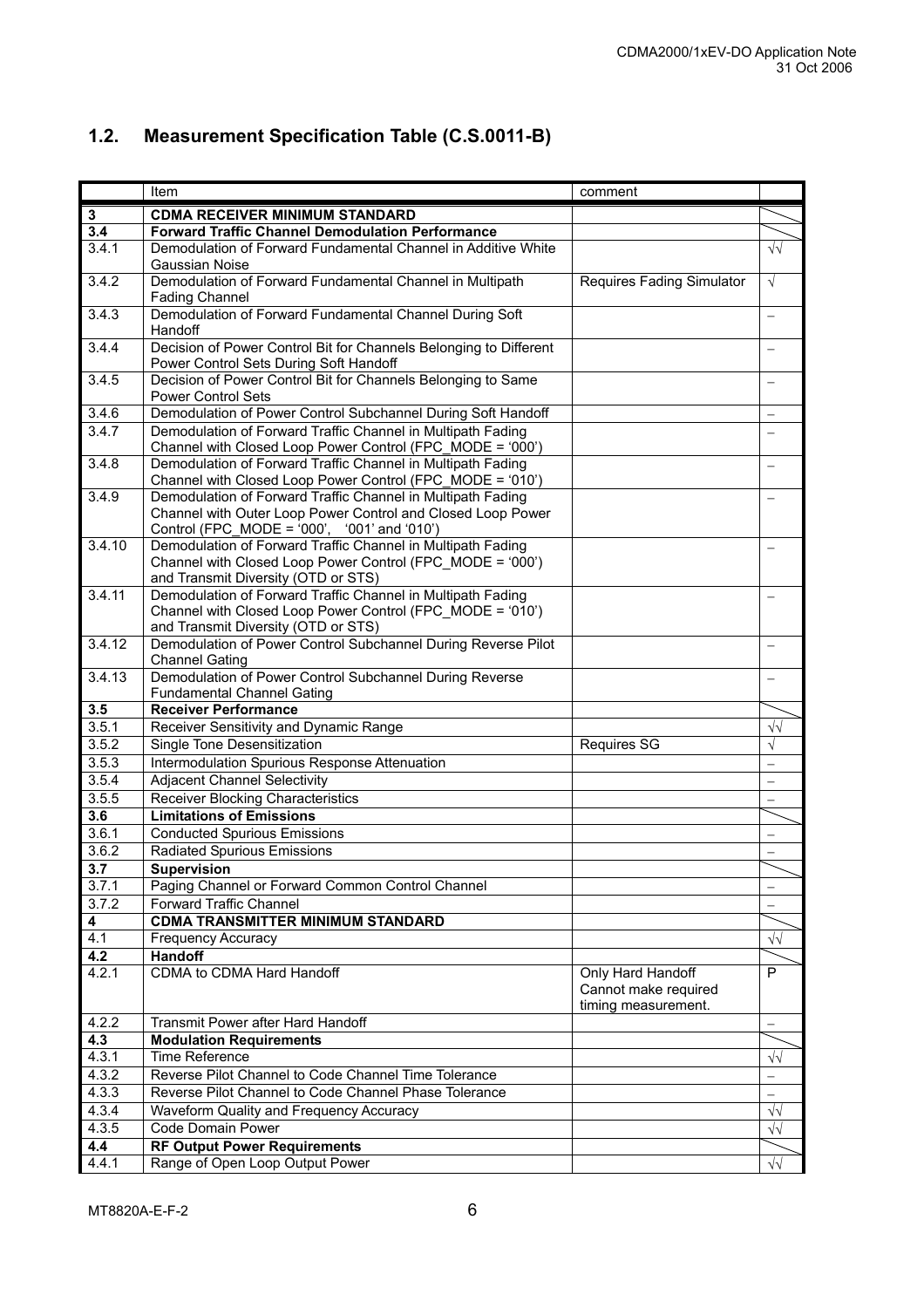|        |                                                                     |                                                                                                                                           | ، ر               |
|--------|---------------------------------------------------------------------|-------------------------------------------------------------------------------------------------------------------------------------------|-------------------|
| 4.4.2  | Time Response of Open Loop Power Control                            |                                                                                                                                           | $\sqrt{2}$        |
| 4.4.3  | <b>Access Probe Output Power</b>                                    |                                                                                                                                           | $\sqrt{2}$        |
| 4.4.4  | Range of Closed Loop Power Control                                  | <b>Only Power Control</b>                                                                                                                 | P                 |
| 4.4.5  | Maximum RF Output Power                                             |                                                                                                                                           | $\sqrt{2}$        |
| 4.4.6  | Minimum Controlled Output Power                                     |                                                                                                                                           | $\sqrt{2}$        |
| 4.4.7  | Standby Output Power and Gated Output Power                         |                                                                                                                                           | $\sqrt{2}$        |
| 4.4.8  | Power Up Function Output Power                                      |                                                                                                                                           |                   |
| 4.4.9  | Code Channel to Reverse Pilot Channel Output Power Accuracy         | <b>Except Enhanced Access</b><br>Channel Header,<br><b>Enhanced Access Channel</b><br>Data and Reverse<br>Common Control Channel<br>Data. | $\sqrt{\sqrt{2}}$ |
| 4.4.10 | Reverse Pilot Channel Transmit Phase Discontinuity                  |                                                                                                                                           |                   |
| 4.4.11 | Reverse Traffic Channel Output Power During Changes in Data<br>Rate |                                                                                                                                           |                   |
| 4.5    | <b>Limitations on Emissions</b>                                     |                                                                                                                                           |                   |
| 4.5.1  | <b>Conducted Spurious Emissions</b>                                 |                                                                                                                                           | $\sqrt{v}$        |
| 4.5.2  | <b>Radiated Spurious Emissions</b>                                  |                                                                                                                                           |                   |
| 4.5.3  | Occupied Bandwidth                                                  |                                                                                                                                           | $\sqrt{2}$        |

√√: Support | √: Requires external equipment (SPA or SG) | P: Partially Supported | −: Not Supported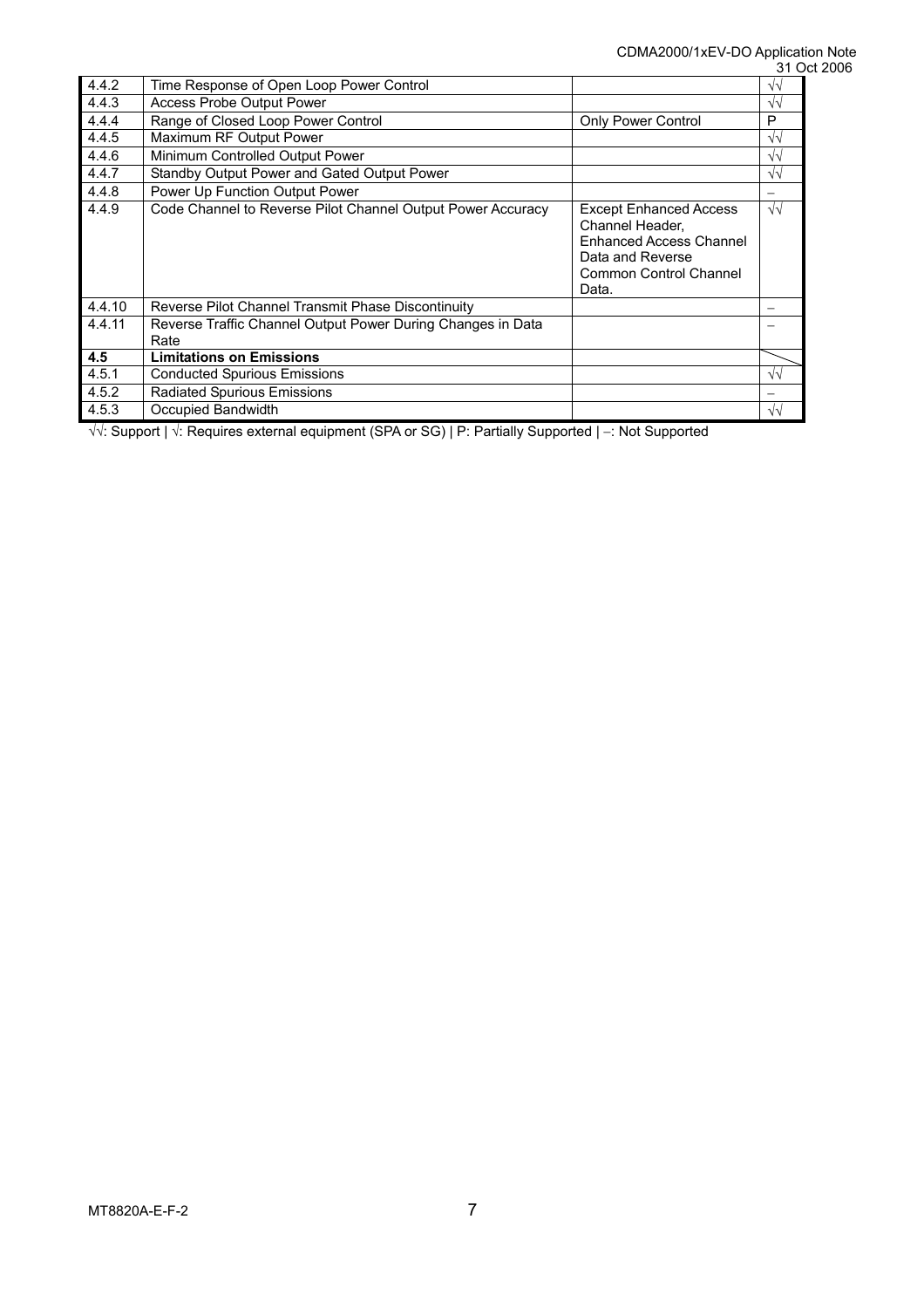### **1.3. Tx/Rx Measurements**

The description of measurement procedures in/after this paragraph assumes that the control software is created by GPIB. Refer to the operation manual for details of GPIB commands and manual operations. GPIB commands are written in bold red.

#### 1.3.1. CDMA2000 Connection

Measurement is performed by connecting a mobile terminal. The connection procedures are below.

- 1. Execute **\*RST** to initialize parameters.<br>2. Set Band Class and Channel.
- Set Band Class and Channel.
	- Example: Execute **BANDCLASS 0** to set Band Class to 0.
	- Execute **CHAN 500** to set Channel to 500.
- 3. Turn on the power of the mobile terminal.
- 4. Execute **CALLSTAT?** and wait for the response to change to 2 (= Idle (Regist)).
- 5. Set Radio Configuration.
- Ex) Execute **RC 11** to set Radio Configuration to Fwd. RC1 + Rev. RC1.
- 6. Set Service Option. Example: Execute SO2 to set Service Option to SO2.
- 7. Execute **CALLSA** to perform connection.
- 8. Execute **CALLSTAT?** and wait for the response to change to 7 (= Connected).

#### 1.3.2. Handoff

- 1. Execute **HOBAND 0** to set Handoff Band Class to 0.
- 2. Execute **HOCHAN 100** to set Handoff Channel to 100.
- 3. Execute **HO** to perform Band Class/Channel Handoff.

#### 1.3.3. Termination

- 1. Execute **CALLSO** to perform disconnection.
- 2. Execute **CALLSTAT?** and wait for response to change to 2 (= Idle (Regist)).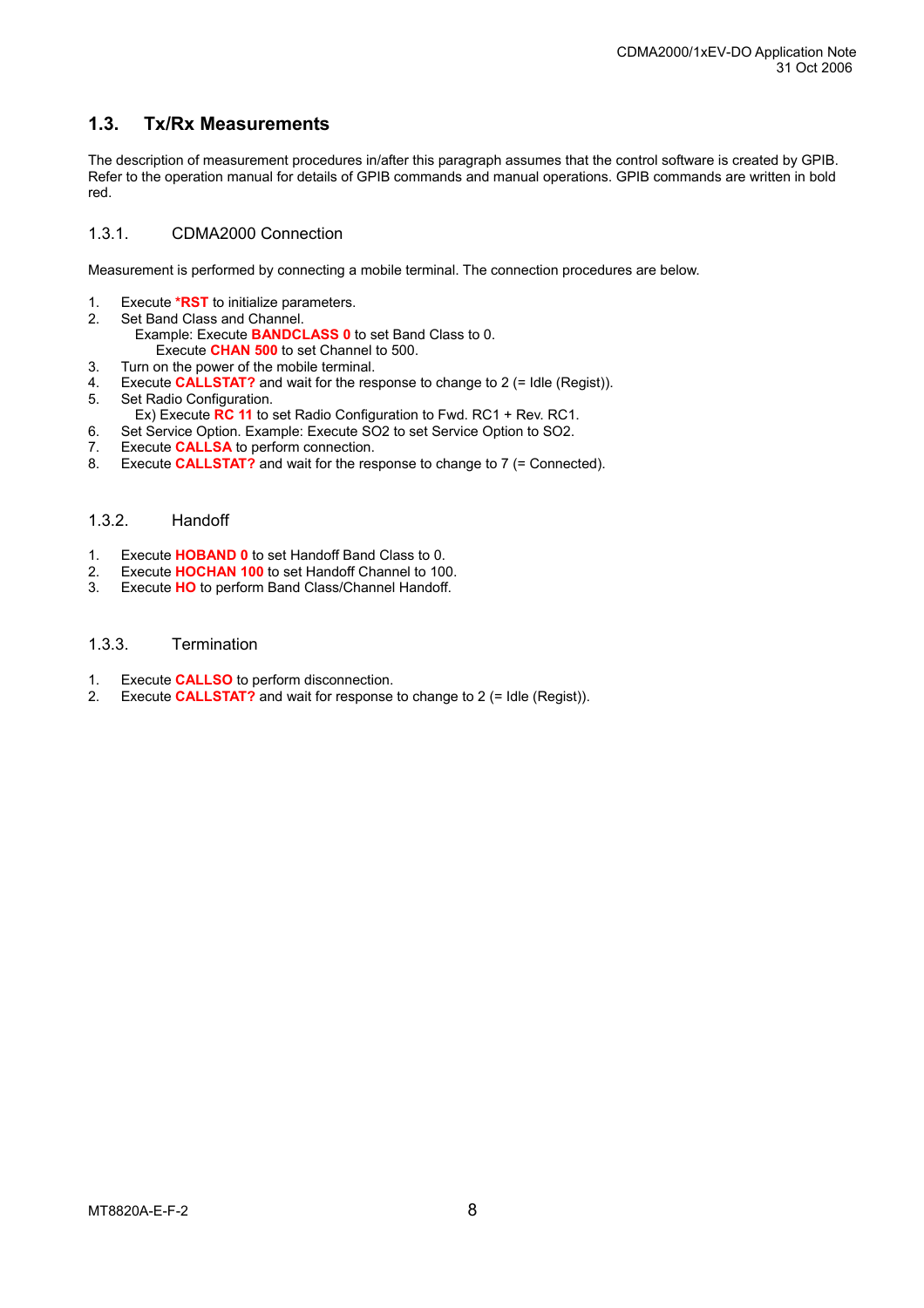1.3.4. 3.4.1 Demodulation of Forward Fundamental Channel in Additive White Gaussian Noise Example at loopback

- 1. Turn on the mobile terminal to perform Registration.
- 2. Execute **SCRSEL FMEAS** to display the Fundamental Measurement screen.
- 3. Execute **1XALLMEASITEMS OFF, OFF, 1, OFF, 1, OFF, 1, OFF, 1, OFF, 1, ON, OFF** to set only Frame Error Rate to On
- 4. Execute **RC11** to set Radio Configuration to Fwd. RC\_1 + Rev. RC\_1.
- 5. Execute **SO 2** to set Service Option to SO\_2.
- 6. Execute **FERCONF 95** to set Confidence Level to 95%.
- 7. Execute **FERSTOP ON** to set Meas. Stop Mode to On.
- 8. Execute **UFER 0.5** to set FER Limit to 0.5%.
- 9. Execute **CALLSA** to perform connection.
- 10. Execute **OLVL** –**55.0** to set Output Level to –55.0 dBm/1.23 MHz.
- 11. Execute **AWGNLVL ON** to set AWGN to On.
- 12. Execute **AWGNPWR 1** to set AWGN Level to 1 dB.
- 13. Execute **PILOTLVL** –**7** to set F–PICH level to –7.0 dB.
- 14. Execute **FCHLVL** –**16.3** to set F–FCH level to –16.3 dB.
- 15. Execute **DATARATE 0** to set F–FCH Data Rate to 9600.
- 16. Execute **FER 3** to set specified FER to 3.0%.
- 17. Execute **SWP** to perform measurement.
- 18. Execute **FERPASS? FCH** to read the measurement result.
- 19. Change parameters in each test and repeat steps 13 to 17.
- 20. Execute **AWGNLVL OFF** to set AWGN to Off.

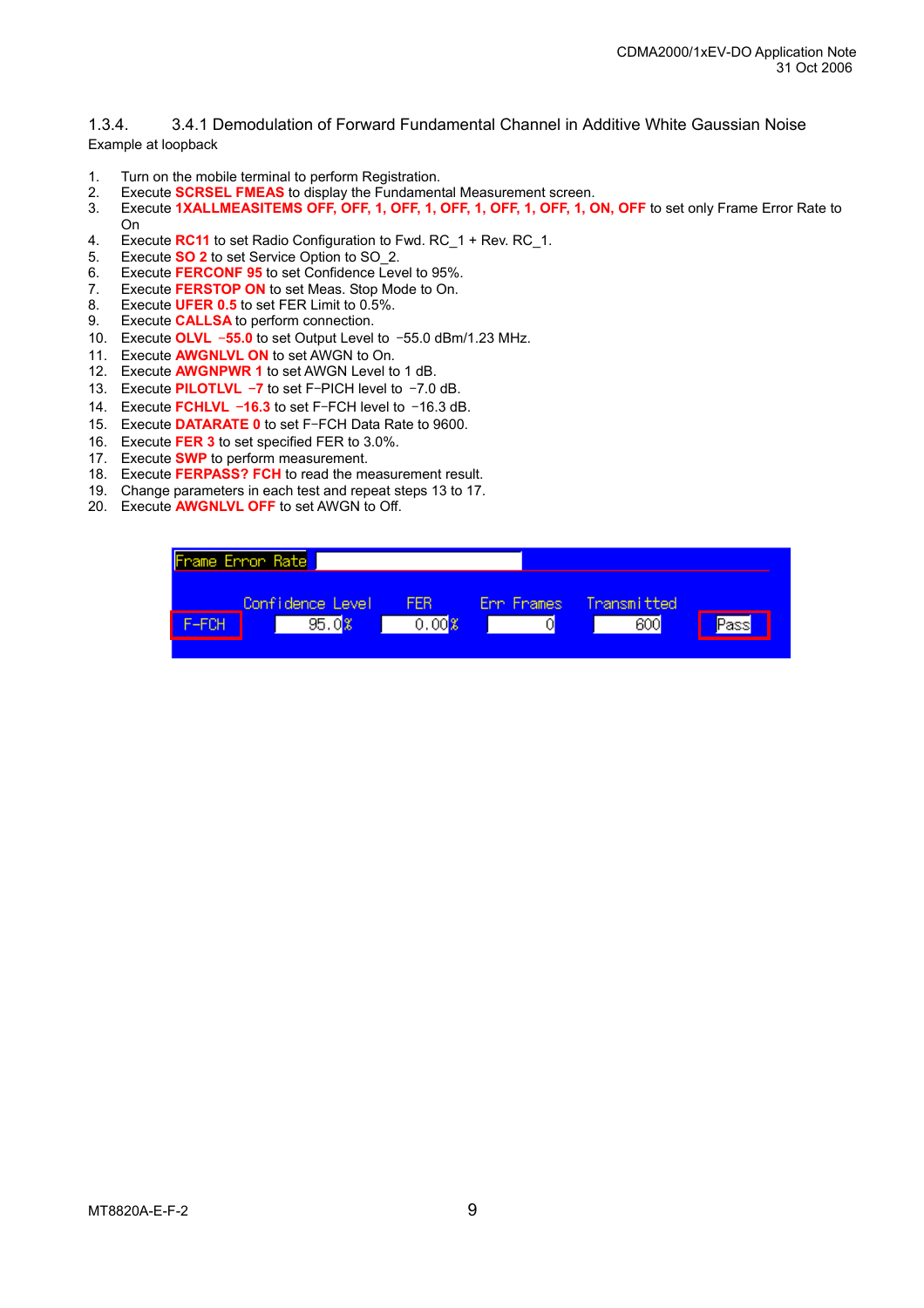Example of TDSO (Test Data Service Option)<br>Turn on the nower of the mobile terminal to perform

- Turn on the power of the mobile terminal to perform Registration.
- 2. Execute **SCRSEL FMEAS** to display the Fundamental Measurement screen.
- 3. Execute **1XALLMEASITEMS OFF, OFF, 1, OFF, 1, OFF, 1, OFF, 1, OFF, 1, ON, OFF** to set only FER measurement to On.
- 4. Execute **RC 33** to set Radio Configuration to Fwd. RC3 + Rev. RC3.
- 5. Execute **SO 32** to set Service Option to SO32.
- 6. Execute **FERCONF 95** to set Confidence Level to 95%.
- 7. Execute **FERSTOP ON** to set Meas. Stop Mode to On.
- 8. Execute **UFER 0.5** to set FER Limit to 0.5%.
- 9. Execute **CALLSA** to perform connection.
- 10. Execute **OLVL** –**55.0** to set Output Level to –55.0 dBm.
- 11. Execute **AWGNLVL ON** to set AWGN to On.
- 12. Execute **AWGNPWR 1** to set AWGN Level to 1 dB.
- 13. Execute **FCHLVL** –**7.0** to set F–FCH Level to –7.0 dB.
- 14. Execute **SCHLVL** –**13.6** to set F–SCH Level to –13.6 dB.
- 15. Execute **SCHRATE 0** to set F–SCH Data Rate to 19200 bps.
- 16. Execute **FER 5.0** to set specified FER to 5.0%.
- 17. Execute **SWP** to perform measurement.
- 18. Execute **FERPASS? SCH1** to read the measurement result.
- 19. Change parameters in each test and repeat the steps 13 to 17.
- 20. Execute **AWGNLVL OFF** to set AWGN to Off.

| Frame Error Rate <mark>l</mark> |                  |       |            |             |      |
|---------------------------------|------------------|-------|------------|-------------|------|
|                                 | Confidence Level | FFR.  | Enn Frames | Transmitted |      |
| F-FCH                           | 99.48            | 0.008 |            | 1014        | Pass |
| F-DCCH                          |                  | 8     |            |             |      |
| F-SCH1                          | 99.48            | 0.008 |            | 1024        | Pass |
|                                 |                  |       |            |             |      |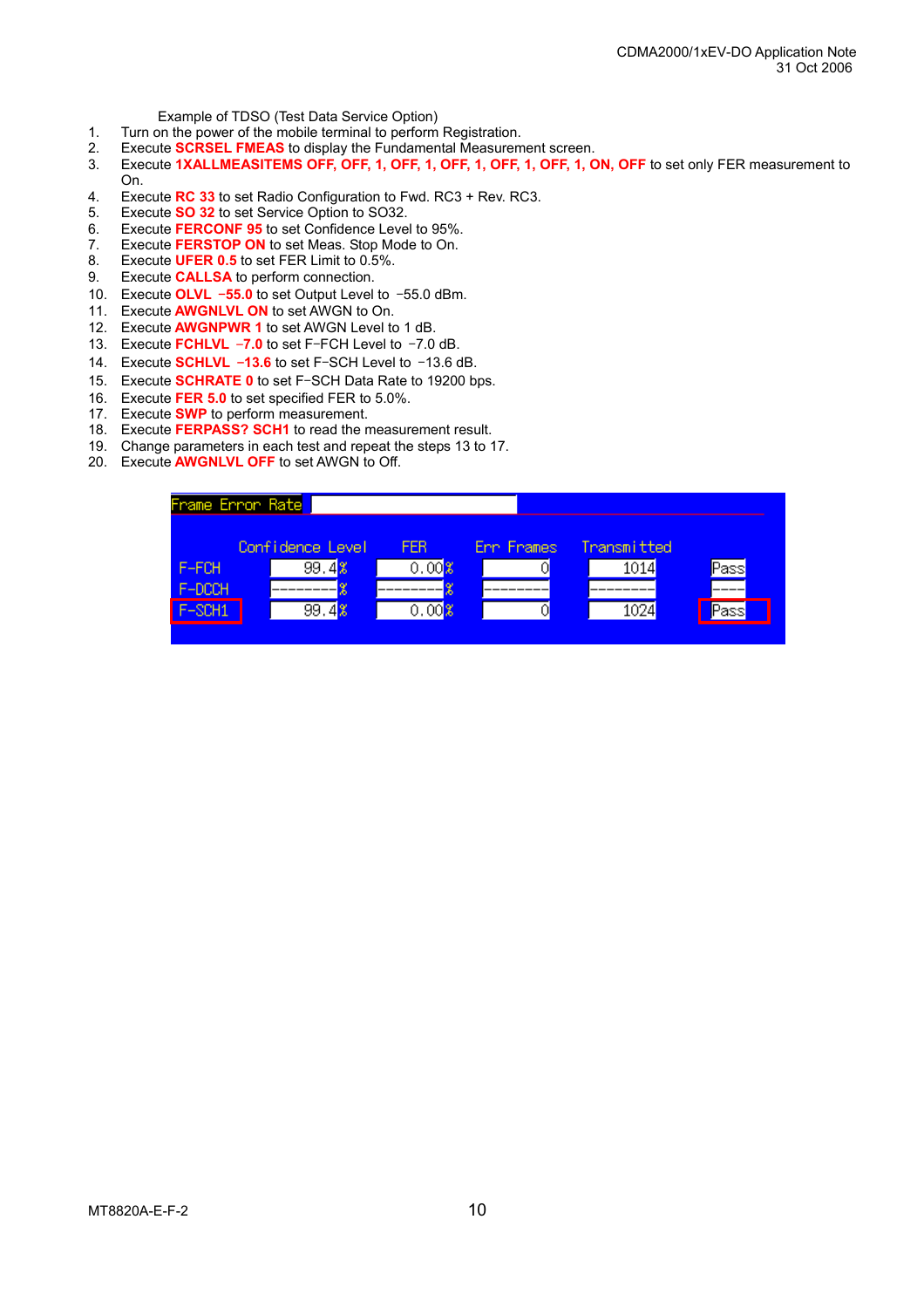#### 1.3.5. 3.5.1 Receiver Sensitivity and Dynamic Range

- 1. Turn on the power of the mobile terminal to perform Registration.
- 2. Execute **SCRSEL FMEAS** to display the Fundamental Measurement screen.
- 3. Execute **1XALLMEASITEMS OFF, OFF, 1, OFF, 1, OFF, 1, OFF, 1, OFF, 1, ON, OFF** to set only FER measurement to On.
- 4. Execute **RC 11** to set Radio Configuration to Fwd. RC1 + Rev. RC1.
- 5. Execute **SO 2** to set Service Option to SO2.
- 6. Execute **FERCONF 95** to set Confidence Level to 95%.
- 7. Execute **FERSTOP ON** to set Meas. Stop Mode to On.
- 8. Execute **ULFER 5** to set FER Limit to 0.5%.
- 9. Execute **AWGNLVL OFF** to set AWGN to OFF.
- 10. Execute **CALLSA** to perform connection
- 11. Execute **PILOTLVL** –**7** to set F–PICH Level to –7.0 dB.
- 12. Execute **FCHLVL** –**15.6** to set F–FCH Level to –15.6 dB.
- 13. Execute **DATARATE 0** to set F–FCH Data Rate to 9600 bps.
- 14. Execute **FER 0.5** to set specified FER to 0.5%.
- 15. Execute **OLVL** –**104.0** to set Output Level to –104.0 dBm/1.23 MHz.
- 16. Execute **SWP** to perform measurement.
- 17. Execute **FERPASS? FCH** to read the measurement result.
- 18. Execute **OLVL** –**25.0** to set Output Level to –25.0 dBm/1.23 MHz.
- 19. Execute **SWP** to perform measurement.
- 20. Execute **FERPASS? FCH** to read the measurement result.

|       | Frame Error Rate |       |                    |                   |             |       |
|-------|------------------|-------|--------------------|-------------------|-------------|-------|
|       | Confidence Level |       | FFR.               | <b>Err Frames</b> | Transmitted |       |
| F-FCH |                  | 95.08 | .00 <mark>9</mark> |                   | 600         | Passi |
|       |                  |       |                    |                   |             |       |

#### 1.3.6. 4.1 Frequency Accuracy

Refer to 1.3.8 4.3.4 Waveform Quality and Frequency Accuracy.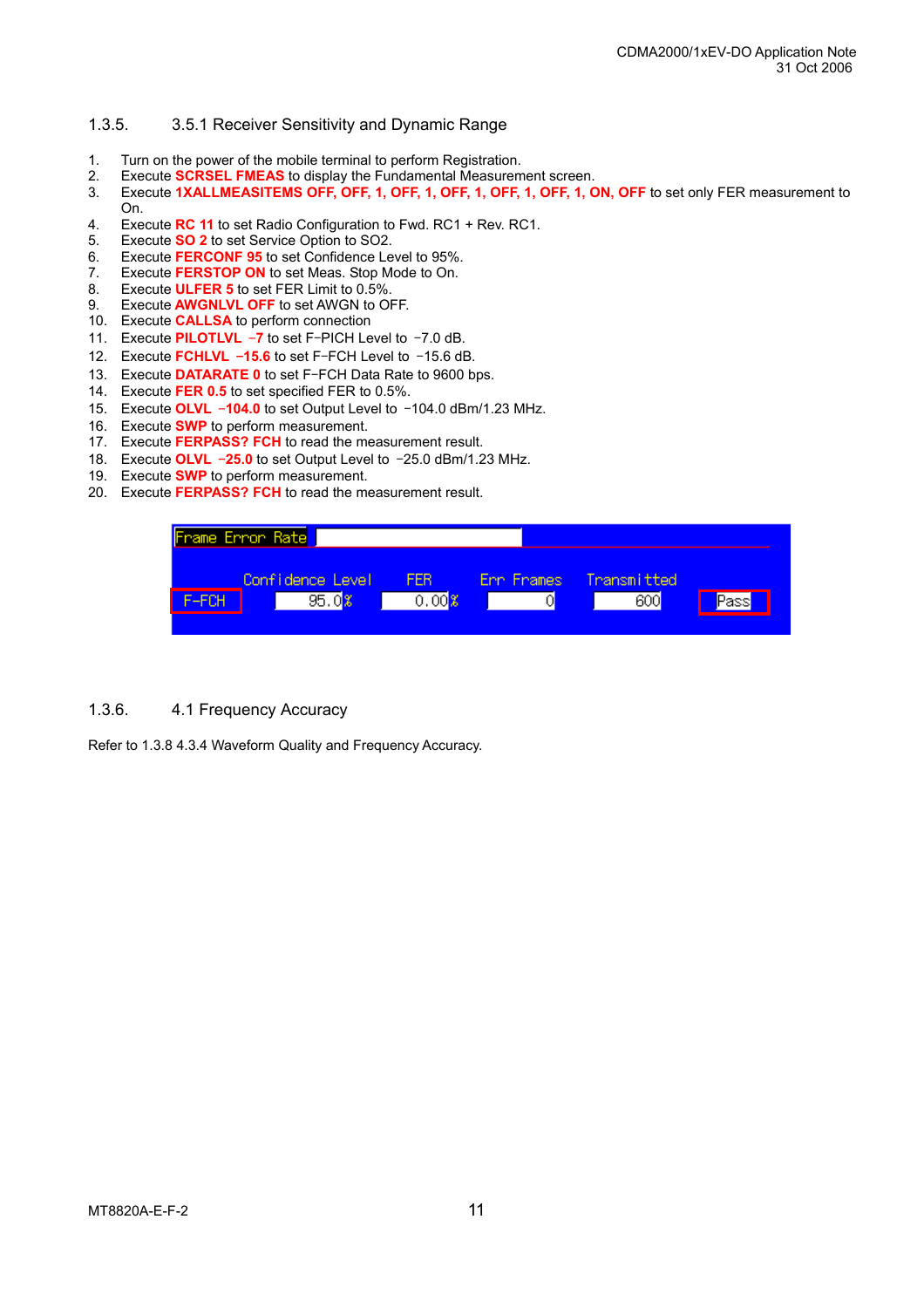#### 1.3.7. 4.3.1 Time Reference

- 1. Turn on the power of the mobile terminal to perform Registration.
- 2. Execute **SCRSEL FMEAS** to display the Fundamental Measurement screen.
- 3. Execute **1XALLMEASITEMS OFF, OFF, 1, ON, 1, OFF, 1, OFF, 1, OFF, 1, OFF, OFF** to set only Modulation Analysis measurement to On. (This sets the number of measurements to 1.)
- 4. Execute **RC 11** to set Radio Configuration to Fwd. RC1 + Rev. RC1.
- 5. Execute **SO 2** to set Service Option to SO2.
- 6. Execute **PILOTLVL** –**7** to set F–PICH level to –7 dB.
- 7. Execute **FCHLVL** –**14** to set F–FCH level to –14 dB.
- 8. Execute **DATARATE 0** to set F–FCH Data Rate to 9600 bps.
- 9. Execute **CALLSA** to perform connection.
- 10. Execute **OLVL** –**75.0** to set Output Level to –75.0 dBm.
- 11. Execute **SWP** to perform measurement.
- 12. Execute **AVG\_TAU?** to read the measurement result.

| Modulation Analysis              |                               |                               | (Meas, Count :                | $\left( \frac{1}{2} \right)$<br>$\frac{1}{2}$ |
|----------------------------------|-------------------------------|-------------------------------|-------------------------------|-----------------------------------------------|
| Cannier Frequency                | Avg.<br>1871.249997           | <b>MHz</b>                    |                               |                                               |
| Cannier Frequency Error          | Avg.<br>$-0.0025$<br>0.00     | Max.<br>$-0.0025$<br>0.00     | Min.<br>$-0.0025$<br>0.00     | kHz.<br>ppm                                   |
| <b>Rho</b><br>Time Error         | 0.99173<br>1.42               | $\boxed{0.99173}$<br>1.42     | 0.99173<br>1.42               | <b>us</b>                                     |
| <b>EVM</b>                       | 9.02                          | 9.02                          | 9.02                          | $%$ (rms)                                     |
| Peak Vector Error<br>Phase Error | 27.18 <mark>.</mark><br>3.70  | 27.18<br>3.70                 | 27.18<br>3.70                 | x<br>$deg.$ $(rms)$                           |
| Magnitude Error<br>Origin Offset | 6.42<br>−37.49 <mark>1</mark> | 6.42<br>−37.49 <mark>1</mark> | 6.42<br>–37.49 <mark>.</mark> | $%$ (rms)<br>dB                               |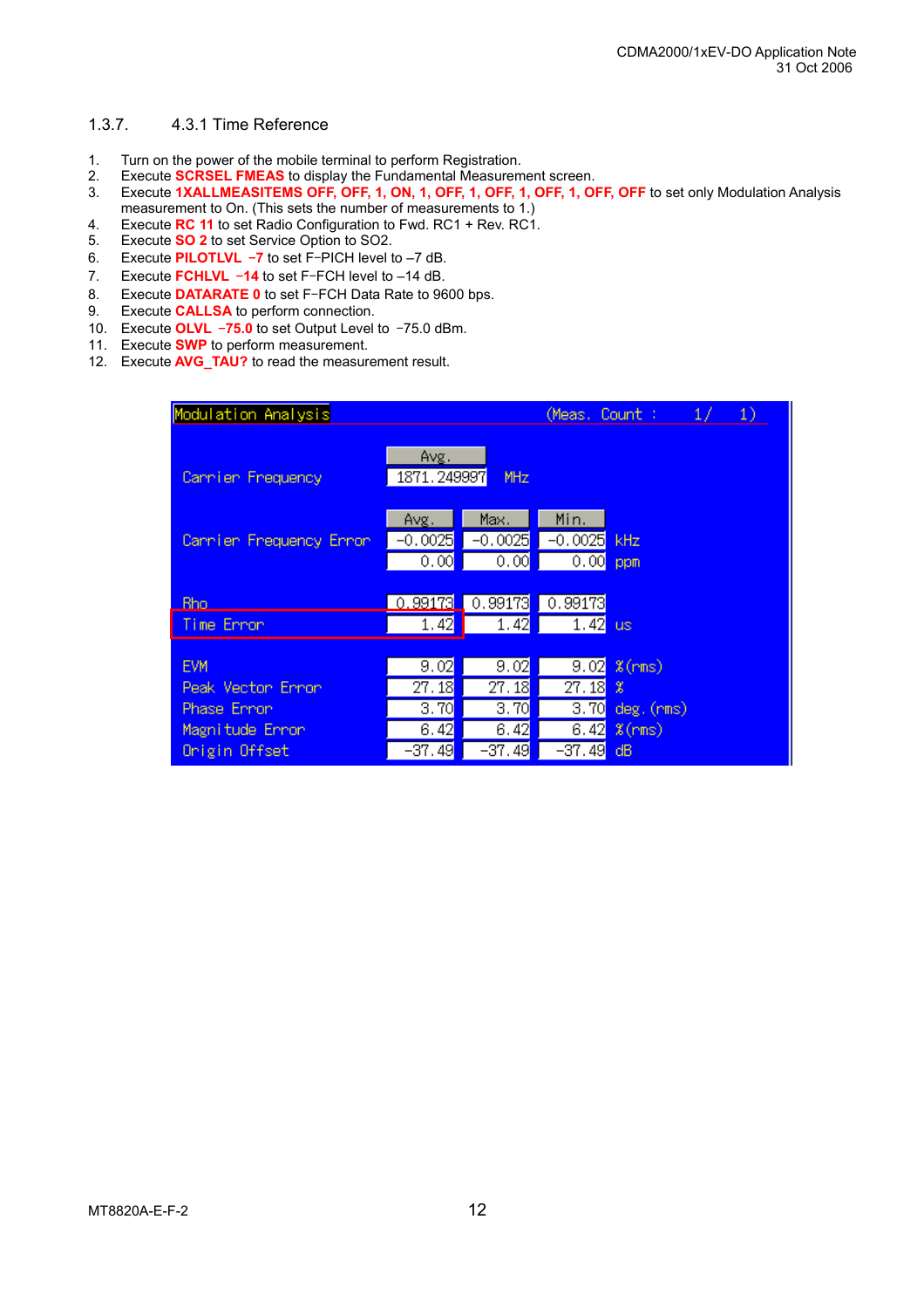#### 1.3.8. 4.3.4 Waveform Quality and Frequency Accuracy

- 1. Turn on the power of the mobile terminal to perform Registration.
- 2. Execute **SCRSEL FMEAS** to display the Fundamental Measurement screen.
- 3. Execute **1XALLMEASITEMS OFF, OFF, 1, ON, 1, OFF, 1, OFF, 1, OFF, 1, OFF, OFF** to set only Modulation Analysis measurement to On. (This sets the number of measurement times to 1.)
- 4. When performing with Radio Configuration Fwd. RC 1 + Rev. RC3, execute **RC 11** to set Radio Configuration to Fwd. RC1 + Rev. RC1. When performing with Radio Configuration Fwd. RC 3 + Rev. RC3, execute RC 33 to set Radio Configuration to Fwd. RC3 + Rev. RC3.
- 5. When performing with Radio Configuration Fwd. RC 1 + Rev. RC3, execute **SO 2** to set Service Option to SO2. When performing with Radio Configuration Fwd. RC 3 + Rev. RC3, execute **SO 55** to set Service Option to SO55.
- 6. Execute **PILOTLVL** –**7** to set F–PICH level to –7 dB.
- 7. Execute **FCHLVL** –**7.4** to set F–FCH level to –7.4 dB.
- 8. Execute **DATARATE 0** to set F–FCH Data Rate to 9600 bps.
- 9. Execute **CALLSA** to perform connection.
- 10. When performing with Radio Configuration Fwd. RC 1 + Rev. RC3, execute **OLVL** –**75.0** to set Output Level to –75.0 dBm/1.23 MHz.

When performing with Radio Configuration Fwd. RC 3 + Rev. RC3, execute **OLVL** –**101.0** to set Output Level to – 101.0 dBm/1.23 MHz.

- 11. Execute **PCBPAT ALT** to set PCB Pattern to Alternate.
- 12. Execute **SWP** to perform measurement.
- 13. Execute AVG CARRFERR? to read the result of Carrier Frequency Error measurement.
- 14. Execute **AVG\_RHO?** to read the result of Rho measurement.
- 15. Execute **AVG\_TAU?** to read the result of Time Error measurement.

| Modulation Analysis     |                      | (Meas, Count : International<br>$\frac{1}{2}$<br>$\left( \frac{1}{2} \right)$ |                       |                  |
|-------------------------|----------------------|-------------------------------------------------------------------------------|-----------------------|------------------|
| Cannien Frequency       | Avg.<br>1871.249997  | MHz                                                                           |                       |                  |
|                         | Avg.                 | Max.                                                                          | Min.                  |                  |
| Cannier Frequency Ennon | $-0.0025$            | $-0.0025$                                                                     | $-0.0025$             | kHz              |
|                         | 0.00                 | 0.00                                                                          | 0.00                  | ppm              |
|                         |                      |                                                                               |                       |                  |
| <b>Rho</b>              | 0.99173              | 0.99173                                                                       | 0.99173               |                  |
| Time Error              | 1.42                 | 1.42                                                                          | 1.42                  | <b>US</b>        |
|                         |                      |                                                                               |                       |                  |
| <b>EVM</b>              | 9.02                 | 9.02                                                                          | 9.02                  | $%$ (rms)        |
| Peak Vector Error       | 27.18 <mark>.</mark> | $\overline{27.18}$                                                            | $\overline{27.18}$    | $\mathbf{x}$     |
| Phase Error             | 3.70                 | $\overline{3.70}$                                                             | 3.70                  | $deg.$ ( $rms$ ) |
| Magnitude Error         | 6.42                 | 6.42                                                                          | 6.42                  | $%$ (rms)        |
| Origin Offset           | $-37.49$             | $-37.49$                                                                      | −37.49 <mark>1</mark> | dB               |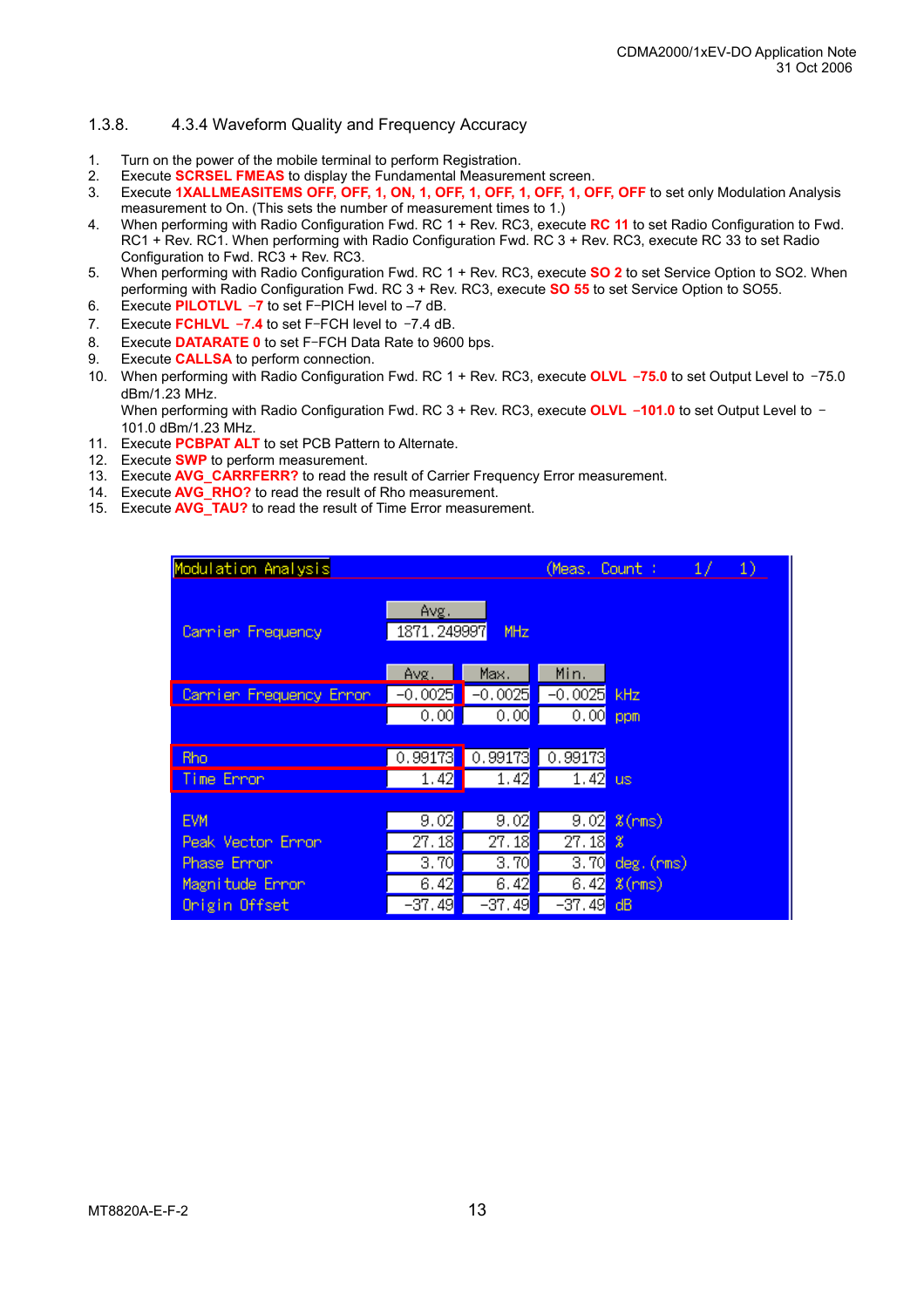#### 1.3.9. 4.3.5 Code Domain Power

- 1. Turn on the power of the mobile terminal to perform Registration.
- 2. Execute **SCRSEL FMEAS** to display the Fundamental Measurement screen.
- 3. Execute **1XALLMEASITEMS OFF, OFF, 1, OFF, 1, ON, 1, OFF, 1, OFF, 1, OFF, OFF** to set only Code Domain Power measurement to On. (This sets the number of measurements to 1.)
- 4. Execute **RC 33** to set Radio Configuration to Fwd. RC3 + Rev. RC3.
- 5. Execute **SO 55** to set Service Option to SO55.
- 6. Execute **PILOTLVL –7** to set F–PICH Level to –7 dB.
- 7. Execute **FCHLVL** –**7.4** to set F–FCH Level to –7.4 dB.
- 8. Execute **DATARATE 0** to set F–FCH Data Rate to 9600 bps.
- 9. Execute **CALLSA** to perform connection.
- 10. Execute **OLVL** –**101.0** to set Output Level to –101.0 dBm/1.23 MHz.
- 11. Execute **SWP** to perform measurement.
- 12. Execute **MAXINACTCODE? JUDGE** to read the measurement result.

| Code Domain Power    |              |                   |     |                 |                                 | (Meas, Count :        |          | 1/ | 1)                  |  |
|----------------------|--------------|-------------------|-----|-----------------|---------------------------------|-----------------------|----------|----|---------------------|--|
|                      |              |                   |     | No.             | <b>Walsh Code</b><br>Ph<br>Len. | Power                 |          |    |                     |  |
| Max Inactive Channel |              |                   |     | $\vert 4 \vert$ | 16 <br>I                        | $-27.85$              | dB       |    | <mark>∕</mark> Pass |  |
| <b>Channel</b>       |              | <b>Walsh Code</b> |     |                 |                                 | Power <sub></sub>     |          |    |                     |  |
|                      |              | No. Len Ph        |     |                 | Avg.                            | Max.                  | Min.     |    |                     |  |
| R-PICH               | 0            | 32                | - 1 |                 | $-5.30$                         | $-5.30$               | $-5.30$  | dB |                     |  |
| R-FCH                | 4            | 16.               | Q   |                 | $-1.55$                         | $-1.55$               | $-1.55$  | dB |                     |  |
| R-DCCH               | 8            | 16.               | Ι   |                 | $-45.21$                        | $-45.21$              | $-45.21$ | dВ |                     |  |
| R-SCH1               | $\mathbf{1}$ | 2.                | Q   |                 | $-30.71$                        | -30.71 <mark>)</mark> | $-30.71$ | dВ |                     |  |
|                      | 2            | 4                 | Q   |                 | $-39.93$                        | $-39.93$              | $-39.93$ | dB |                     |  |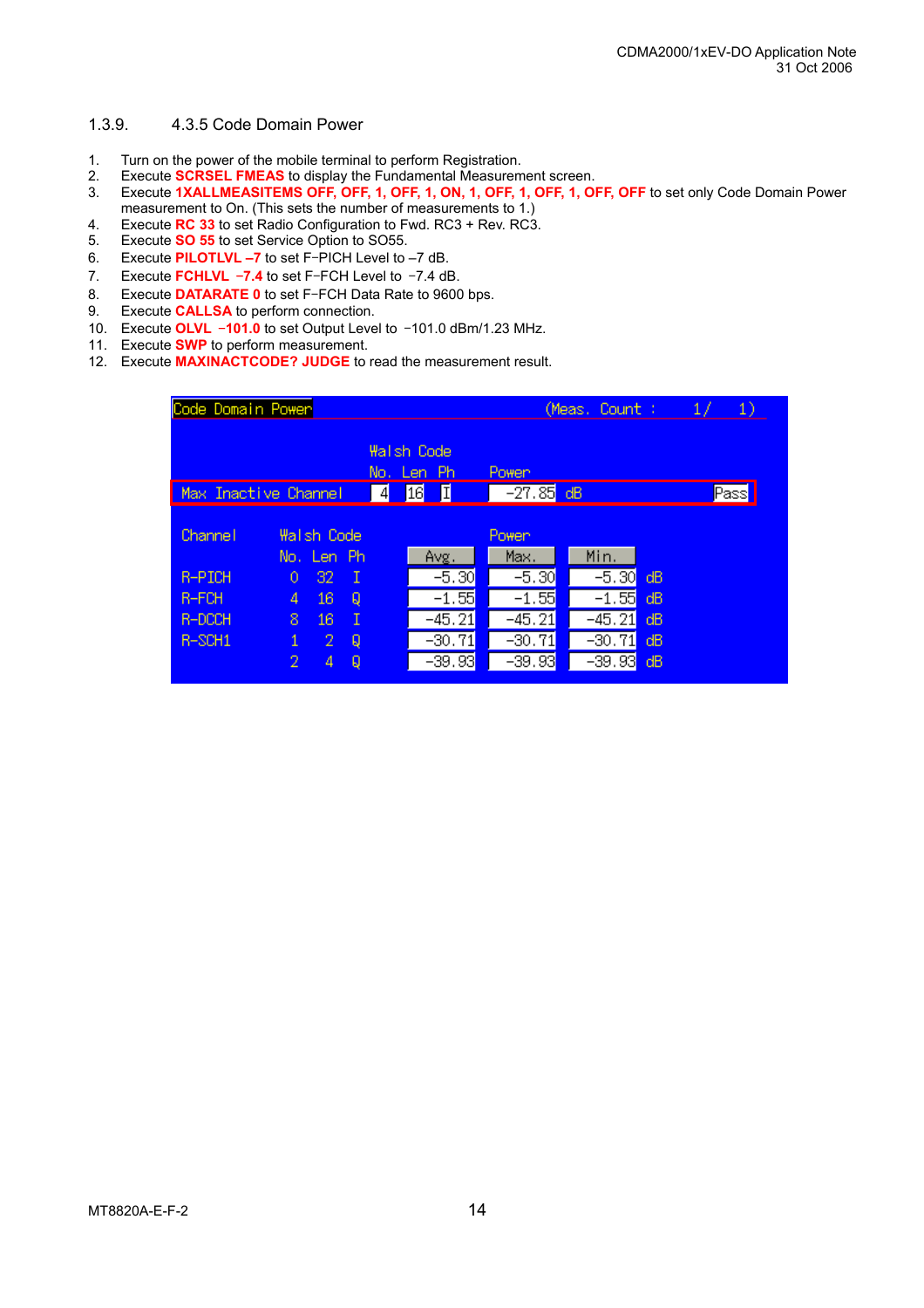#### 1.3.10. 4.4.1 Range of Open Loop Output Power

- 1. Turn on the power of the mobile terminal to perform Registration.
- 2. Execute **SCRSEL FMEAS** to display the Fundamental Measurement screen.
- 3. Execute 1XALLMEASITEMS ON, OFF, 1, OFF, 10FF, 1, OFF, 1, OFF, 1, OFF, OFF to set only Access Probe Power to On.
- 4. Execute **PAMSZ 16** to set Preamble Length to 16 frames.
- 5. Execute **MAXRSP 1** to set Max. Response Sequence to 1.
- 6. Test 1: Execute **OLVL** –**25.0** to set Output Level to –25.0 dBm/1.23 MHz. Test 2: Execute **OLVL** –**65.0** to set Output Level to –65.0 dBm/1.23 MHz. Test 3: Execute **OLVL** –**98.3** to set Output Level to –98.3 dBm/1.23 MHz. (The above is the case for Band Class 0 and Mobile Station Class ΙΙ. Values vary depending on Band Class and Mobile Station Class.)
- 7. Execute **SWPANDPG** to perform measurement.
- 8. Execute **APPWR?** to read the measurement result.
- 9. Execute **CALLSO** to terminate the call.
- 10. Repeat the steps 6 to 9 for Test 2 and Test 3.

| Access Probe Power                         |
|--------------------------------------------|
| $-26.38$ dBm/1.23MHz<br>Access Probe Power |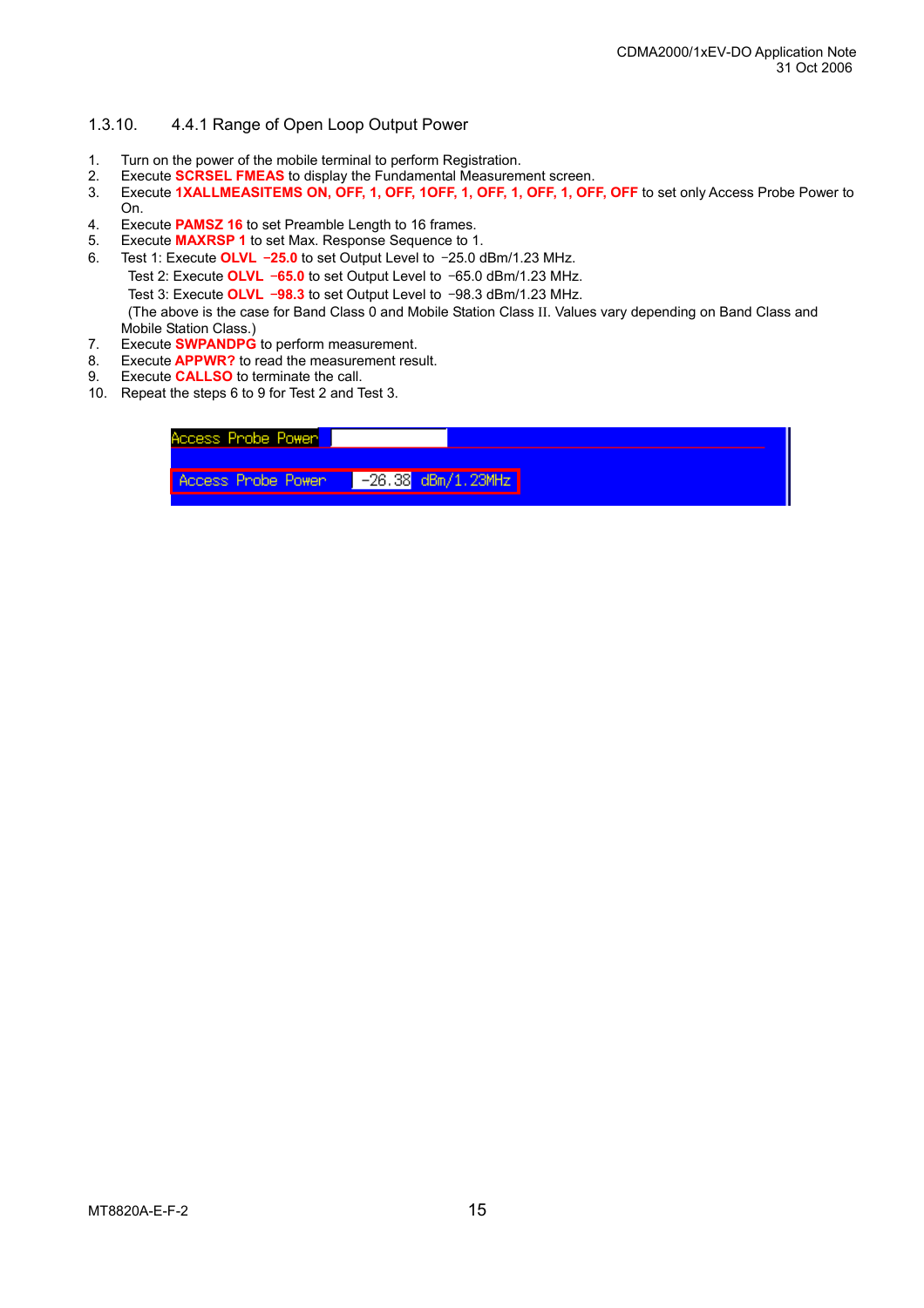#### 1.3.11. 4.4.2 Time Response of Open Loop Power Control

- 1. Turn on the power of the mobile terminal to perform Registration.
- 2. Execute **SCRSEL OLTR** to display the Open Loop Time Response screen.
- 3. Execute **RC 11** to set Radio Configuration to Fwd. RC1 + Rev. RC1.
- 4. Execute **SO 2** to set Service Option to SO2.
- 5. Execute **PILOTLVL –7** to set F–PICH Level to –7 dB.
- 6. Execute **FCHLVL** –**7.4** to set F–FCH Level to –7.4 dB.
- 7. Execute **DATARATE 0** to set F–FCH Data Rate to 9600 bps.
- 8. Execute **CALLSA** to perform connection.
- 9. Execute **OLVL** –**60.0** to set Output Level to –60.0dBm/1.23 MHz.
- 10. Execute **STEPUPSA** to perform measurement.
- 11. Execute **TEMPPASS\_OLTR?** to read the measurement result.
- 12. Execute **STEPDNSA** to perform measurement.
- 13. Execute **TEMPPASS\_OLTR?** to read the measurement result.
- 14. Execute **STEPDNSA** to perform measurement.
- 15. Execute **TEMPPASS\_OLTR?** to read the measurement result.
- 16. Execute **STEPUPSA** to perform measurement.
- 17. Execute **TEMPPASS\_OLTR?** to read the measurement result.

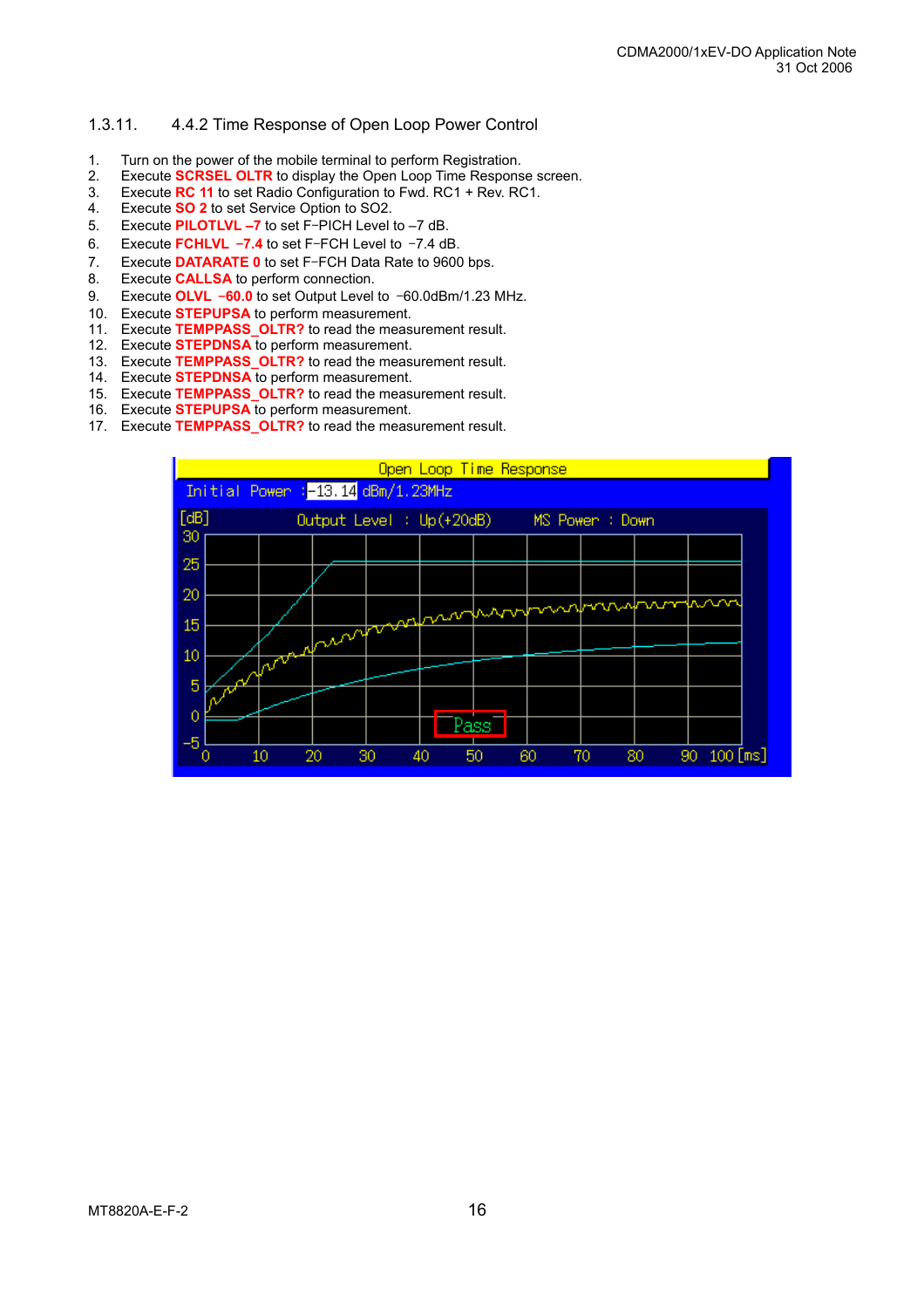#### 1.3.12. 4.4.3 Access Probe Output Power

- 1. Turn on the power of the mobile terminal to perform Registration.
- 2. Execute **SCRSEL APMEAS** to display the Access Probe Measurement screen.
- 3. Execute **OLVL** –**65.0** to set Output Level to –65.0 dBm/1.23 MHz.
- 4. Execute **PILOTLVL –5** to set the F–PICH Level to 5 dB.
- 5. Execute **MAXRSP 1** to set Max. Response Sequence to 1.
- 6. Execute **NUMSTEP 5** to set Number of Steps to 5.
- 7. Execute **SWP** to perform measurement.
- 8. Execute **APBLVL? 1, 5** (command for reading results of 5 access probes) to read the measurement result.
- 9. Execute **NOMPWR 3** to set Nominal Power to 3 dB.
- 10. Execute **INITPWR 3** to set Initial Power to 3 dB.
- 11. Execute **PWRSTEP 3** to set Power Step to 1 dB.
- 12. Execute **NUMSTEP 3** to set Number of Steps to 3.
- 13. Execute **MAXRSP 3** to set Max. Response Sequence to 3.
- 14. Execute **SWP** to perform measurement.
- 15. Execute **APBLVL? 1, 9** (command for reading results of 9 access probes) to read the measurement result.

| Total                                                              |                      |     |                      |     |                       |            |                       |      |                      |            | ۸ |
|--------------------------------------------------------------------|----------------------|-----|----------------------|-----|-----------------------|------------|-----------------------|------|----------------------|------------|---|
| $\Box$<br>Detected Access Probes<br>(Expected Access Probes)<br>9) |                      |     |                      |     |                       |            |                       |      |                      |            |   |
|                                                                    |                      |     |                      |     |                       |            |                       |      |                      |            |   |
|                                                                    | No. 1 to No. 40      |     |                      |     |                       |            |                       |      |                      |            |   |
| No.                                                                | Level                |     | Sten.                |     | Time                  |            | Length                |      | Interval             |            |   |
| 1                                                                  | $-11.16$             | dBm | 0.00                 | dB  | 2,040                 | sec.       | 0.520                 | sec. | 2.040                | sec        |   |
| $\overline{2}$                                                     | $-7.75$              | dBm | 3.41                 | dB. | 3.080 <mark>1</mark>  | sec.       | IO.520 <mark>I</mark> | sec. | 0.520                | <b>SEC</b> |   |
| 3                                                                  | $-5.15$              | dBm | 2.60                 | dВ  | 4.640 <mark>1</mark>  | sec.       | [0.520]               | sec. | 1.040                | sec        |   |
| 4                                                                  | $-11.85$             | dBm | -6.70 <mark>.</mark> | dВ  | 5.680 <mark>.</mark>  | sec.       | [0.520]               | sec. | 0.520                | sec        |   |
| 5                                                                  | -8.56 <mark>1</mark> | dBm | 3.28                 | dB. | 7.240 <mark>1</mark>  | sec.       | l0.520 <mark>l</mark> | sec. | 1.040 <mark>.</mark> | sec        |   |
| 6                                                                  | $-4.70$              | dBm | 3.86                 | dВ  | 8.280                 | sec.       | l0.520 <mark>.</mark> | sec. | 0.520                | sec        |   |
| 7                                                                  | $-11.82$             | dBm | -7.12 <mark>1</mark> | ďВ  | 10.360                | <b>Sec</b> | [0.520]               | sec  | 1.560 <mark>.</mark> | sec.       |   |
| 8                                                                  | $-8.65$              | dBm | 3.17                 | dВ  | 11.400 <mark>1</mark> | sec.       | [0.520]               | sec. | 0.520                | sec        |   |
| 9                                                                  | $-5.00$              | dBm | 3.65                 | dB  | 12.440 <mark>1</mark> | sec.       | [0.520]               | sec. | 0.520                | <b>Sec</b> |   |
| 10                                                                 | -------              | dBm |                      | ďВ  | ------                | sec        |                       | sec. |                      | sec        |   |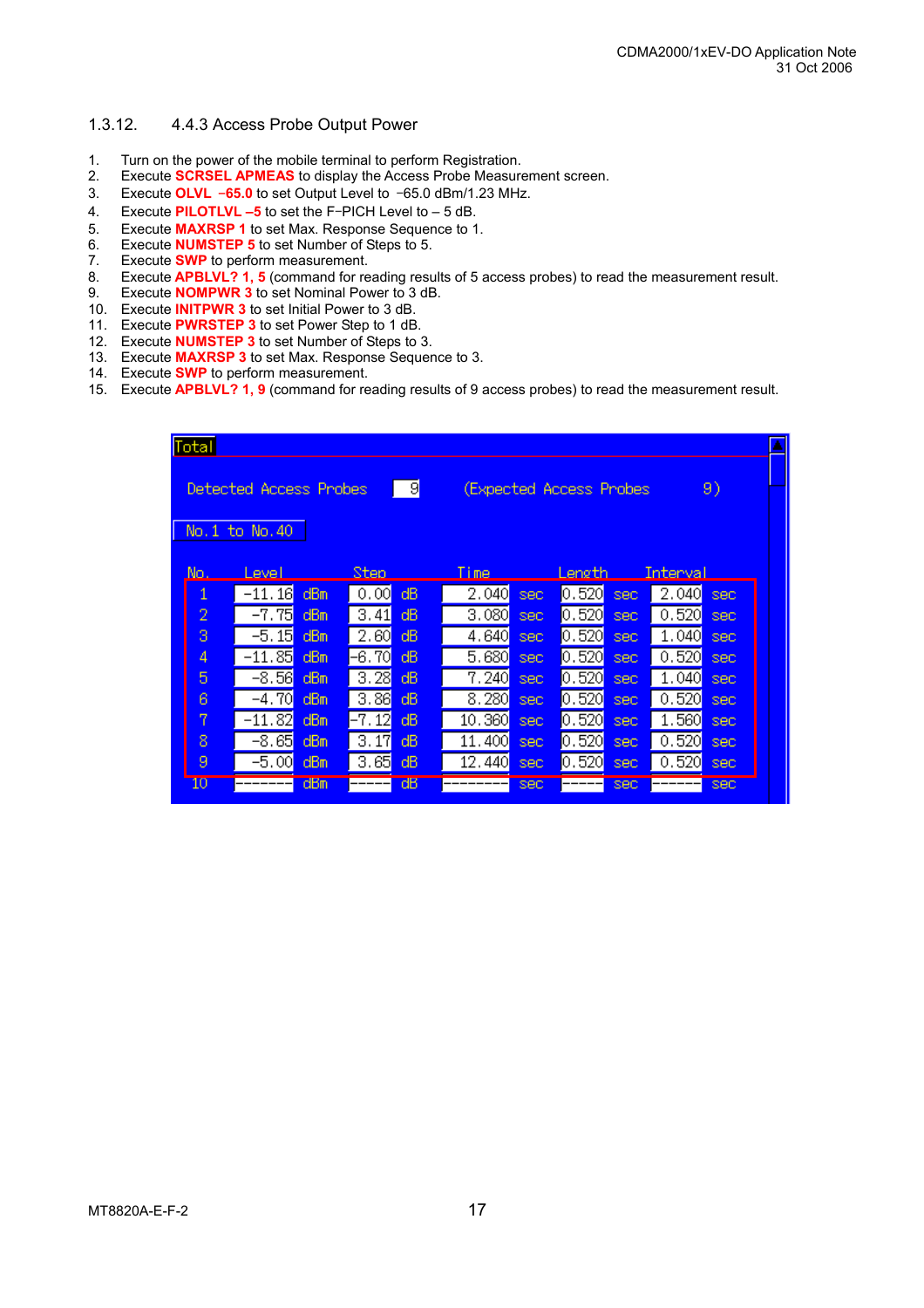#### 1.3.13. 4.4.5 Maximum RF Output Power

- 1. Turn on the power of the mobile terminal to perform Registration.
- 2. Execute **SCRSEL FMEAS** to display the Fundamental Measurement screen.
- 3. Execute **1XALLMEASITEMS OFF, ON, 1, OFF, 1, OFF, 1, OFF, 1, OFF, 1, OFF, OFF** to set only Power Measurement to On.
- 4. Execute **RC 11** to set Radio Configuration to Fwd. RC1 + Rev. RC1.
- 5. Execute **SO 2** to set Service Option to SO2.
- 6. Execute **PILOTLVL** –**7** to set F–PICH Level to –7 dB.
- 7. Execute **FCHLVL** –**7.4** to set F–FCH Level to –7.4 dB.
- 8. Execute **DATARATE 0** to set F–FCH Data Rate to 9600 bps.
- 9. Execute **CALLSA** to perform connection.
- 10. Execute **OLVL** –**104.0** to set Output Level to –104.0 dBm/1.23 MHz.
- 11. Execute **PCBPAT ALL0** to set PCB Pattern to All0 (Up).
- 12. Execute **ILVL 23** to set Input Level to 23 dBm.
- (Here, the number of measurements is set to 1.)
- 13. Execute **SWP** to perform measurement.
- 14. Execute **AVG\_POWER?** to read the measurement result.

| Power Measurement     |                    |                    | (Meas, Count ;<br>17 |                |
|-----------------------|--------------------|--------------------|----------------------|----------------|
|                       |                    |                    |                      |                |
|                       | Avg.               | Max.               | Min.                 |                |
| <b>TX Power</b>       | $\overline{23.06}$ | $\overline{23.06}$ | 23.06                | dBm            |
|                       | 202.485            | 202.485            | 202.485              | m <sup>H</sup> |
|                       |                    |                    |                      |                |
| <b>Filtered Power</b> | 22.98              | 22.98              | 22.98                | dBm/1.23MHz    |
|                       | 198,406            | 198,406            | 198.406              | mW/1.23MHz     |
|                       |                    |                    |                      |                |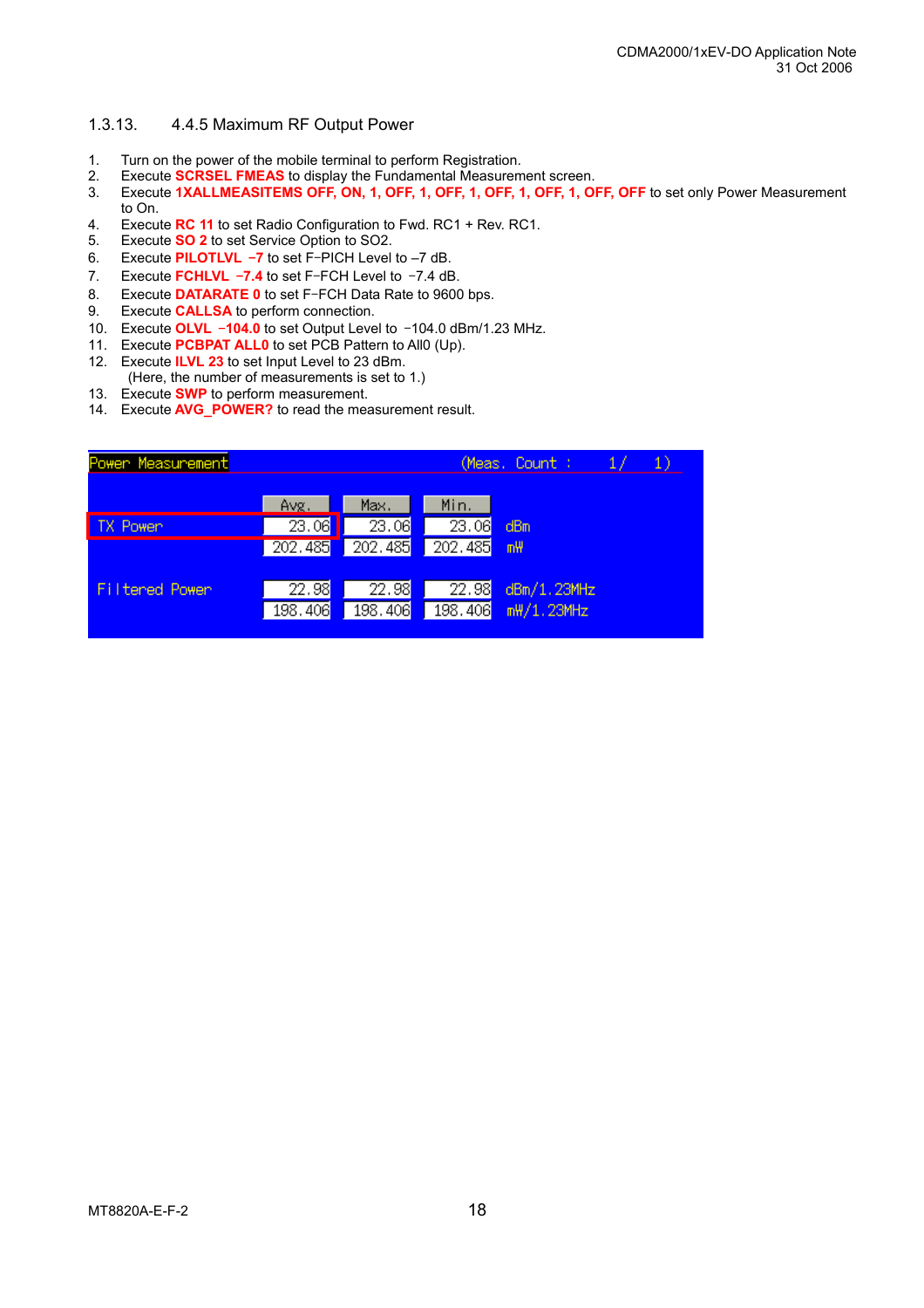#### 1.3.14. 4.4.6 Minimum Controlled Output Power

- 1. Turn on the power of the mobile terminal to perform Registration.
- 2. Execute **SCRSEL FMEAS** to display the Fundamental Measurement screen.
- 3. Execute **1XALLMEASITEMS OFF, ON, 1, OFF, 1, OFF, 1, OFF, 1, OFF, 1, OFF, OFF** to set only Power Measurement to On. (This sets the number of measurements to 1.)
- 4. Execute **RC 11** to set Radio Configuration to Fwd. RC1 + Rev. RC1.
- 5. Execute **SO 2** to set Service Option to SO2.
- 6. Execute **PILOTLVL** –**7** to set F–PICH Level to –7 dB.
- 7. Execute **FCHLVL** –**7.4** to set F–FCH level to –7.4 dB.
- 8. Execute **DATARATE 0** to set F–FCH Data Rate to 9600 bps.
- 9. Execute **CALLSA** to perform connection.
- 10. Execute **OLVL –25.0** to set Output Level to –25.0 dBm/1.23 MHz.
- 11. Execute **PCBPAT ALL1** to set PCB Pattern to All1 (Down).
- 12. Execute **ILVL** –**60** to set Input Level to –60 dBm.
- 13. Execute **SWP** to perform measurement.
- 14. Execute **AVG\_FILTPWR?** to read the measurement result.

| Power Measurement |                           |                           |                                | (Meas, Count ;<br>$\mathbf{1}$ |
|-------------------|---------------------------|---------------------------|--------------------------------|--------------------------------|
| TX Power          | Avg.<br>$-60.54$<br>0.882 | Max.<br>$-60.54$<br>0.882 | Min.<br>$-60.54$<br>0.882      | dBm<br>nH                      |
| Filtered Power    | $-60.78$<br>0.836         | $-60.78$<br>0.836         | -60.78 <mark>.</mark><br>0.836 | dBm/1.23MHz<br>n\/1.23MHz      |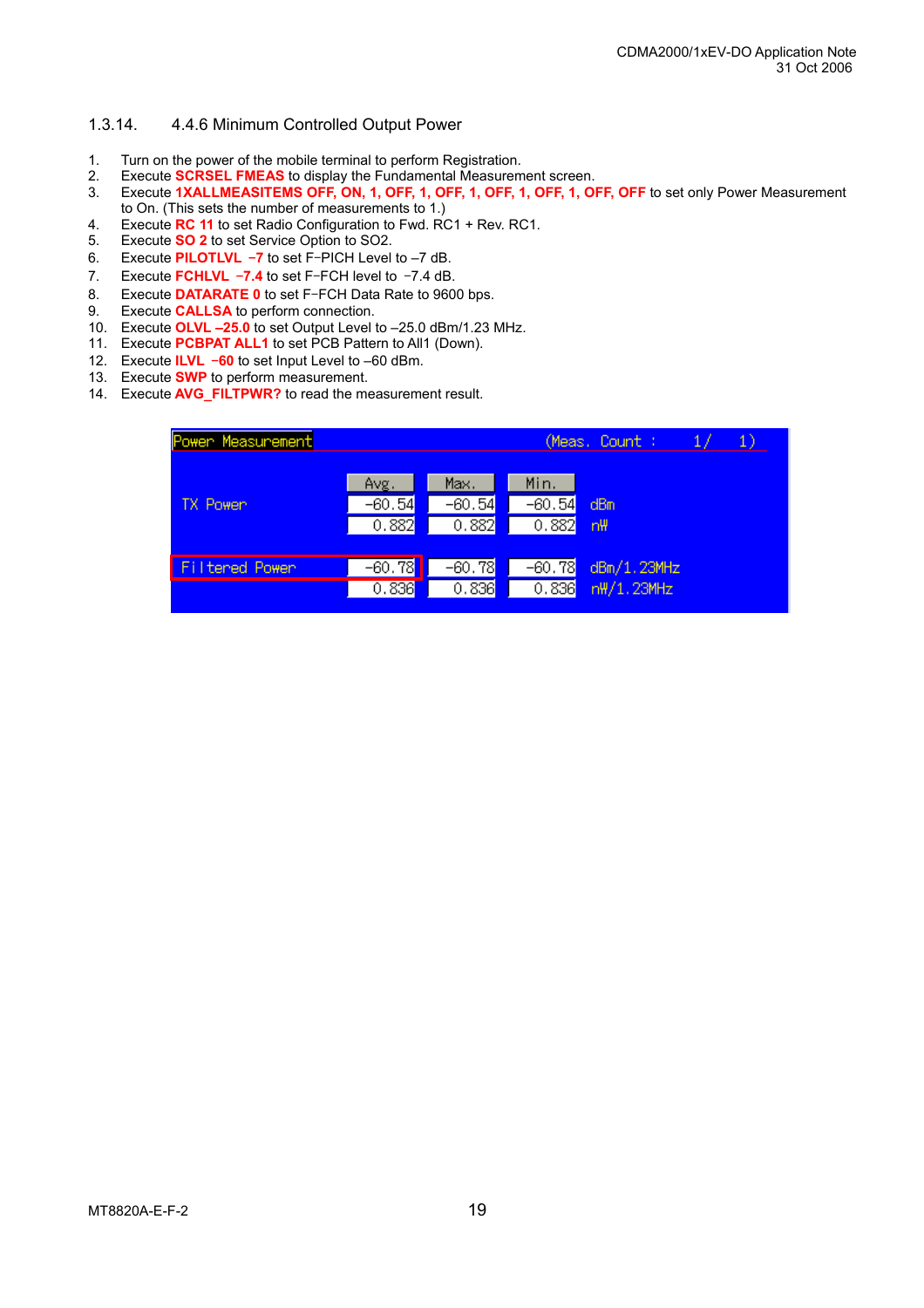#### 1.3.15. 4.4.7 Standby Output Power and Gated Output Power

- 1. Turn on the power of the mobile terminal to perform Registration.
- 2. Execute **SCRSEL FMEAS** to display the Fundamental Measurement screen.
- 3. Execute **1XALLMEASITEMS OFF, ON, 1, OFF, 1, OFF, 1, OFF, 1, OFF, 1, OFF, OFF** to set only Gated Power measurement to On. (This sets the number of measurements to 1.)
- 4. Execute **RC 11** to set Radio Configuration to Fwd. RC1 + Rev. RC1.
- 5. Execute **SO 2** to set Service Option to SO2.
- 6. Execute **OLVL** –**75.0** to set Output Level to –75.0 dBm.
- 7. Execute **PILOTLVL** –**7** to set F–PICH level to –7 dB.
- 8. Execute **FCHLVL** –**7.4** to set F–FCH level to –7.4 dB.
- 9. Execute **SWP** to perform measurement.
- 10. Execute **AVG\_FILTPWR?** to read the measurement result. Perform bandwidth conversion (1 MHz/1.23 MHz).
- 11. Execute **CALLSA** to perform connection.
- 12. Execute **1XALLMEASITEMS OFF, OFF, 1, OFF, 1, OFF, 1, OFF, 1, OFF, 1, OFF, ON, 100** to set only Gated Power measurement to On. (This sets the number of measurements to 100.)
- 13. Execute **DATARATE 3** to set F–FCH Data Rate to 1200 bps.
- 14. Execute **PCBPAT ALT** to set PCB Pattern to Alternate.
- 15. Execute **SWP** to perform measurement.
- 16. Execute **RATIO?** to read the measurement result.
- 17. Execute **TEMPPASS GPWR** to read the measurement result.



| Gated Power    |                    |          |          |     | (Meas, Count : 100/ 100) |
|----------------|--------------------|----------|----------|-----|--------------------------|
|                | Avg.               | Max.     | Min.     |     |                          |
| Gate On Power  | 5.02               | 6.52     | 3.60     | dBm |                          |
| Gate Off Power | $-71.85$           | $-71.48$ | $-72.36$ | dBm |                          |
| On/Off Ratio   | $\overline{76.87}$ | l dB     |          |     |                          |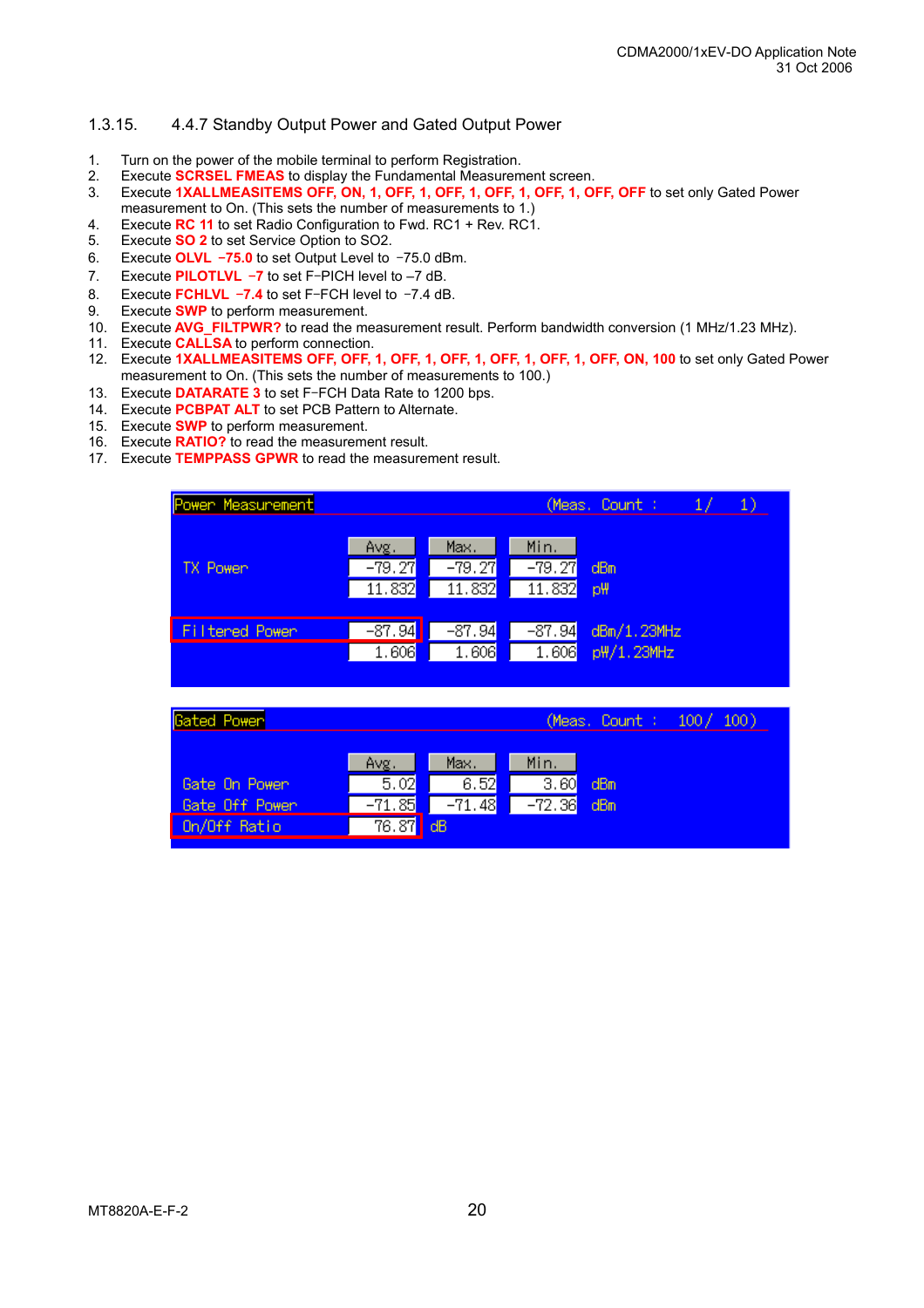#### 1.3.16. 4.4.9 Code Channel to Reverse Pilot Channel Output Power Accuracy

- 1. Turn on the power of the mobile terminal to perform Registration.
- 2. Execute **SCRSEL FMEAS** to display the Fundamental Measurement screen.
- 3. Execute **1XALLMEASITEMS OFF, OFF, 1, OFF, 1, ON, 1, OFF, 1, OFF, 1, OFF, OFF** to set only Code Domain Power measurement to On. (This sets the number of measurements to 1.)
- 4. Execute **RC 33** to set Radio Configuration to Fwd. RC3 + Rev. RC3.
- 5. Execute **SO 55** to set Service Option to SO55.
- 6. Execute **PILOTLVL** –**7** to set F–PICH Level to –7 dB.
- 7. Execute **FCHLVL** –**7.4** to set F–FCH Level to –7.4 dB.
- 8. Execute **DATARATE 0** to set F–FCH Data Rate to 9600 bps.
- 9. Execute **CALLSA** to perform connection.
- 10. Execute **OLVL** –**65.0** to set Output Level to –65.0 dBm/1.23 MHz.
- 11. Execute **PCBPAT ALT** to set PCB Pattern to Alternate.
- 12. Execute **SWP** to perform measurement.
- 13. Execute **AVG\_REVPILOTCDP?** and **AVG\_REVFCHCDP?** to read the measurement result and find the difference between the R–PICH Level and R–FCH Level.

| Code Domain Power    |    |                   |   |   | (Meas, Count :                             |                          | $\frac{1}{2}$<br>-1)  |    |      |
|----------------------|----|-------------------|---|---|--------------------------------------------|--------------------------|-----------------------|----|------|
| Max Inactive Channel |    |                   |   | 4 | <b>Walsh Code</b><br>No. Len Ph<br>16<br>Д | <b>Power</b><br>$-27.85$ | dB                    |    | Pass |
| Channel              |    | <b>Walsh Code</b> |   |   |                                            | Power <sub></sub>        |                       |    |      |
|                      |    | No. Len Ph        |   |   | Avg.                                       | Max.                     | Min.                  |    |      |
| <b>R-PICH</b>        | 0  | 32.               |   |   | $-5.30$                                    | $-5.30$                  | $-5.30$               | dB |      |
| R-FCH                | 4  | 16                | Q |   | $-1.55$                                    | $-1.55$                  | $-1.55$               | dB |      |
| R-DCCH               | 8. | 16                | Ι |   | $-45.21$                                   | $-45.21$                 | $-45.21$              | dВ |      |
| R-SCH1               | 1  | 2.                | Q |   | $-30.71$                                   | $-30.71$                 | $-30.71$              | dВ |      |
|                      | 2  | 4                 | Q |   | -39.93 <mark>)</mark>                      | -39.93 <mark>.</mark>    | -39.93 <mark>.</mark> | dВ |      |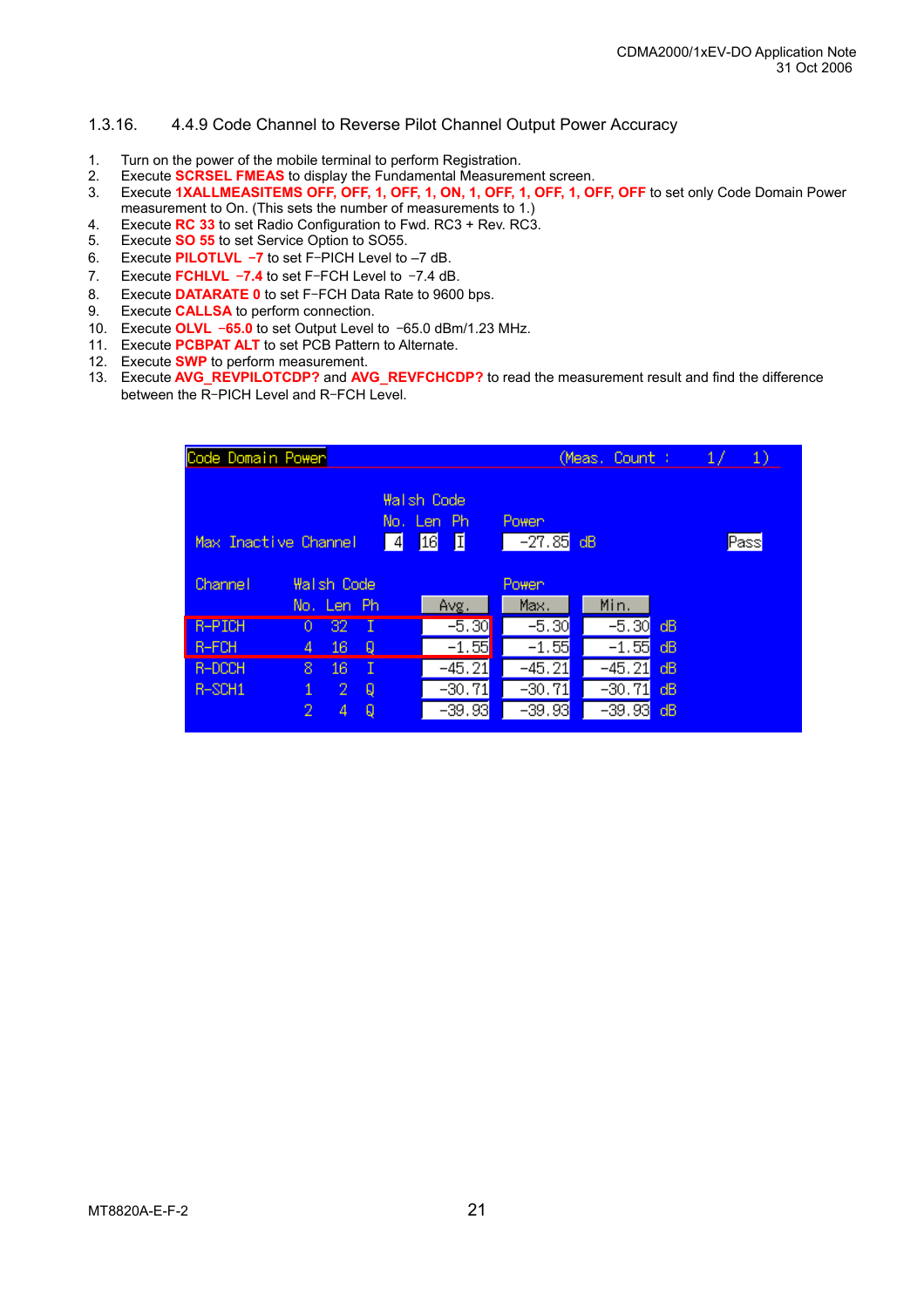#### 1.3.17. 4.5.1 Conducted Spurious Emissions

- 1. Turn on the power of the mobile terminal to perform Registration.
- 2. Execute **SCRSEL FMEAS** to display the Fundamental Measurement screen.
- 3. Execute **1XALLMEASITEMS OFF, OFF, 1, OFF, 1, OFF, 1, OFF, 1, ON, 1, OFF, OFF** to set only Spurious Emissions measurement to On. (This sets the number of measurements to 1.)
- 4. Execute **RC 11** to set Radio Configuration to Fwd. RC1 + Rev. RC1.
- 5. Execute **SO 2** to set Service Option to SO2.
- 6. Execute **PILOTLVL** –**7** to set F–PICH Level to –7 dB.
- 7. Execute **FCHLVL** –**7.4** to set F–FCH Level to –7.4 dB.
- 8. Execute **DATARATE 0** to set F–FCH Data Rate to 9600 bps .
- 9. Execute **CALLSA** to perform connection.
- 10. Execute **OLVL** –**104.0** to set Output Level to –104.0 dBm/1.23 MHz.
- 11. Execute **PCBPAT ALL0** to set PCB Pattern to All0 (Up).
- 12. Execute **ILVL 23** to set Input Level to 23 dBm.
- 13. Execute **SPR\_DBM1M ON** to set Spurious Emission dBm/1 MHz measurement to On.
- 14. Execute **SPR\_DBM1M23 ON** to set Spurious Emission dBm/1.23 MHz measurement to On.
- 15. Execute **SWP** to perform measurement.
- 16. Execute **TEMPPASS\_SPR? DBC30K**, **TEMPPASS\_SPR? DBM1M**, **TEMPASS\_SPR? DBM1M23** to read the measurement result.

| Spunious Emissions <mark> View  </mark> |                                                                               | (Meas, Count : $1/$  | $\left( \begin{matrix} 1 \end{matrix} \right)$ |
|-----------------------------------------|-------------------------------------------------------------------------------|----------------------|------------------------------------------------|
| Template Pass/Fail                      | dBc/30kHz<br>dBm/1MHz<br>dBm/1.23MHz                                          | Pass<br>Fail<br>Fail |                                                |
| Offset Frequency<br>1.250 to 1.980 MHz  | Peak Power<br>$-50.13$ dBc/30kHz<br>$-17.53$ dBm/1MHz<br>$-17.42$ dBm/1.23MHz |                      |                                                |
| 1,980 to 2,250 MHz                      | $-56.39$<br>$-25.00$ dBm/1MHz<br>$-24.86$ dBm/1.23MHz                         | dBc/30kHz            |                                                |
| 2.250 to 4.000 MHz                      | -60.21 <mark>.</mark><br>$-27.79$ dBm/1MHz<br>$-27.40$ dBm/1.23MHz            | dBc/30kHz            |                                                |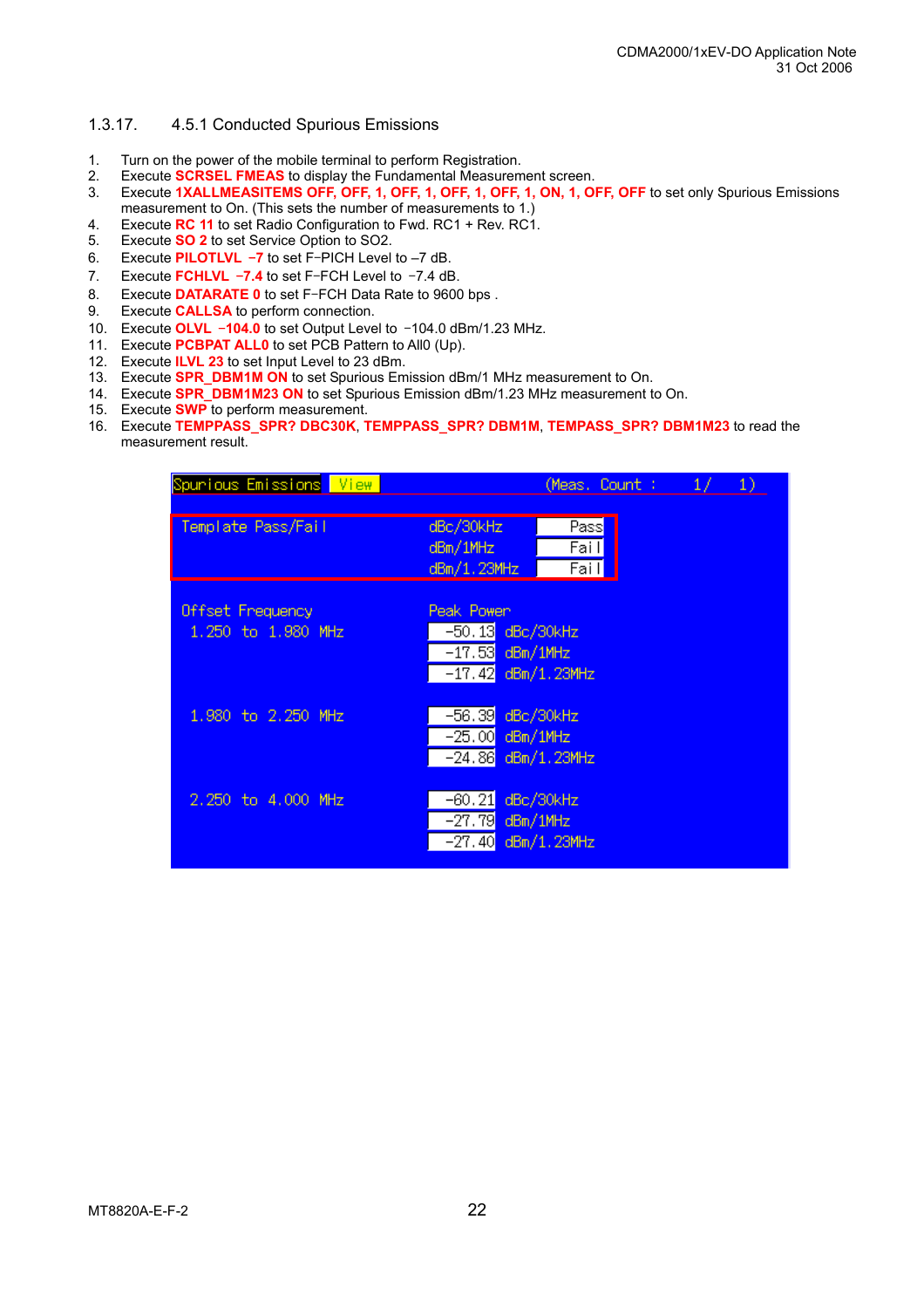#### 1.3.18. 4.5.3 Occupied Bandwidth

- 1. Turn on the power of the mobile terminal to perform Registration.
- 2. Execute **SCRSEL FMEAS** to display the Fundamental Measurement screen.
- 3. Execute **1XALLMEASITEMS OFF, OFF, 1, OFF, 1, OFF, 1, ON, 1, OFF, 1, OFF, OFF** to set only Occupied Bandwidth measurement to On. (This sets the number of measurements to 1.)
- 4. Execute **RC 11** to set Radio Configuration to Fwd. RC1 + Rev. RC1.
- 5. Execute **SO 2** to set Service Option to SO2.
- 6. Execute **PILOTLVL** –**7** to set F–PICH Level to –7 dB.
- 7. Execute **FCHLVL** –**7.4** to set F–FCH Level to –7.4 dB.
- 8. Execute **DATARATE 0** to set F–FCH Data Rate to 9600 bps.
- 9. Execute **CALLSA** to perform connection.
- 10. Execute **OLVL** –**104.0** to set Output Level to –104.0 dBm/1.23 MHz.
- 11. Execute **PCBPAT ALL0** to set PCB Pattern to All0 (Up).
- 12. Execute **SWP** to perform measurement.
- 13. Execute **OBW?** to read the measurement result.

| Occupied Bandwidth         |              | (Meas, Count : |  |
|----------------------------|--------------|----------------|--|
| Occupied Bandwidth (99.0%) | $1.269$ MHz  |                |  |
| Uppen Frequency            | $0.634$ MHz  |                |  |
| Lowen Frequency            | $-0.634$ MHz |                |  |
| Center (Upper+Lower)/2     | $0.000$ MHz  |                |  |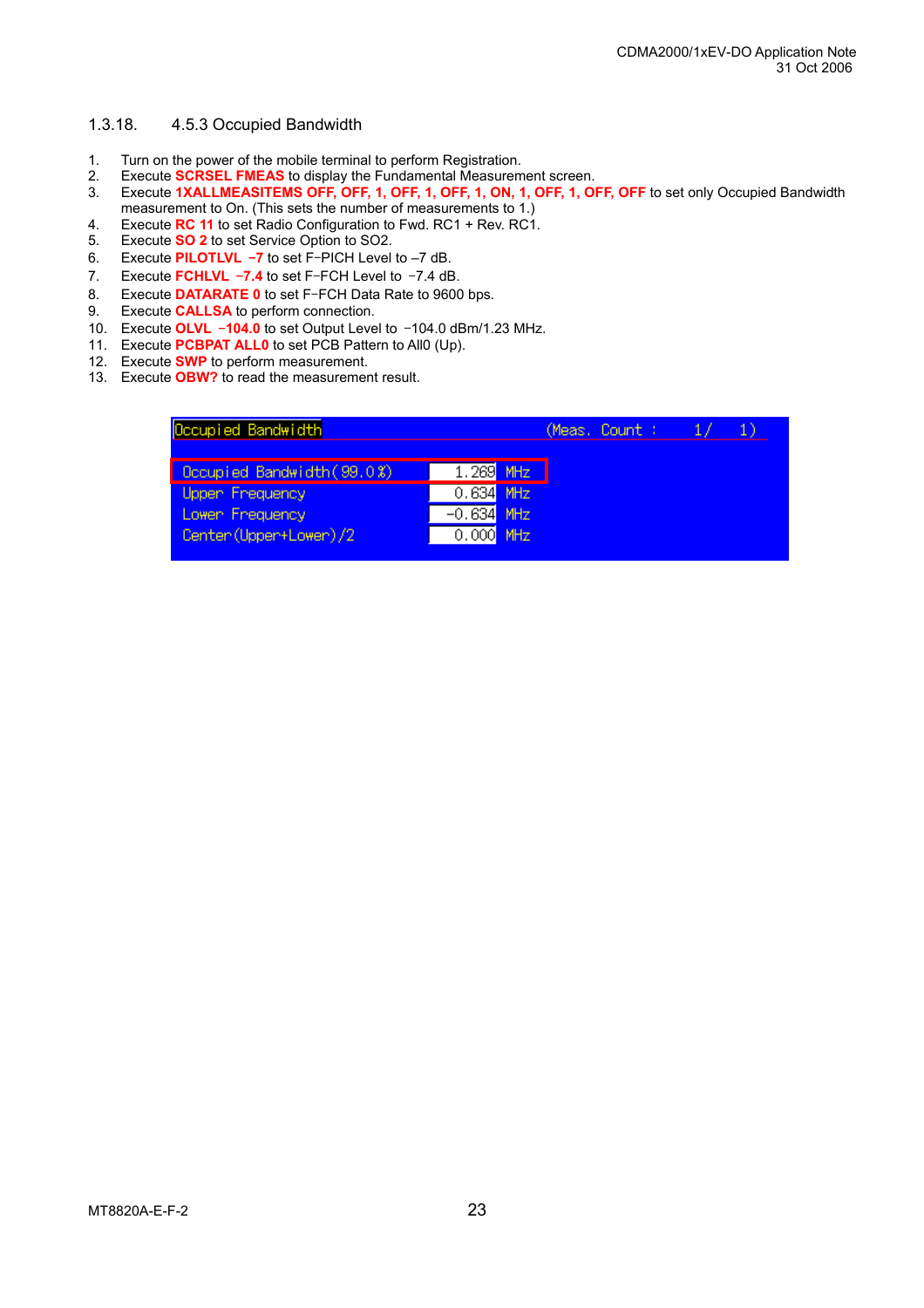### **1.4. MS Report**

ESN and IMSI reported by the mobile terminal can be read.

- 1. Execute **CALLRFR** and initialize the MS Report value.
- 2. Turn on the power of the mobile terminal to perform Registration.
- 3. Execute **MSREP\_ESN?** and **MSREP\_IMSI?** To read ESN and IMSI.

| MS ID               |                                |  |
|---------------------|--------------------------------|--|
|                     |                                |  |
| ESN                 | F794D800 (Hex)                 |  |
| IMSI (MCC-MNC-MSIN) | <b>***-**-0000006976</b> (Dec) |  |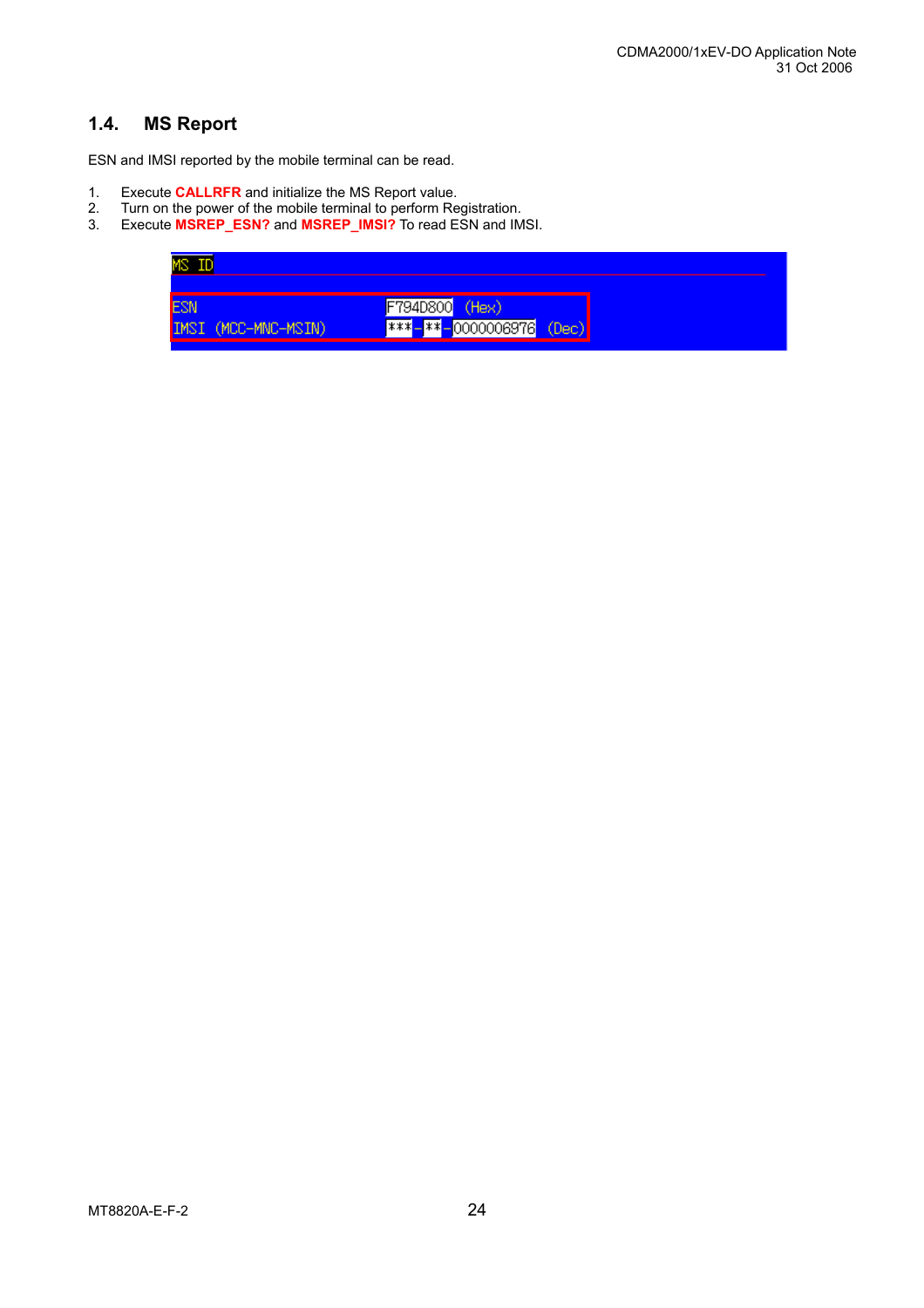## **1.5. Function Tests**

#### 1.5.1. Voice Call

In CDMA2000, the Voice Call (Service Option: SO3) test can be performed with the Call Processing function. The following describes an example of the Origination test.

- 1. Turn on the power of the mobile terminal to perform Registration.<br>2. Set IRadio Configuration of Call Processing Parameters to IFwd.
- 2. Set [Radio Configuration] of Call Processing Parameters to [Fwd.RC3 + Rev.RC3].<br>3. Set [Service Option] of Call Processing Parameters to [SO 3].
- 3. Set [Service Option] of Call Processing Parameters to [SO 3].<br>4. Make a call from the mobile terminal to any telephone number
- Make a call from the mobile terminal to any telephone number. The Call Processing state changes to [MS Originating].
- 5. The Call Processing state changes to [Connected] and the MT8820A and the mobile terminal can communicate. The Voice Call test can be performed in this state, using echo–back.
- 6. Terminate the call from the mobile terminal or MT8820A. Press the [End Call] key if terminating from the MT8820A. Call Processing state changes to [MS Releasing] or [NW Releasing].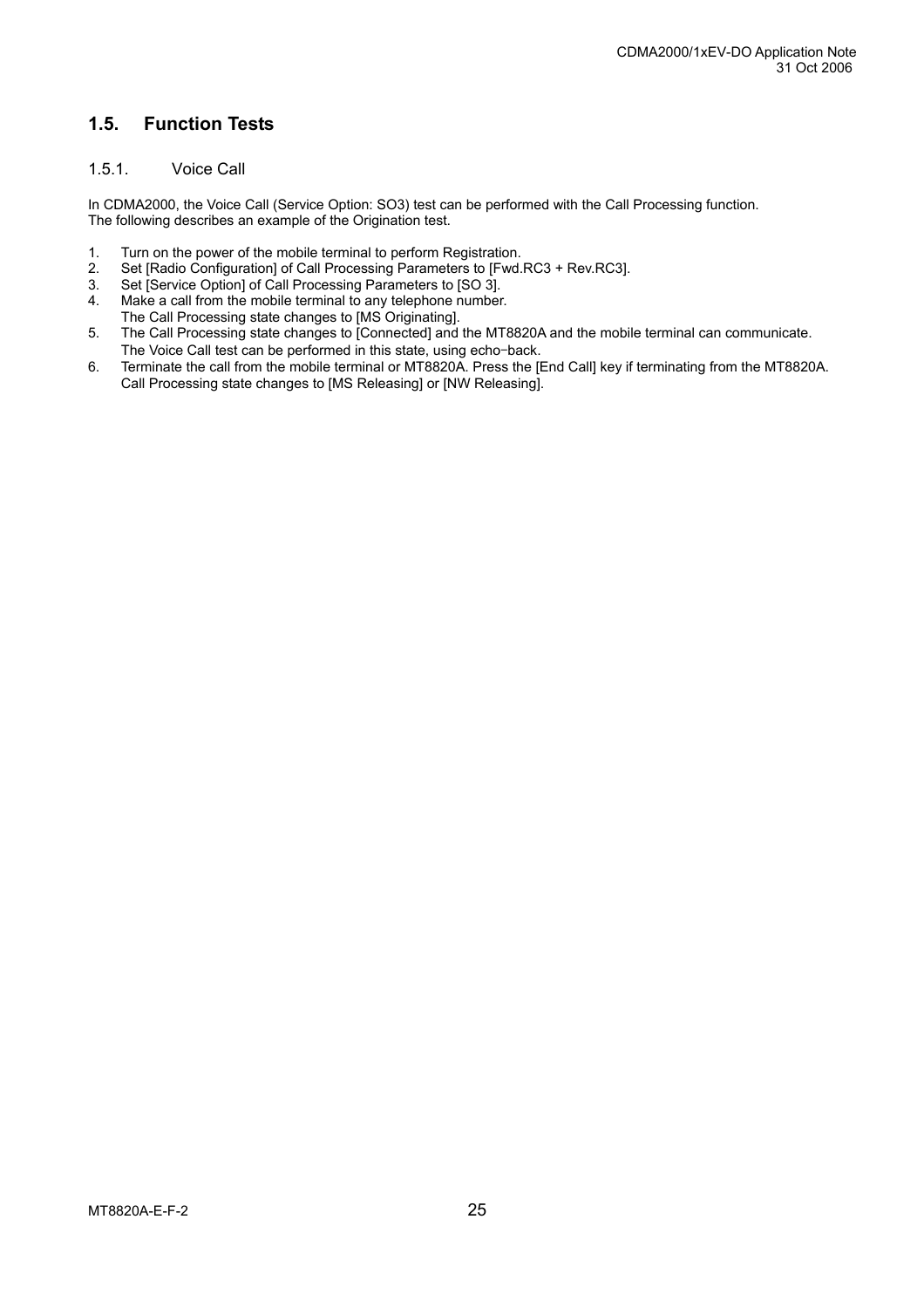#### 1.5.2. External Packet Data

The MX882002A–02 CDMA2000 External Packet Data option supports data transfer between equipment connected via the Ethernet port on the back panel and a mobile station.



- 1. Move to the System Configuration screen to set [IP Address, Subnet Mask, Default Gateway]. (e.g. IP Address : 172.16.20.12, Subnet Mask: 255.255.255.0, Default Gateway: 172.16.20.1)
- 2. Toggle the power off and on to enable the new settings.
- 3. Move to the Fundamental Measurement screen to set [Service Option] of Call Processing Parameters to [SO33].
- 4. Set [Packet Data Mode] of Packet Data Option to [PPP/IP].
- 5. Set [IP Address] of Packet Data Option. (e.g. 172.16.20.11)
- 6. Turn on the power of the mobile terminal to perform Registration.
- 7. Set the user name and password for dialup of the client PC. Make the dial–up connection.
- 8. User Name: CLIENTPC
- Password: MX882002A
- 9. The Call Processing state changes to [Connected] and the MT8820A and mobile terminal can communicate.
- 10. Check the connection status by pinging from the client PC or server PC.<br>11. Disconnect from the client PC.
- Disconnect from the client PC.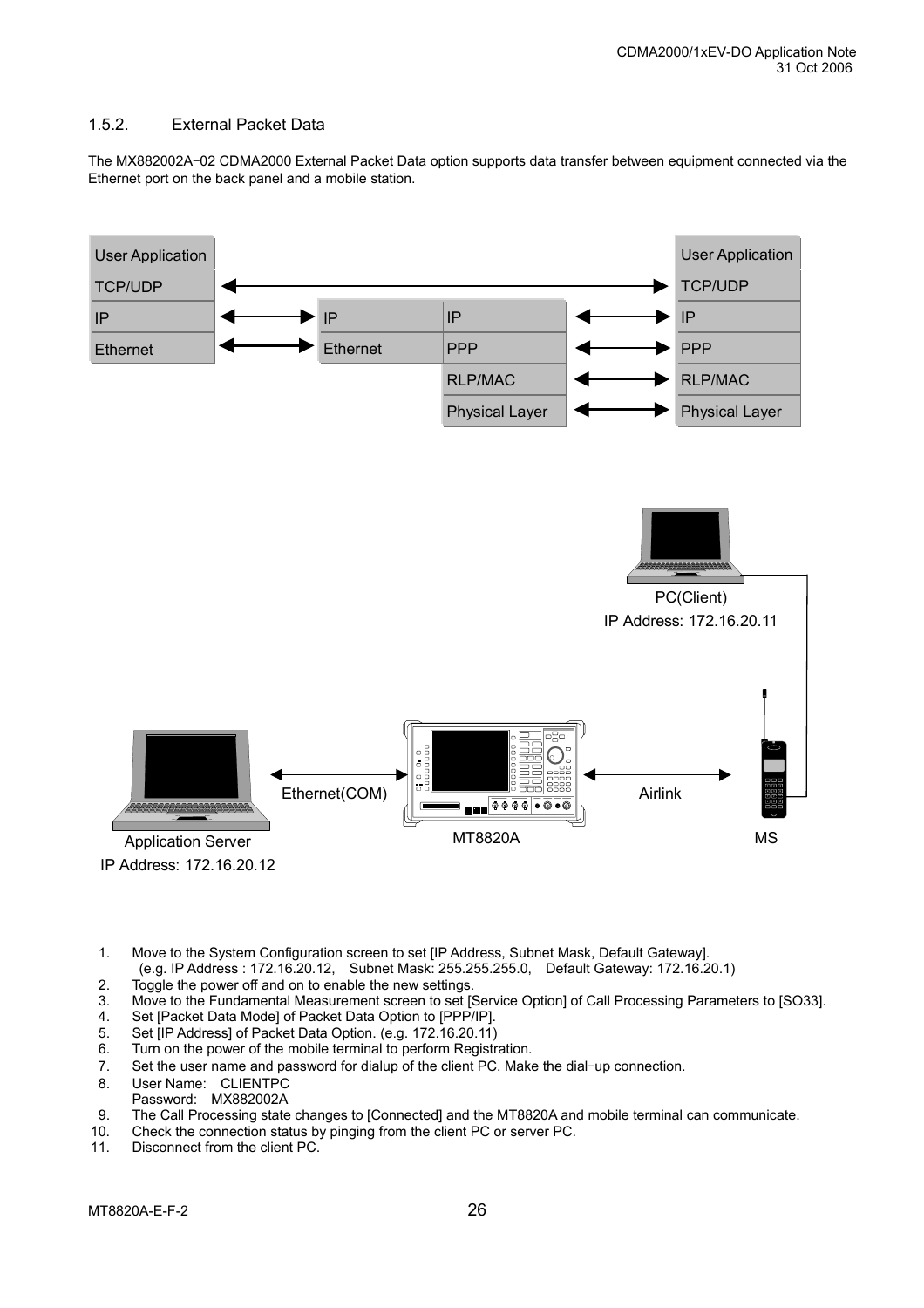## **2. 1xEV-DO Measurement Software**

## **2.1. Specifications**

| Table 2.1 Specifications (1xEV-DO) |  |
|------------------------------------|--|
|                                    |  |

| Item                       | Specification                                                                                                                                              |  |  |  |  |
|----------------------------|------------------------------------------------------------------------------------------------------------------------------------------------------------|--|--|--|--|
| Fundamental<br>measurement | Measurement frequency: 300 to 2200 MHz                                                                                                                     |  |  |  |  |
| Amplitude measurement      | Depends on the performance of MX882002A.                                                                                                                   |  |  |  |  |
| Frequency/Modulation       | Measurement level range: -30 to +35 dBm                                                                                                                    |  |  |  |  |
| measurement                | Carrier frequency accuracy: $\pm$ (Set frequency x Reference oscillator accuracy +<br>10 Hz)                                                               |  |  |  |  |
|                            | Modulation accuracy: Residual waveform quality: >0.999<br>Residual EVM: <2% rms                                                                            |  |  |  |  |
| Occupied bandwidth         | Depends on performance of MX882002A                                                                                                                        |  |  |  |  |
| Code domain power          | Measurement level range: -30 to +35 dBm                                                                                                                    |  |  |  |  |
|                            | Measurement accuracy: $\pm 0.2$ dB (code power $\geq -15$ dBc)<br>$\pm 0.4$ dB (code power $\geq -23$ dBc)                                                 |  |  |  |  |
| RF Signal generator        | Output frequency: 300 to 2200 MHz, 1 Hz step                                                                                                               |  |  |  |  |
|                            | Channel: All 0 dB (referenced to lor) for Pilot channel, MAC channel, Control<br>channel and Traffic channel.                                              |  |  |  |  |
|                            | PN Offset: 0 to 511                                                                                                                                        |  |  |  |  |
|                            | Waveform quality: >0.99 (Pilot only, AWGN Off)                                                                                                             |  |  |  |  |
|                            | <b>AWGN</b>                                                                                                                                                |  |  |  |  |
|                            | AWGN level: -20 to +12 dB (relative level to CDMA signal) or Off<br>Maximum output level of CDMA at AWGN On: -28 dBm (MAIN output)<br>-18 dBm (AUX output) |  |  |  |  |
| Call processing            | Band Class: BC 0, 1, 2, 3, 4, 5, 6, 7, 8, 9, 10                                                                                                            |  |  |  |  |
|                            | Call control: Close Session, Open Session, AT Origination, NW Origination, AT<br>Release, NW Release, Hard Handoff, Softer Handoff                         |  |  |  |  |
|                            | Rev. Closed Loop Power Control modes:<br>Closed Loop, Alternate, All 0 (All up), All 1 (All down)                                                          |  |  |  |  |
|                            | Test Application Protocol: FTAP (Forward Test Application Protocol), RTAP<br>(Reverse Test Application Protocol), FTAP + RTAP                              |  |  |  |  |

| Item                 | Specification                                                                                    |  |  |  |  |  |
|----------------------|--------------------------------------------------------------------------------------------------|--|--|--|--|--|
| External packet data | Application Protocol: Default Packet                                                             |  |  |  |  |  |
|                      | Communication mode: PPP/IP (IP packet data transferred between access<br>terminal and server PC) |  |  |  |  |  |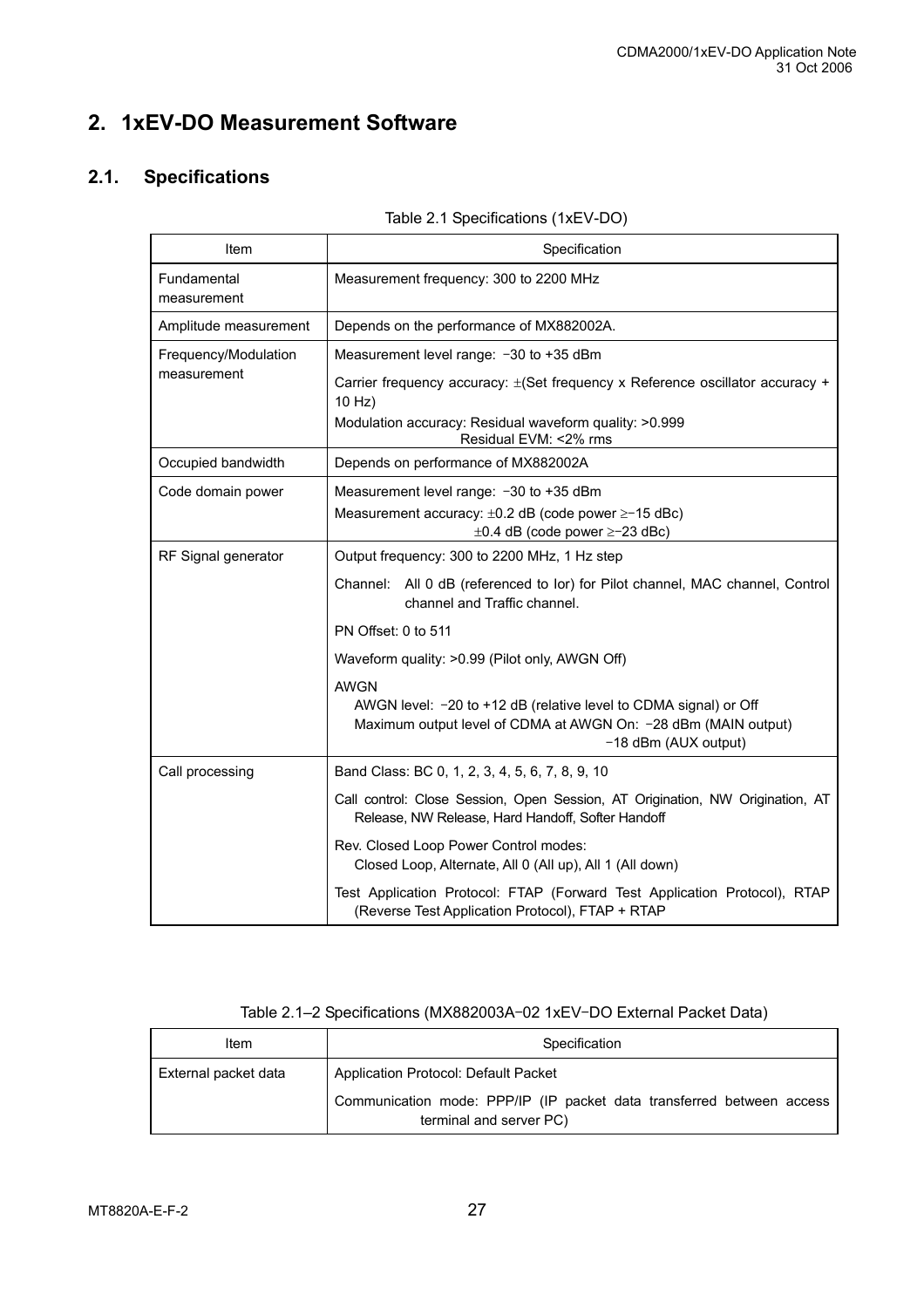## **2.2. Measurement Specification Table (C.S.0033-0)**

|                 | Item                                                                                                        | comment                                                            |                          |
|-----------------|-------------------------------------------------------------------------------------------------------------|--------------------------------------------------------------------|--------------------------|
| 3               | <b>Physical Layer Minimum Standards</b>                                                                     |                                                                    |                          |
| 3.1.1           | <b>Receiver Minimum Standards</b>                                                                           |                                                                    |                          |
| 3.1.1.1         | <b>Frequency Coverage Requirement</b>                                                                       |                                                                    | $\sqrt{2}$               |
| 3.1.1.2         | <b>Demodulation Requirements</b>                                                                            |                                                                    |                          |
| 3.1.1.2.1       | Demodulation of Forward Traffic Channel in AWGN                                                             | <b>Except Pilot Drop</b>                                           | $\sqrt{2}$               |
| 3.1.1.2.2       | Demodulation of Forward Traffic Channel in Multipath Fading                                                 | <b>Requires Fading Simulator</b>                                   | $\sqrt{}$                |
|                 | Channel                                                                                                     |                                                                    |                          |
| 3.1.1.2.3       | Decision of Power Control Bit for Channels belonging to<br>Different Power Control Sets during Soft Handoff |                                                                    | $\overline{\phantom{0}}$ |
| 3.1.1.2.4       | Decision of Power Control Bit for Channels belonging to the<br>Same Power Control Sets                      |                                                                    |                          |
| 3.1.1.2.5       | Demodulation of Reverse Power Control Channel during Soft<br>Handoff                                        |                                                                    |                          |
| 3.1.1.3         | <b>Receiver Performance</b>                                                                                 |                                                                    |                          |
| 3.1.1.3.1       | Receiver Sensitivity and Dynamic Range                                                                      |                                                                    | $\sqrt{2}$               |
| 3.1.1.3.2       | Single Tone Desensitization                                                                                 | <b>Requires SG</b>                                                 | $\sqrt{}$                |
| 3.1.1.3.3       | Intermodulation Spurious Response Attenuation                                                               |                                                                    | $\overline{\phantom{0}}$ |
| 3.1.1.3.4       | <b>Adjacent Channel Selectivity</b>                                                                         |                                                                    |                          |
| 3.1.1.3.5       | <b>Receiver Blocking Characteristics</b>                                                                    |                                                                    |                          |
| 3.1.1.4         | <b>Limitations of Emissions</b>                                                                             |                                                                    |                          |
| 3.1.1.4.1       | <b>Conducted Spurious Emissions</b>                                                                         |                                                                    |                          |
| 3.1.1.4.2       | <b>Radiated Spurious Emissions</b>                                                                          |                                                                    |                          |
| 3.1.2           | <b>Transmitter Minimum Standards</b>                                                                        |                                                                    |                          |
| 3.1.2.1         | <b>Frequency Requirements</b>                                                                               |                                                                    |                          |
| 3.1.2.1.1       | Frequency Coverage                                                                                          |                                                                    | $\sqrt{2}$               |
| 3.1.2.1.2       | Frequency Accuracy                                                                                          |                                                                    | $\sqrt{2}$               |
| 3.1.2.2         | <b>Modulation Requirements</b>                                                                              |                                                                    |                          |
| 3.1.2.2.1       | <b>Time Reference</b>                                                                                       |                                                                    | $\sqrt{2}$               |
| 3.1.2.2.2       | Waveform Quality and Frequency Accuracy                                                                     |                                                                    | $\sqrt{2}$               |
| 3.1.2.2.3       | <b>Redundant ACK Transmission</b>                                                                           |                                                                    |                          |
| 3.1.2.3         | <b>RF Output Power Requirements</b>                                                                         |                                                                    |                          |
| 3.1.2.3.1       | Range of Open Loop Output Power                                                                             | Preamble Length cannot be<br>set to 7.                             | $\sqrt{2}$               |
| 3.1.2.3.2       | Time Response of Open Loop Power Control                                                                    |                                                                    | $\sqrt{\sqrt{2}}$        |
| 3.1.2.3.3       | Range of Closed Loop Power Control                                                                          | Only Power Control                                                 | $\overline{P}$           |
| 3.1.2.3.4       | Maximum RF Output Power                                                                                     |                                                                    | $\sqrt{2}$               |
| 3.1.2.3.5       | Minimum Controlled Output Power                                                                             |                                                                    | $\sqrt{2}$               |
| 3.1.2.3.6       | <b>Standby Output Power</b>                                                                                 |                                                                    | $\sqrt{2}$               |
| 3.1.2.3.7       | RRI Channel Output power                                                                                    |                                                                    | $\sqrt{2}$               |
| 3.1.2.3.8       | <b>Code Domain Power</b>                                                                                    |                                                                    |                          |
| 3.1.2.3.8.<br>1 | DRC Channel Output Power                                                                                    |                                                                    | $\sqrt{\sqrt{2}}$        |
| 3.1.2.3.8.<br>2 | <b>ACK Channel Output Power</b>                                                                             |                                                                    | $\sqrt{v}$               |
| 3.1.2.3.8<br>3  | Data Channel Output Power                                                                                   |                                                                    | $\sqrt{2}$               |
| 3.1.2.4         | <b>Limitations on Emissions</b>                                                                             |                                                                    |                          |
| 3.1.2.4.1       | <b>Conducted Spurious Emissions</b>                                                                         |                                                                    | $\sqrt{2}$               |
| 3.1.2.4.2       | <b>Radiated Spurious Emissions</b>                                                                          |                                                                    |                          |
| 3.1.2.4.3       | Occupied Bandwidth                                                                                          |                                                                    | $\sqrt{2}$               |
| 4               | MAC Layer Minimum Standards                                                                                 |                                                                    |                          |
| 4.3             | <b>Access Channel MAC Protocol</b>                                                                          |                                                                    |                          |
| 4.3.1           | Default Access Channel MAC Protocol                                                                         |                                                                    |                          |
| 4.3.1.1         | <b>Access Probes Output Power</b>                                                                           | When ProbeSequenceMax<br>is changed, Session must<br>be re-opened. | $\sqrt{\sqrt{2}}$        |

√√: Support | √: Requires external equipment (SPA or SG) | P: Partially Supported | −: Not Supported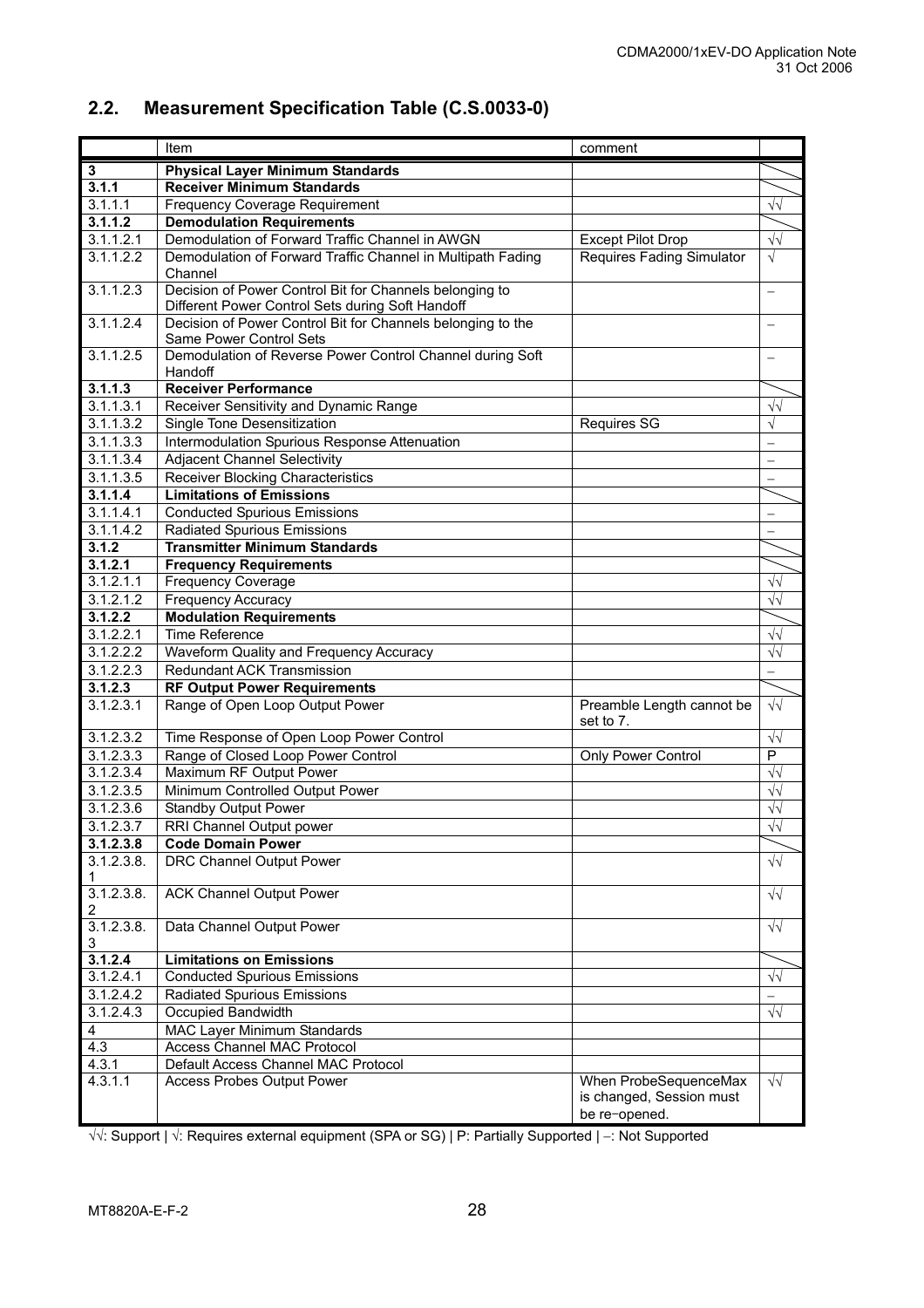### **2.3. Tx/Rx Measurements**

#### 2.3.1. 1xEV– DO Connection

Measurement is performed by connecting an access terminal as described below.

- 1. Execute **\*RST** to initialize the parameters.
- 2. Turn on the power of the access terminal.
- 3. Execute **CALLSTAT?** and wait for the response to change to 2 (= ldle (Session Opened)).
- 4. Execute **EVAPLI RTAP** to set Application Protocol to RTAP.
- 5. Execute **CALLSA** to perform connection.
- 6. Execute **CALLSTAT?** and wait for the response to change to 7 (= Connected).

#### 2.3.2. Handoff

- 1. Execute **HOBAND 0** to set Handoff Band Class to 0.
- 2. Execute **HOCHAN 100** to set Handoff Channel to 100.
- Execute **HO** to perform Handoff.

#### 2.3.3. Termination

- 1. Execute **CALLSO** to disconnect the call.
- 2. Execute **CALLSTAT?** and wait for the response to change to 2 (= Idle (Session Opened)).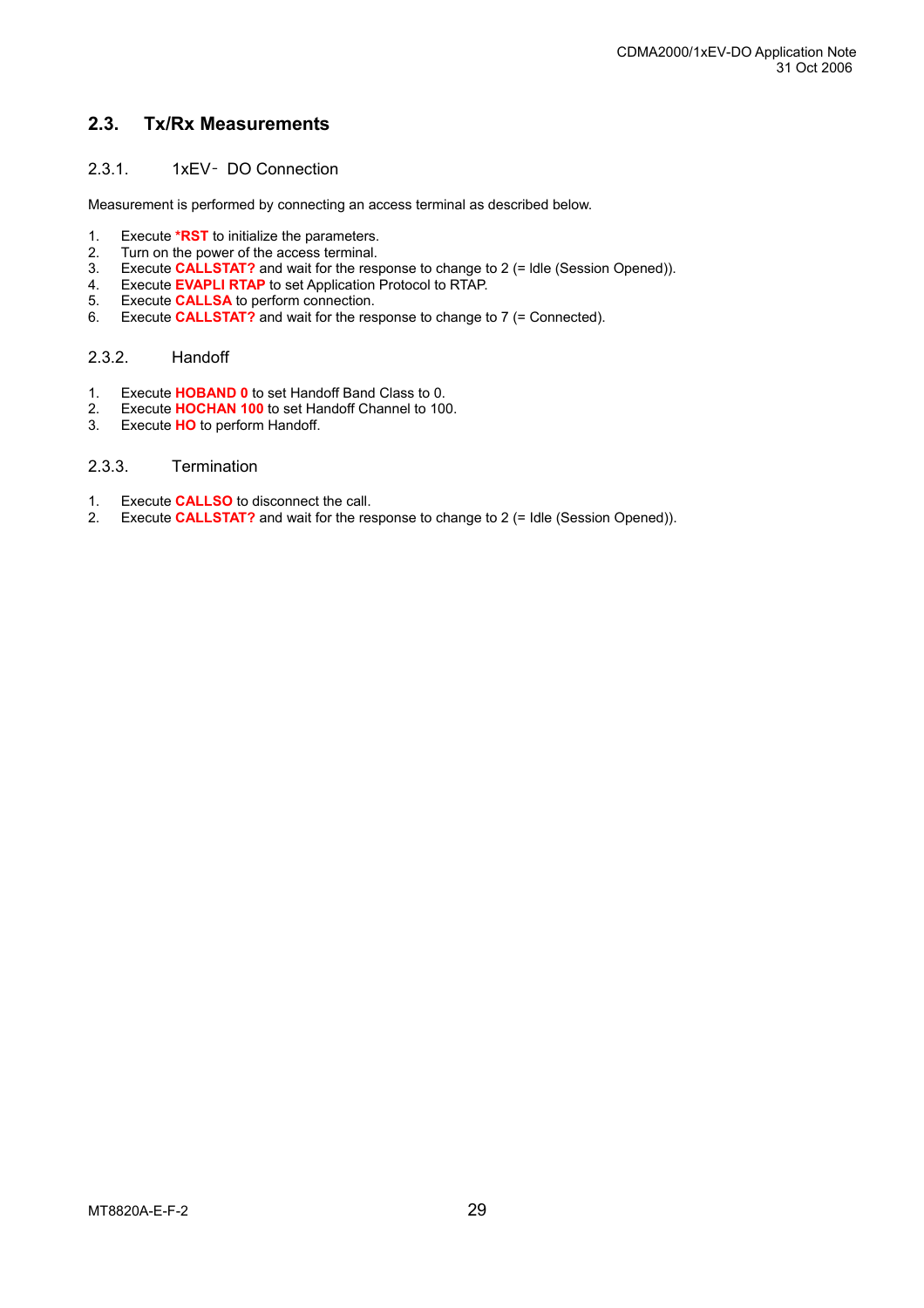#### 2.3.4. 3.1.1.2.1 Demodulation of Forward Traffic Channel in AWGN

- 1. Turn on the power of the access terminal to open the Session.
- 2. Execute **SCRSEL FMEAS** to display the Fundamental Measurement screen.
- 3. Execute **EVALLMEASITEMS OFF, OFF, 1, OFF, 1, OFF, 1, OFF, 1, OFF, 1, ON** to set only Packet Rate to On.
- 4. Execute **EVAPLI FTAP** to set Application Protocol to FTAP.
- 5. Execute **PCKTACT 100** to set FTAP Packet Activity to 100.
- 6. Execute **CCRATE 38K** to set Control Channel Data Rate to 38.4 kbps.
- 7. Execute **OLVL** –**55.0** to set Output Level to –55.0 dBm.
- 8. Execute **PERCONF 95** to set Confidence Level to 95%.
- 9. Execute **PERSTOP ON** to set Meas. Stop Mode to On.
- 10. Execute **ULPER 0.5** to set PER Limit to 0.5%.
- 11. Execute **CALLSA** to perform connection.
- 12. Execute **AWGNLVL ON** to set AWGN to On.
- 13. Test 1: Execute **AWGNPWR** –**15.4** to set AWGN Level to –15.4 dB.

Execute **TCRATE XC** to set Forward Traffic Channel Data Rate to 2457.6 kbps.

Execute **PER 1.0** to set Specified PER to 1.0%.

- 14. Execute **SWP** to perform measurement
- 15. Execute **PERPASS?** to read the measurement result.
- 16. Test 2: Execute **AWGNPWR** –**13.4** to set AWGN Level to –13.4 dB.

Execute **TCRATE XC** to set Forward Traffic Channel Data Rate to 2457.6 kbps.

Execute **PER 1.0** to set Specified PER to 1.0%.

- Execute **AWGNPWR** –**10.8** to set AWGN Level to –10.8 dB.
- 17. Repeat steps 14 to 16.
- 18. Test 3: Execute **AWGNPWR** –**10.8** to set AWGN Level to –10.8 dB.
- Execute **TCRATE XB** to set Forward Traffic Channel Data Rate to 1843.2 kbps.

Execute **PER 0.5** to set Specified PER to 0.5%.

19. Repeat steps 14 to 16.

20. Test 4: Execute **AWGNPWR** –**10.1** to set AWGN Level to –10.1 dB.

Execute **TCRATE XB** to set Forward Traffic Channel Data Rate to 1843.2 kbps.

Execute **PER 1.0** to set Specified PER to 1.0%.

- 21. Repeat Tests 5 to 20.
- 22. Execute **AWGNLVL OFF** to set AWGN to Off.

| Packet Error Rate |                    |                         |      |
|-------------------|--------------------|-------------------------|------|
| Confidence Level  | <b>PFR</b><br>.00B | Err Packets Transmitted | Pass |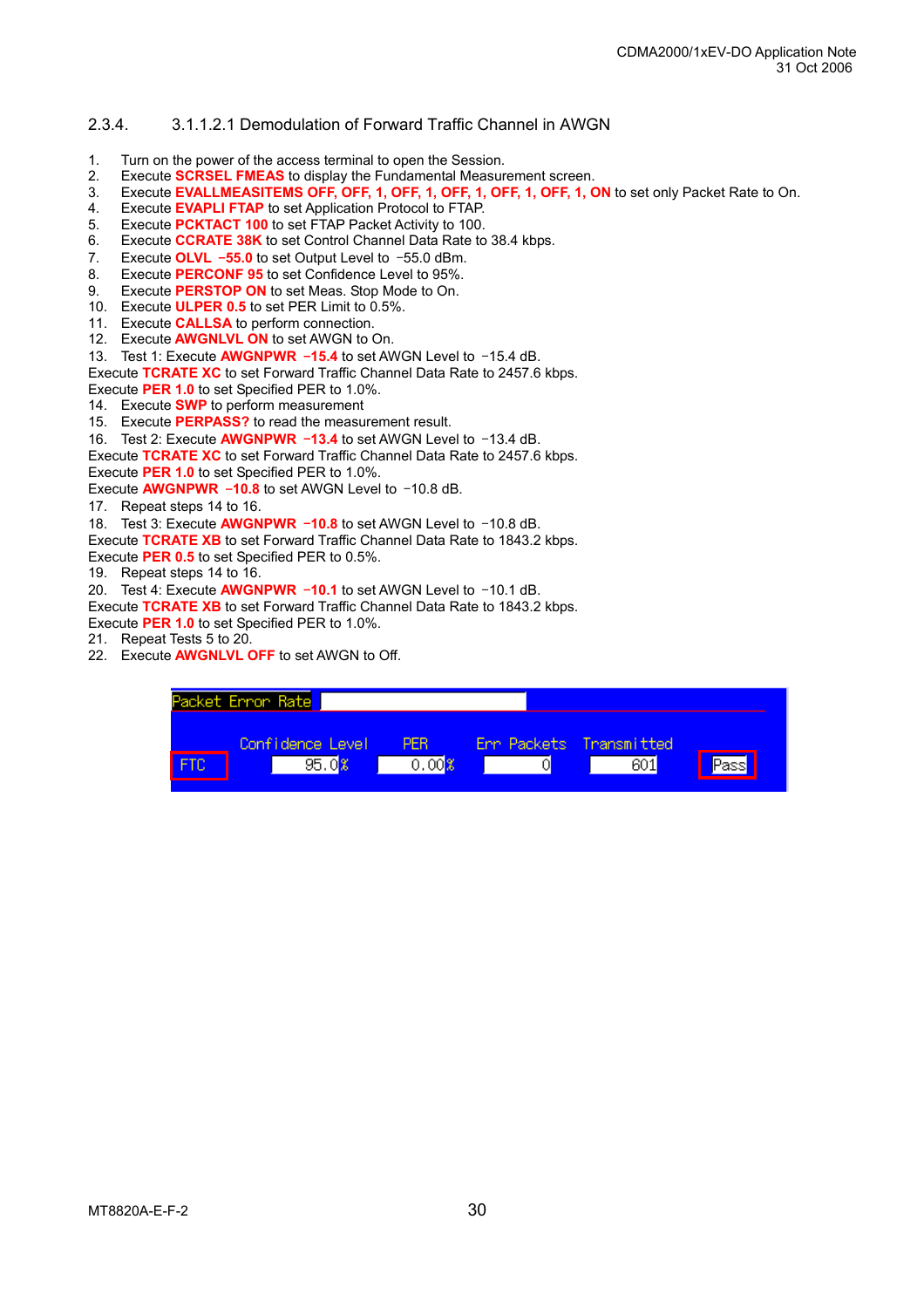#### 2.3.5. 3.1.1.3.1 Receiver Sensitivity and Dynamic Range

- 1. Turn on the power of the access terminal to open the Session.
- 2. Execute **SCRSEL FMEAS** to display the Fundamental Measurement screen.
- 3. Execute **EVALLMEASITEMS OFF, OFF, 1, OFF, 1, OFF, 1, OFF, 1, OFF, 1, ON** to set only Packet Error Rate measurement to On.
- 4. Execute **EVAPLI FTAP** to set Application Protocol to FTAP.
- 5. Execute **PCKTACT 100** to set FTAP Packet Activity to 100.
- 6. Execute **PER 1.0** to set Specified PER to 1.0%..
- 7. Execute **PERCONF 95** to set Confidence Level to 95%.
- 8. Execute **PERSTOP ON** to set Meas. Stop Mode to On.
- 9. Execute **ULPER 0.5** to set PER Limit to 0.5%.
- 10. Execute **CALLSA** to perform connection.
- 11. Test 1: Execute **TCRATE X4** to set Forward Traffic Channel Data Rate to 307.2 kbps.
- Execute **OLVL** –**105.5** to set Output Level to –105.5 dBm/1.23 MHz.
- 12. Execute **SWP** to perform measurement.
- 13. Execute **PERPASS?** to read the measurement result.
- 14. Test 2: Execute **TCRATE X4** to set Forward Traffic Channel Data Rate to 307.2 kbps.

Execute **OLVL –25.0** to set Output Level to –25.0 dBm/1.23 MHz.

- 15. Repeat steps 12 to 13.
- 16. Test 3: Execute **TCRATE XC** to set Forward Traffic Channel Data Rate to 2457.6kbps
- Execute **OLVL –25.0** to set Output Level to –25.0 dBm/1.23 MHz.
- 17. Repeat steps 12 to 13.

| Packet Error Rate |                  |                     |   |                          |       |
|-------------------|------------------|---------------------|---|--------------------------|-------|
|                   | Confidence Level | <b>ABRY</b>         |   | Err Packets Transmitted. |       |
|                   | 95.              | 0.00 <mark>3</mark> | J |                          | Passy |

#### 2.3.6. 3.1.2.1.2 Frequency Accuracy

Refer to 2.3.8. 3.1.2.2.2 Waveform Quality and Frequency Accuracy.

#### 2.3.7. 3.1.2.2.1 Time Reference

Refer to 2.3.8. 3.1.2.2.2 Waveform Quality and Frequency Accuracy.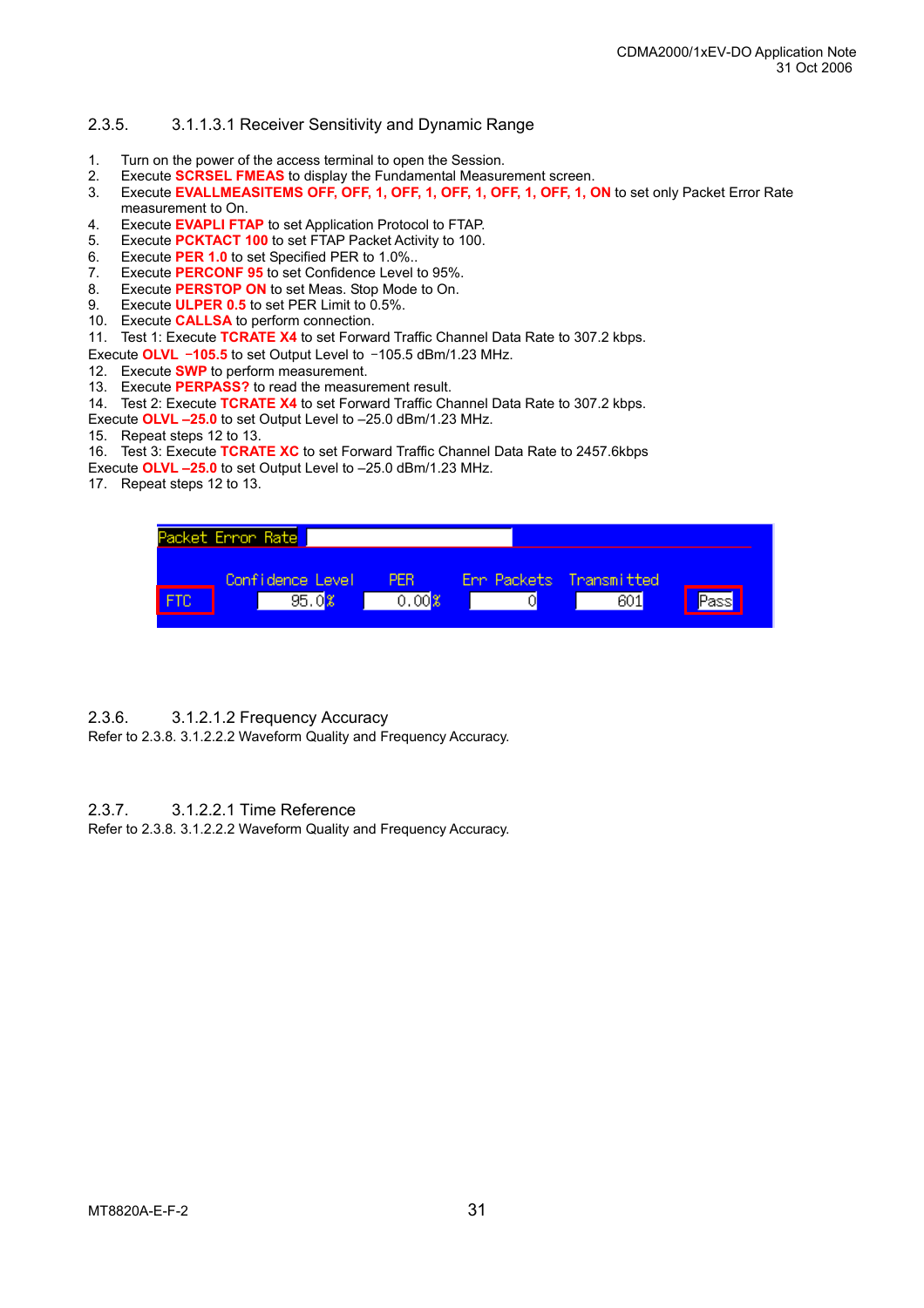#### 2.3.8. 3.1.2.2.2 Waveform Quality and Frequency Accuracy

- 1. Turn on the power of the access terminal and open the Session.
- 2. Execute **SCRSEL FMEAS** to display the Fundamental Measurement screen.
- 3. Execute **EVALLMEASITEMS OFF, OFF, 1, ON, 1, OFF, 1, OFF, 1, OFF, 1, OFF** to set only Modulation Analysis measurement to On. (This sets the number of measurements to 1.)
- 4. Execute **EVAPLI FTAPRTAP** to set Application Protocol to FTAP + RTAP.
- 5. Execute **TCRATE X4** to set Forward Traffic Channel Data Rate to 307.2 kbps.
- 6. Execute **EVRDATARATE 9K6** to set Reverse Data Channel Data Rate to 9.6 kbps.
- Execute **CALLSA** to perform connection.
- 8. Execute **OLVL –75.0** to set Output Level to –75.0 dBm/1.23 MHz.
- 9. Execute **SWP** to perform measurement.
- 10. Execute **AVG\_CARRFERR?** to read the result of Carrier Frequency Error measurement.
- 11. Execute **AVG\_RHO?** to read the result of Rho measurement.
- 11. Execute **AVG\_RHO?** to read the result of Rho measurement.<br>12. Execute **AVG\_TAU?** to read the result of Time Error measurement.

| Modulation Analysis                                                                |                                           |                                                        | (Meas, Count :                                         | $\sim$ 1/<br>1)                                       |
|------------------------------------------------------------------------------------|-------------------------------------------|--------------------------------------------------------|--------------------------------------------------------|-------------------------------------------------------|
| Cannien Frequency                                                                  | Avg.<br>836.999990 <mark>.</mark>         | MHz                                                    |                                                        |                                                       |
| Carrier Frequency Error                                                            | Avg.<br>$-0.0097$<br>$-0.01$              | Max.<br>$-0.0097$<br>$-0.01$                           | Min.<br>$-0.0097$<br>$-0.01$                           | kHz<br>ppm                                            |
| <b>Rho</b><br>Time Error                                                           | 0.99793<br>[0.06]                         | 0.99793<br>0.06                                        | 0.99793<br>0.06                                        | <b>US</b>                                             |
| <b>EVM</b><br>Peak Vector Error<br>Phase Error<br>Magnitude Error<br>Origin Offset | 4.57<br>15.88<br>2.17<br>2.55<br>$-48.04$ | 4.57<br>15.88<br>2.17<br>2.55<br>-48.04 <mark>.</mark> | 4.57<br>15.88<br>2.17<br>2.55<br>-48.04 <mark>.</mark> | $%$ (rms)<br>x<br>$deg.$ ( $rms$ )<br>$%$ (rms)<br>dB |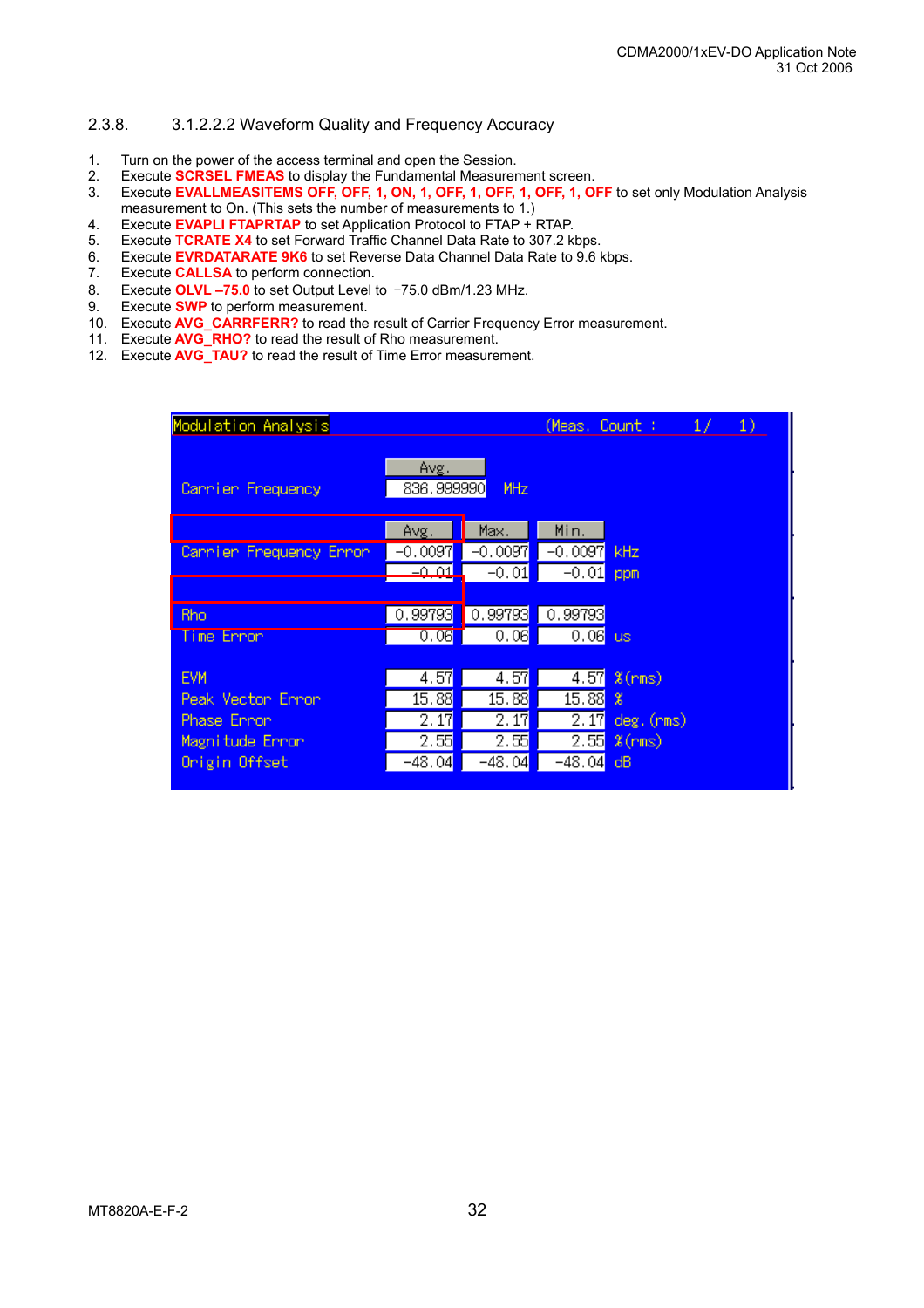#### 2.3.9. 3.1.2.3.1 Range of Open Loop Output Power

- 1. Turn on the power of the access terminal and open the Session.
- 2. Execute **SCRSEL FMEAS** to display the Fundamental Measurement screen.
- 3. Execute **EVALLMEASITEMS ON, OFF, 1, OFF, 1OFF, 1, OFF, 1, OFF, 1, OFF** to set only Access Probe measurement to On.
- 4. Execute **EVPWRSTEP 0** to set Power Step to 0 dB.
- 5. Execute **PRBSEQMAX 1** to set Probe Sequence Max to 1.
- 6. Execute **PREAMBLELEN 6** to set Preamble Length to 6.
- 7. Execute **OPNLPADJ** –**78** or **OPNLPADJ** –**81** to set Open Loop Adjust to –78 dB or –81 dB (depending on Band Class).
- 8. Test 1: Execute **OLVL** –**25.0** to set Output Level to –25.0 dBm/1.23 MHz.
	- Test 2: Execute **OLVL** –**65.0** to set Output Level to –65.0dBm/1.23 MHz.
	- Test 3: Execute **OLVL** –**98.3** to set Output Level to –98.3dBm/1.23 MHz.

 (The above is the case for Band Class 0 and access terminal Class ΙΙ. Values vary depending on Band Class and Access Terminal Class.)

- 9. Execute **SWPANDPG** to perform measurement.
- 10. Execute **APPWR?** to read the measurement result.
- 11. Execute **CALLSO** to terminate the call.
- 12. Repeat steps 8 to 11 for Test 2 and Test 3.

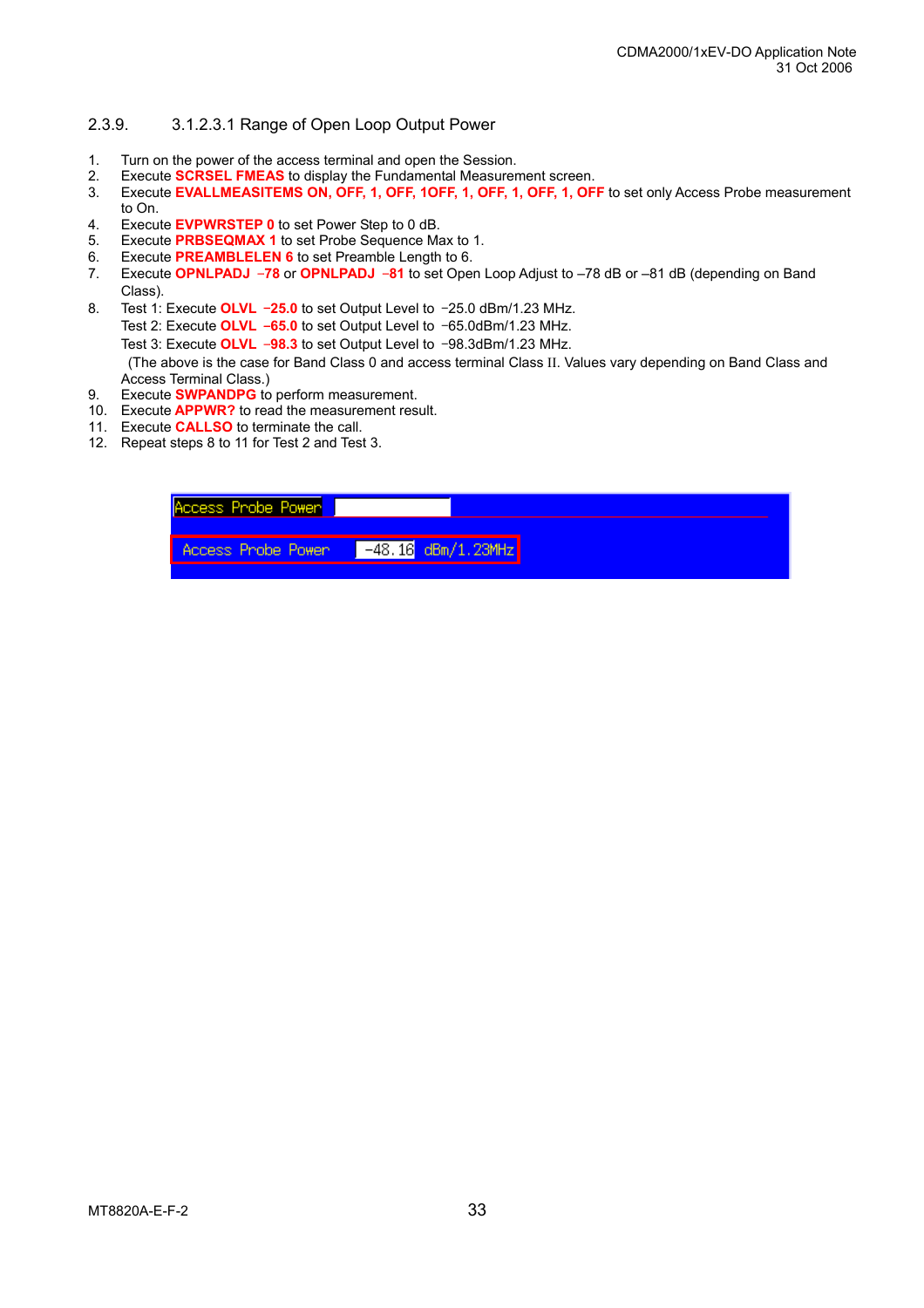#### 2.3.10. 3.1.2.3.2 Time Response of Open Loop Power Control

- 1. Turn on the power of the access terminal and open the Session.
- 2. Execute **SCRSEL OLTR** to display the Open Loop Time Response screen.
- 3. Execute **EVAPLI RTAP** to set Application Protocol to RTAP.
- 4. Execute **EVRDATARATE 9K6** to set Reverse Data Channel Data Rate to 9.6 kbps.
- 5. Execute **CALLSA** to perform connection.
- 6. Execute **OLVL** –**60.0** to set Output Level to –60.0dBm/1.23 MHz.
- 7. Execute **STEPUPSA** to perform measurement.
- 8. Execute **TEMPPASS\_OLTR?** to read the measurement result.
- 9. Execute **STEPDNSA** to perform measurement.
- 10. Execute **TEMPPASS\_OLTR?** to read the measurement result.
- 11. Execute **STEPDNSA** to perform measurement.
- Execute **TEMPPASS OLTR?** to read the measurement result.
- 12. Execute **TEMPPASS\_OLTR?** to read the measurement.<br>13. Execute **STEPUPSA** to perform measurement.
- 14. Execute **TEMPPASS\_ OLTR?** to read the measurement result.

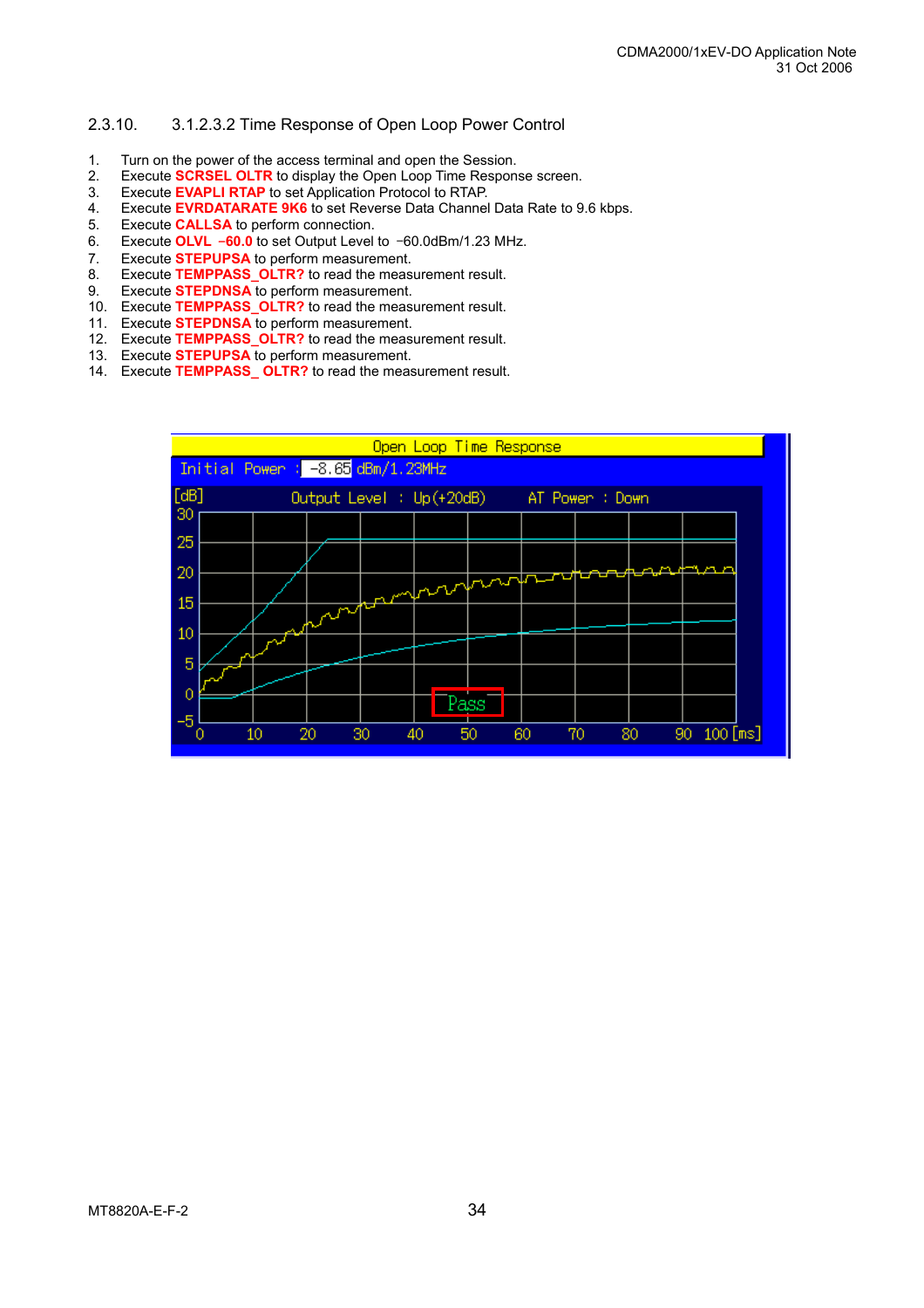#### 2.3.11. 3.1.2.3.4 Maximum RF Output Power

- 1. Turn on the power of the access terminal and open the Session.
- 2. Execute **SCRSEL FMEAS** to display the Fundamental Measurement screen.
- 3. Execute **EVALLMEASITEMS OFF, ON, 1, OFF, 1, OFF, 1, OFF, 1, OFF, 1, OFF** to set only Power Measurement to On. (This sets the number of measurements to 1.)
- 4. Execute **EVAPLI FTAPRTAP** to set Application Protocol to FTAP + RTAP.
- 5. Execute **OPNLPADJ** –**81** or **OPNLPADJ** –**84** to set Open Loop Adjust to –81 dB or –84 dB (depending on Band Class).
- 6. Execute **PRBINIADJ 15** to set Probe Initial Adjust to 15 dB.
- 7. Execute **EVPWRSTEP 7.5** to set Power Step to 7.5 dB.
- 8. Execute **TCRATE X4** to set Forward Traffic Channel Data Rate to 307.2 kbps.
- 9. Execute **EVRDATARATE 153K6** to set Reverse Data Channel Data Rate to 153.6 kbps.
- 10. Execute **CALLSA** to perform connection.
- 11. Execute **OLVL** –**105.5** to set Output Level to –105.5 dBm.
- 12. Execute **PCBPAT ALL0** to set PCB Pattern to All0 (Up).
- 13. Execute **SWP** to perform measurement.
- 14. Execute **AVG\_PWR?** to read the measurement result.

| Power Measurement     |                          |                                       |                                       | (Meas, Count :<br>1.      |
|-----------------------|--------------------------|---------------------------------------|---------------------------------------|---------------------------|
| <b>TX Power</b>       | Avg.<br>23.31<br>214.192 | Max.<br>$\overline{23.31}$<br>214.192 | Min.<br>$\overline{23.31}$<br>214.192 | dBm<br>m <sup>H</sup>     |
| <b>Filtered Power</b> | 23.22<br>209.713         | $\overline{23.22}$<br>209.713         | 23.22<br>209.713                      | dBm/1.23MHz<br>mW/1.23MHz |

#### 2.3.12. 3.1.2.3.5 Minimum Controlled Output Power

- 1. Turn on the power of the access terminal and open the Session.
- 2. Execute **SCRSEL FMEAS** to display the Fundamental Measurement screen.
- 3. Execute **EVALLMEASITEMS OFF, ON, 1, OFF, 1, OFF, 1, OFF, 1, OFF, 1, OFF** to set only Power Measurement to On. (This sets the number of measurements to 1.)
- 4. Execute **EVAPLI RTAP** to set Application Protocol to RTAP.
- 5. Execute **EVRDATARATE 9K6** to set Reverse Data Channel Rate to 9.6 kbps.
- 6. Execute **CALLSA** to perform connection.
- 7. Execute **OLVL** –**25.0** to set Output Level to –25.0 dBm/1.23 MHz.
- 8. Execute **PCBPAT ALL1** to set PCB Pattern to All1 (Down).
- 9. Execute **SWP** to perform measurement.
- 10. Execute **AVG\_FILTPWR?** to read the measurement result.

| Power Measurement |                  |                    |                    | (Meas, Count :<br>1) |
|-------------------|------------------|--------------------|--------------------|----------------------|
| <b>TX Power</b>   | Avg.<br>$-56.67$ | Max.<br>$-56.67$   | Min.<br>$-56.67$   | dBm                  |
|                   | 2.151            | 2.151              | $\overline{2.151}$ | nH                   |
|                   |                  |                    |                    |                      |
| Filtered Power    | $-60.33$         | $-60.33$           | $-60.33$           | dBm/1.23MHz          |
|                   | 0.926            | $\overline{0.926}$ | 0.926              | n\/1.23MHz           |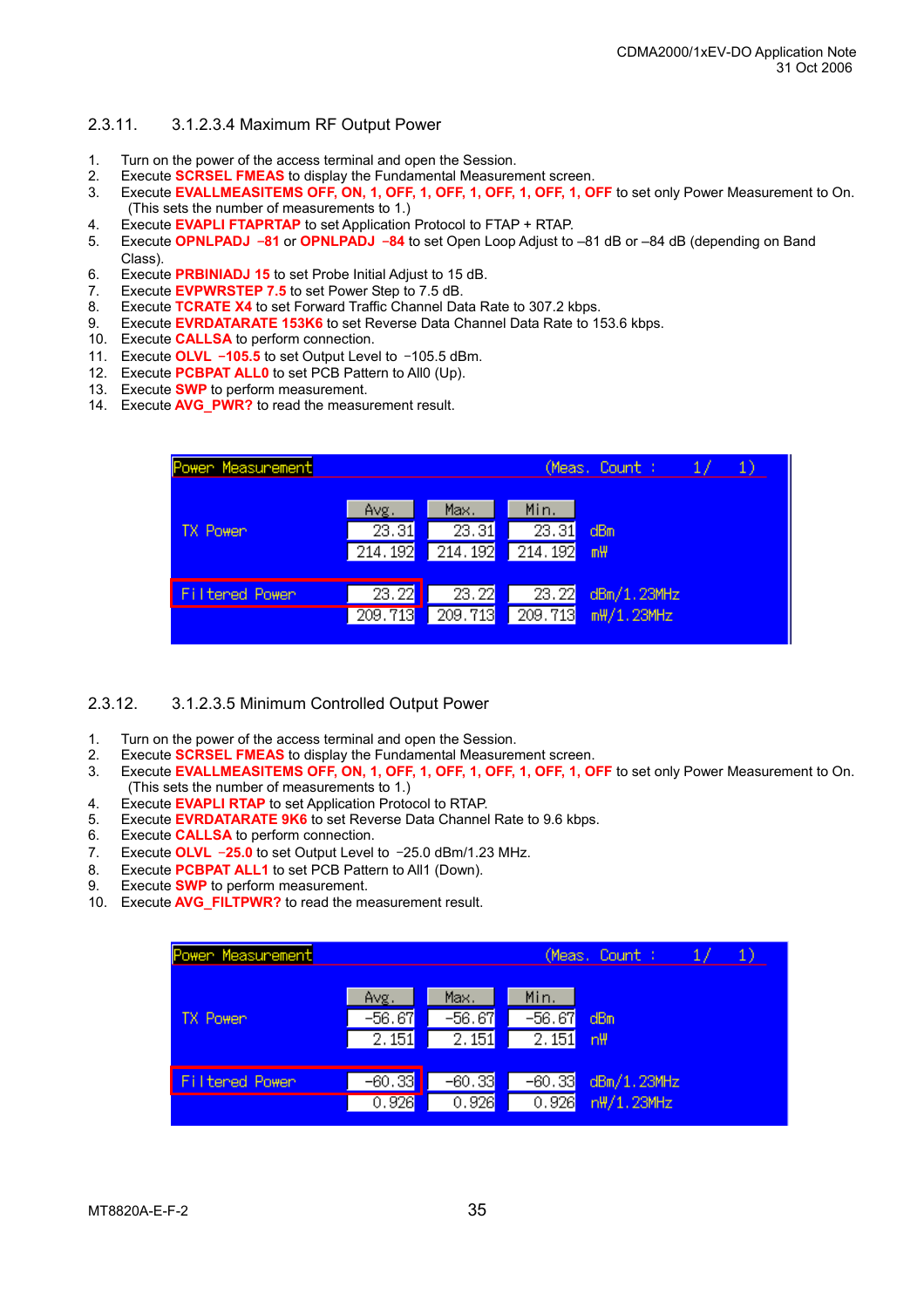#### 2.3.13. 3.1.2.3.6 Standby Output Power

- 1. Turn on the power of the access terminal and open the Session.
- 2. Execute **SCRSEL FMEAS** to display the Fundamental Measurement screen.
- 3. Execute **EVALLMEASITEMS OFF, ON, 1, OFF, 1, OFF, 1, OFF, 1, OFF, 1, OFF** to set only Power Measurement to On. (This sets the number of measurements to 1.)
- 4. Execute **OLVL** –**75.0** to set Output Level to –75.0 dBm.
- 5. Execute **SWP** to perform measurement.<br>6. Execute **AVG FILTPWR?** to read the me
- Execute **AVG\_FILTPWR?** to read the measurement result. Perform bandwidth conversion (1 MHz/1.23 MHz).

| Power Measurement |          |                    |          | (Meas, Count :<br>$_{1)}$ |
|-------------------|----------|--------------------|----------|---------------------------|
|                   | Avg.     | Max.               | Min.     |                           |
| <b>TX Power</b>   | $-83.27$ | $-83.27$           | $-83.27$ | dBm                       |
|                   | 4.712    | $\overline{4.712}$ | 4.712    | p\                        |
|                   |          |                    |          |                           |
| Filtered Power    | $-91.94$ | $-91.94$           | $-91.94$ | dBm/1.23MHz               |
|                   | 0.640    | 0.640              | 0.640    | p\/1.23MHz                |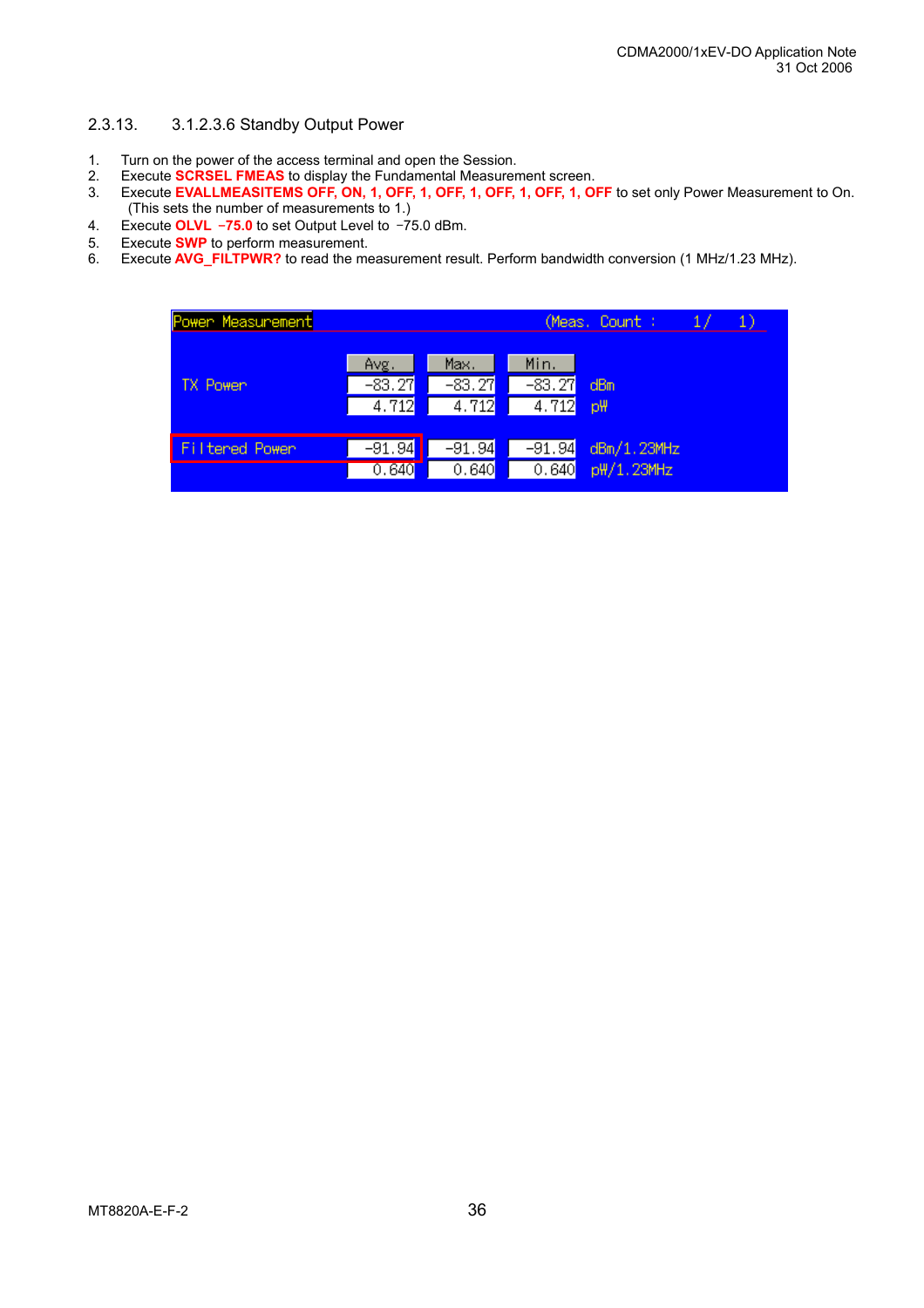#### 2.3.14. 3.1.2.3.7 RRI Channel Output power

- 1. Turn on the power of the access terminal and open the Session.
- 2. Execute **SCRSEL FMEAS** to display the Fundamental Measurement screen.
- 3. Execute **EVALLMEASITEMS OFF, OFF, 1, OFF, 1, ON, 1, OFF, 1, OFF, 1, OFF** to set only Code Domain Power measurement to On. (This sets the number of measurements to 1.)
- 4. Execute **EVAPLI RTAP** to set Application Protocol to RTAP.
- 5. Execute **EVRDATARATE 9K6** to set Reverse Data Channel Data Rate to 9.6 kbps.
- 6. Execute **CALLSA** to perform connection.
- 7. Execute **OLVL** –**75.0** to set Output Level to –75.0 dBm/1.23 MHz.
- 8. Execute **SWP** to perform measurement.
- 9. Execute **AVG\_RRICDP? PILOT** to read the measurement result.

| Code Domain Power    |                                      |                 |                |                                                                       |                                      | (Meas, Count :                    | 1/                    | $\left( \begin{matrix} 1 \end{matrix} \right)$ |
|----------------------|--------------------------------------|-----------------|----------------|-----------------------------------------------------------------------|--------------------------------------|-----------------------------------|-----------------------|------------------------------------------------|
| Max Inactive Channel |                                      |                 |                | <b>Wallsh Code</b><br>Len<br>No.<br>-Ph<br>団<br>छ <br>$\overline{16}$ | Power<br>$-34.20$ dB/Ion             |                                   |                       | Pass                                           |
| Channel<br>Pilot     | Wallsh Code<br>No. Len Ph<br>$\circ$ | 16              | $\mathbf I$    | Avg.<br>$-7.16$                                                       | Power <sub></sub><br>Max.<br>$-7.16$ | Min.<br>$-7.16$                   | $dB/$ Ion             |                                                |
| <b>RRI</b>           | $\overline{0}$                       | 16              | Π              | $-7.20$<br>$-0.03$                                                    | $-7.20$<br>$-0.03$                   | $-7.20$<br>$-0.03$                | $dB/$ Ion<br>dB/Pilot |                                                |
| <b>DRC</b>           | 8                                    | 16 <sup>1</sup> | $\overline{Q}$ | $-4.36$<br>2.81                                                       | $-4.36$<br>2.81                      | $-4.36$<br>2.81                   | $dB/$ Ion<br>dB/Pilot |                                                |
| <b>ACK</b>           | $\overline{4}$                       | 8.              | $\mathbb{I}$   | $-44.72$<br>-37.56 <mark>1</mark>                                     | $-44.72$<br>-37.56 <mark>1</mark>    | $-44.72$<br>-37.56 <mark>.</mark> | $dB/I$ on<br>dB/Pilot |                                                |
| Data                 | $\mathbf{2}$                         | 4               | Q              | $-3.57$<br>3.59                                                       | $-3.57$<br>3.59                      | $-3.57$<br>3.59                   | $dB/I$ on<br>dB/Pilot |                                                |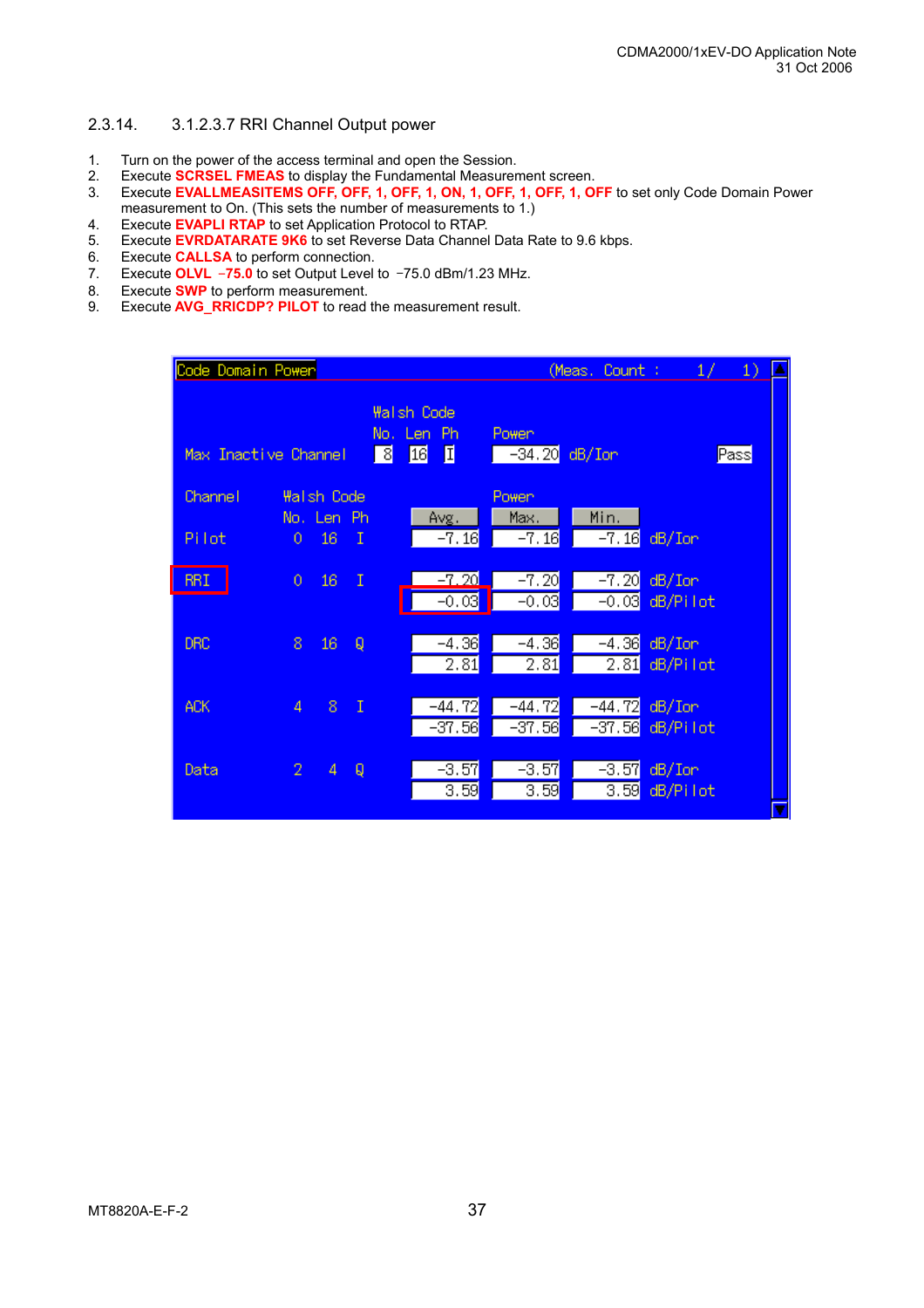#### 2.3.15. 3.1.2.3.8.1 DRC Channel Output Power

- 1. Turn on the power of the access terminal and open the Session.
- 2. Execute **SCRSEL FMEAS** to display the Fundamental Measurement screen.
- 3. Execute **EVALLMEASITEMS OFF, OFF, 1, OFF, 1, ON, 1, OFF, 1, OFF, 1, OFF** to set only Code Domain Power measurement to On. (This sets the number of measurements to 1.)
- 4. Execute **EVAPLI FTAP** to set Application Protocol to FTAP.
- 5. Execute **DRCPWR 0** to set DRC Channel Gain to 0 dB.
- 6. Execute **CALLSA** to perform connection.
- 7. Execute **OLVL** –**75.0** to set Output Level to –75.0 dBm.
- 
- 8. Execute **SWP** to perform measurement.<br>9. Execute **AVG** DRCCDP? PILOT to read 9. Execute **AVG\_DRCCDP? PILOT** to read the measurement result.
- 10. Execute **DRCPWR 3** to set DRC Channel Gain to 3 dB. Repeat the steps 8 to 9.

| Code Domain Power <mark>l</mark> |              |                                 |              |                                                         |                              |                               | (Meas, Count :               | 1/                    | 1)   |
|----------------------------------|--------------|---------------------------------|--------------|---------------------------------------------------------|------------------------------|-------------------------------|------------------------------|-----------------------|------|
| Max Inactive Channel             |              |                                 |              | <b>Walsh Code</b><br>No.<br>Len<br>ि<br>$\overline{16}$ | Ph.<br>囗                     | Power <sub></sub><br>$-36.50$ | $dB/I$ on                    |                       | Pass |
| <b>Channel</b>                   |              | <b>Walsh Code</b><br>No, Len Ph |              |                                                         | Avg.                         | Power <sub></sub><br>Max.     | Min.                         |                       |      |
| Pilot                            | 0            | 16                              | Π            |                                                         | $-6.96$                      | $-6.96$                       | −6.96 <mark>1</mark>         | $dB/$ Ion             |      |
| <b>RRI</b>                       | $\circ$      | 16                              | Ι            |                                                         | $-6.85$<br>$\overline{0.11}$ | $-6.85$<br>$\overline{0.11}$  | $-6.85$<br>[0.11]            | $dB/I$ on<br>dB/Pilot |      |
| <b>DRC</b>                       | 8            | 16                              | Q            |                                                         | $-6.76$<br>0.20              | $-6.76$<br>0.20               | $-6.76$<br>$\overline{0.20}$ | $dB/I$ on<br>dB/Pilot |      |
| ACK.                             | 4            | 8                               | $\mathbb{I}$ |                                                         | $-6.85$<br>0.11              | $-6.85$<br>0.11               | $-6.85$<br>[0, 11]           | $dB/I$ on<br>dB/Pilot |      |
| Data                             | $\mathbf{2}$ | 4                               | Q            |                                                         | $-3.17$<br>3.79              | $-3.17$<br>3.79               | $-3.17$<br>3.79              | dB/Im<br>dB/Pilot     |      |
|                                  |              |                                 |              |                                                         |                              |                               |                              |                       |      |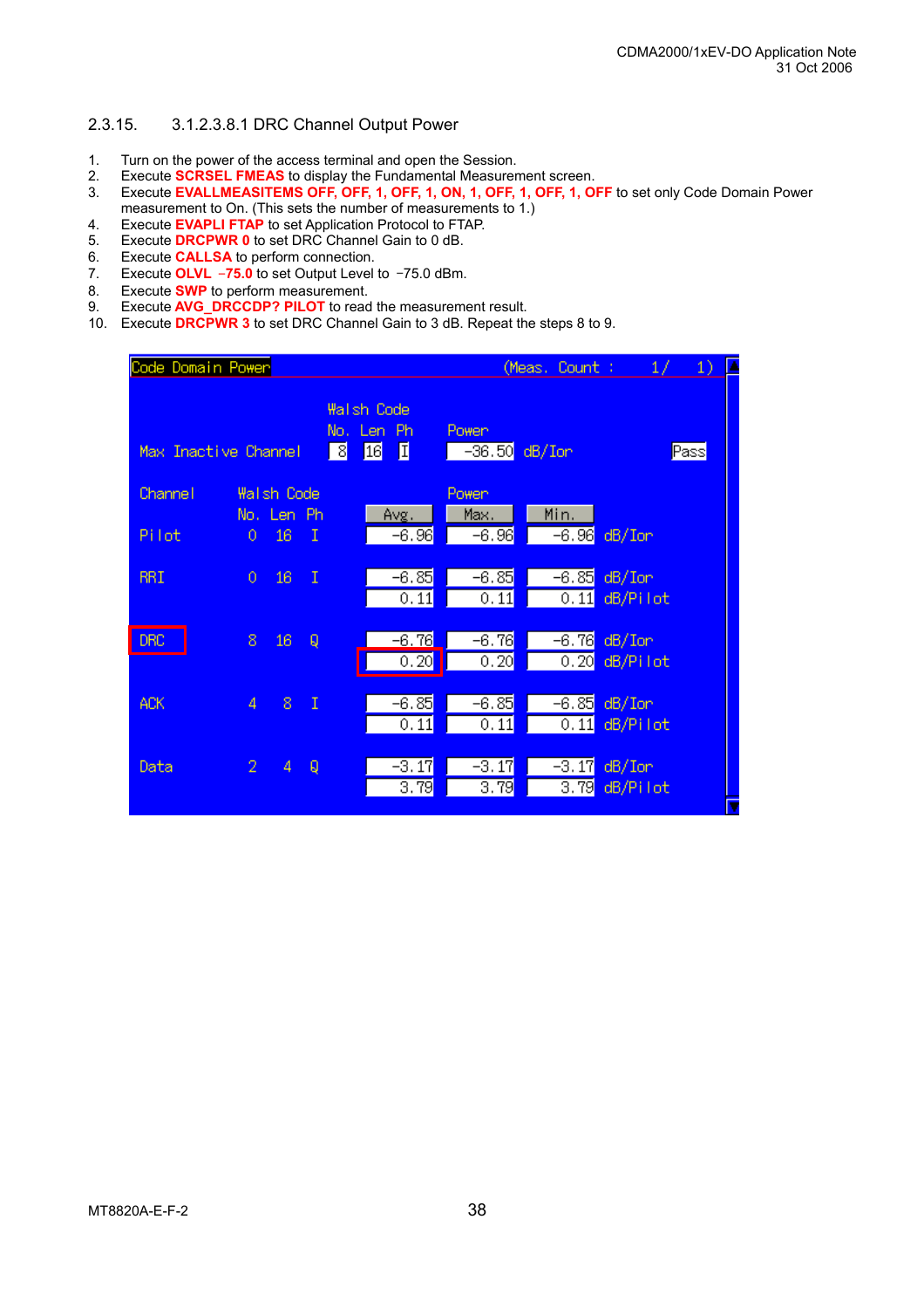#### 2.3.16. 3.1.2.3.8.2 ACK Channel Output Power

- 1. Turn on the power of the access terminal and open the Session.
- 2. Execute **SCRSEL FMEAS** to display the Fundamental Measurement screen.
- 3. Execute **EVALLMEASITEMS OFF, OFF, 1, OFF, 1, ON, 1, OFF, 1, OFF, 1, OFF** to set only Code Domain Power measurement to On. (This set the number of measurements to 1.)
- 4. Execute **EVAPLI FTAP** to set Application Protocol to FTAP.
- 5. Execute **ACKPWR 0** to set ACK Channel Gain to 0 dB.
- 6. Execute **CALLSA** to perform connection.
- 7. Execute **OLVL** –**75.0** to set Output Level to –75.0 dBm.
- 8. Execute **SWP** to perform measurement.
- 9. Execute **ACKCDP? PILOT** to read the measurement result.
- 10. Execute **ACKPWR 3** to set ACK Channel Gain to 3 dB. Repeat steps 8 and 9.

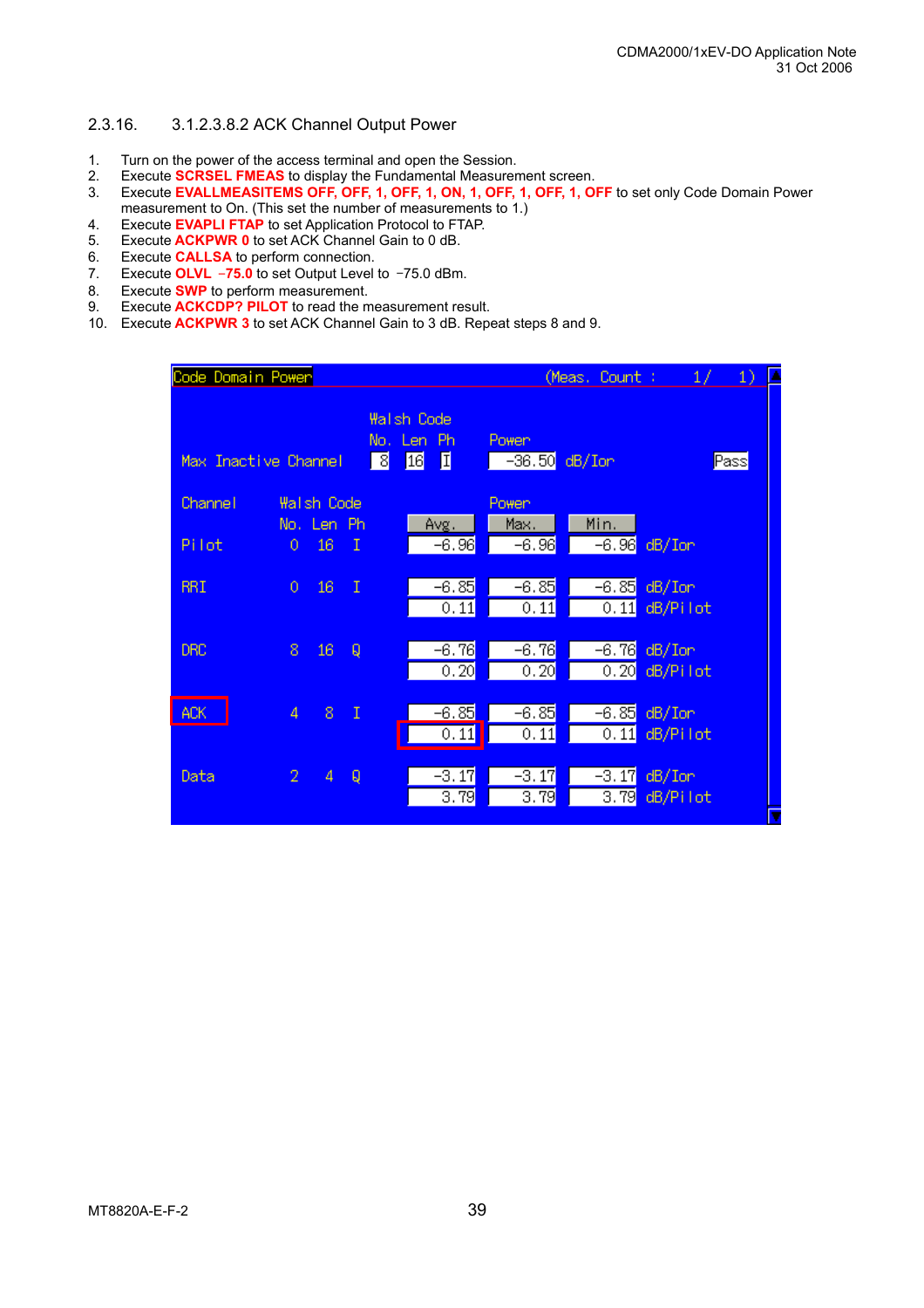#### 2.3.17. 3.1.2.3.8.3 Data Channel Output Power

- 1. Turn on the power of the access terminal and open the Session.
- 2. Execute **SCRSEL FMEAS** to display the Fundamental Measurement screen.
- 3. Execute **EVALLMEASITEMS OFF, OFF, 1, OFF, 1, ON, 1, OFF, 1, OFF, 1, OFF** to set only Code Domain Power measurement to On. (This sets the number of measurements to 1.)
- 4. Execute **EVAPLI FTAPRTAP** to set Application Protocol to FTAP + RTAP.
- 5. Execute **EVRDATARATE 9K6** to set Reverse Data Channel Data Rate to 9.6 kbps.
- 6. Execute **CALLSA** to perform connection.
- 7. Execute **OLVL** –**75.0** to set Output Level to –75.0 dBm.
- 8. Execute **SWP** to perform measurement.
- 9. Execute **AVG\_DATACDP? PILOT** to read the measurement result.
- 10. Execute **EVRDATARATE 19K2** to set Reverse Data Channel Data Rate to 19.2 kbps. Repeat steps 8 and 9.
- 11. Execute **EVRDATARATE 38K4** to set Reverse Data Channel Data Rate to 38.4 kbps. Repeat steps 8 and 9.
- 12. Execute **EVRDATARATE 76K8** to set Reverse Data Channel Data Rate to 76.8 kbps. Repeat steps 8 and 9.
- 13. Execute **EVRDATARATE 153K6** to set Reverse Data Channel Data Rate to 153.6 kbps. Repeat steps 8 and 9.

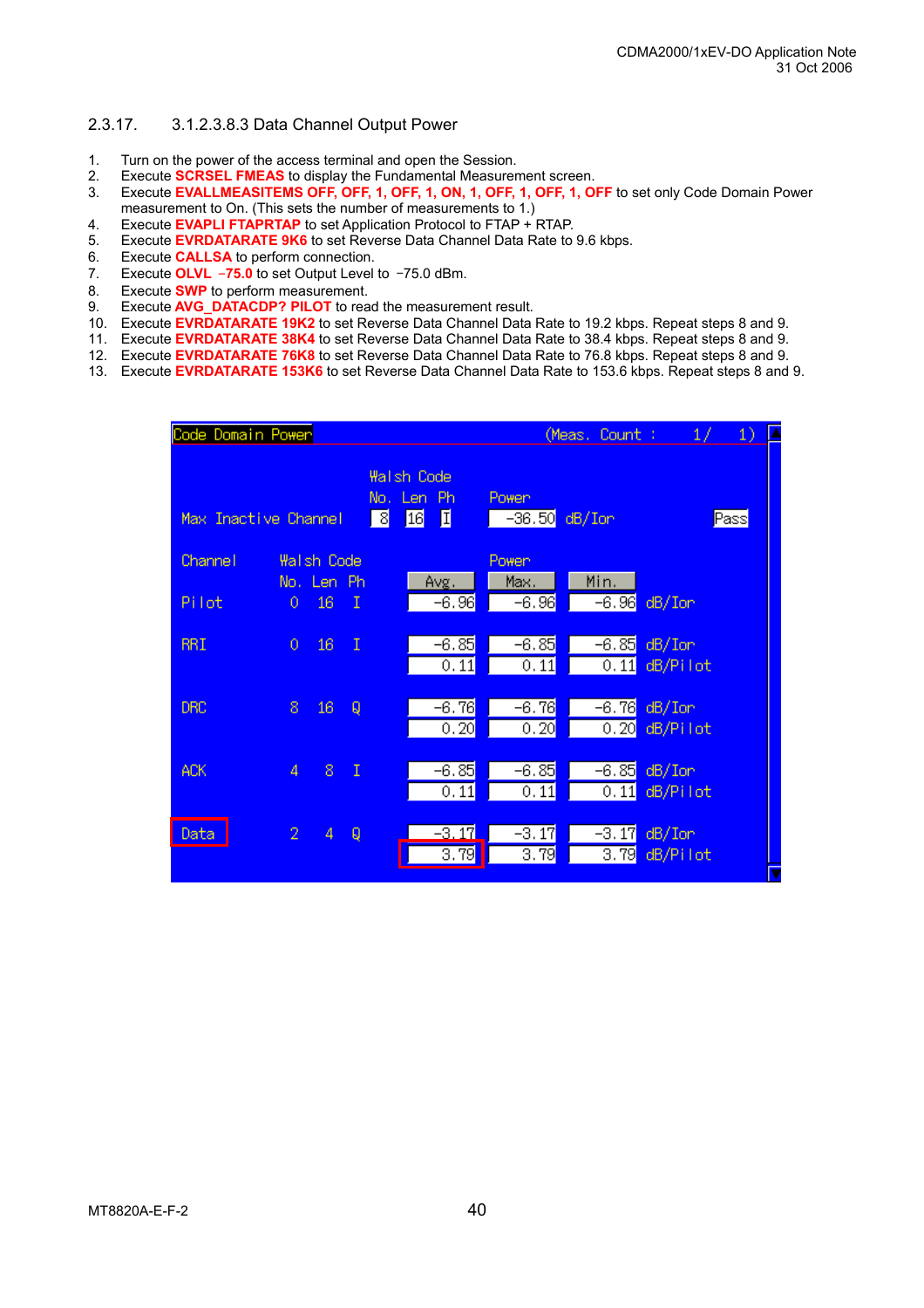#### 2.3.18. 3.1.2.4.1 Conducted Spurious Emissions

- 1. Turn on the power of the access terminal and open the Session.
- 2. Execute **SCRSEL FMEAS** to display the Fundamental Measurement screen.
- 3. Execute **EVALLMEASITEMS OFF, OFF, 1, OFF, 1, OFF, 1, OFF, 1, ON, 1, OFF** to set only Spurious Emissions measurement to On. (This sets the number of measurements to 1.)
- 4. Execute **EVAPLI FTAPRTAP** to set Application Protocol to FTAP + RTAP.
- 5. Execute **OPNLPADJ** –**81** or **OPNLPADJ** –**84** to set Open Loop Adjust to –81dB or –84dB (depending on Band Class).
- 6. Execute **PRBINIADJ 15** to set Probe Initial Adjust to 15 dB.
- 7. Execute **EVPWRSTEP 7.5** to set Power Step to 7.5 dB.<br>8. Execute **TCRATE X4** to set Forward Traffic Channel Da
- Execute **TCRATE X4** to set Forward Traffic Channel Data Rate to 307.2 kbps.
- 9. Execute **EVRDATARATE 153K6** to set Reverse Data Channel Data Rate to 153.6 kbps.
- 10. Execute **CALLSA** to perform connection.
- 11. Execute **OLVL** –**105.5** to set Output Level to –105.5 dBm/1.23 MHz.
- 12. Execute **PCBPAT ALL0** to set PCB Pattern to All0 (Up).
- 13. Execute **SPR\_DBM1M ON** to set Spurious Emission dBm/1 MHz measurement to On.
- 14. Execute **SPR\_DBM1M23 ON** to set Spurious Emission dBm/1.23 MHz measurement to On.
- 15. Execute **SWP** to perform measurement.
- 16. Execute **TEMPPASS\_SPR? DBC30K**, **TEMPPASS\_SPR? DBM1M**, **TEMPASS\_SPR? DBM1M23** to read the measurement result.

| Spunious Emissions View                | (Meas. Count: $1/$<br>1)                                                    |
|----------------------------------------|-----------------------------------------------------------------------------|
| <u>Template Pass/Fail</u>              | $P$ ass<br>dBc/30kHz<br>Fail <br>dBm/1MHz<br>Fail<br>dBn/1.23MHz            |
| Offset Frequency<br>0.885 to 1.980 MHz | Peak Power<br>-49.33 dBc/30kHz<br>$-16.04$ dBm/1MHz<br>$-15.96$ dBm/1.23MHz |
| 1,980 to 2,250 MHz                     | $-62.98$<br>dBc/30kHz<br>$-29.63$ dBm/1MHz<br>$-29.41$ dBm/1.23MHz          |
| 2.250 to 4.000 MHz                     | $-66.10$<br>dBc/30kHz<br>$-31.42$ dBm/1MHz<br>$-31.14$ dBm/1.23MHz          |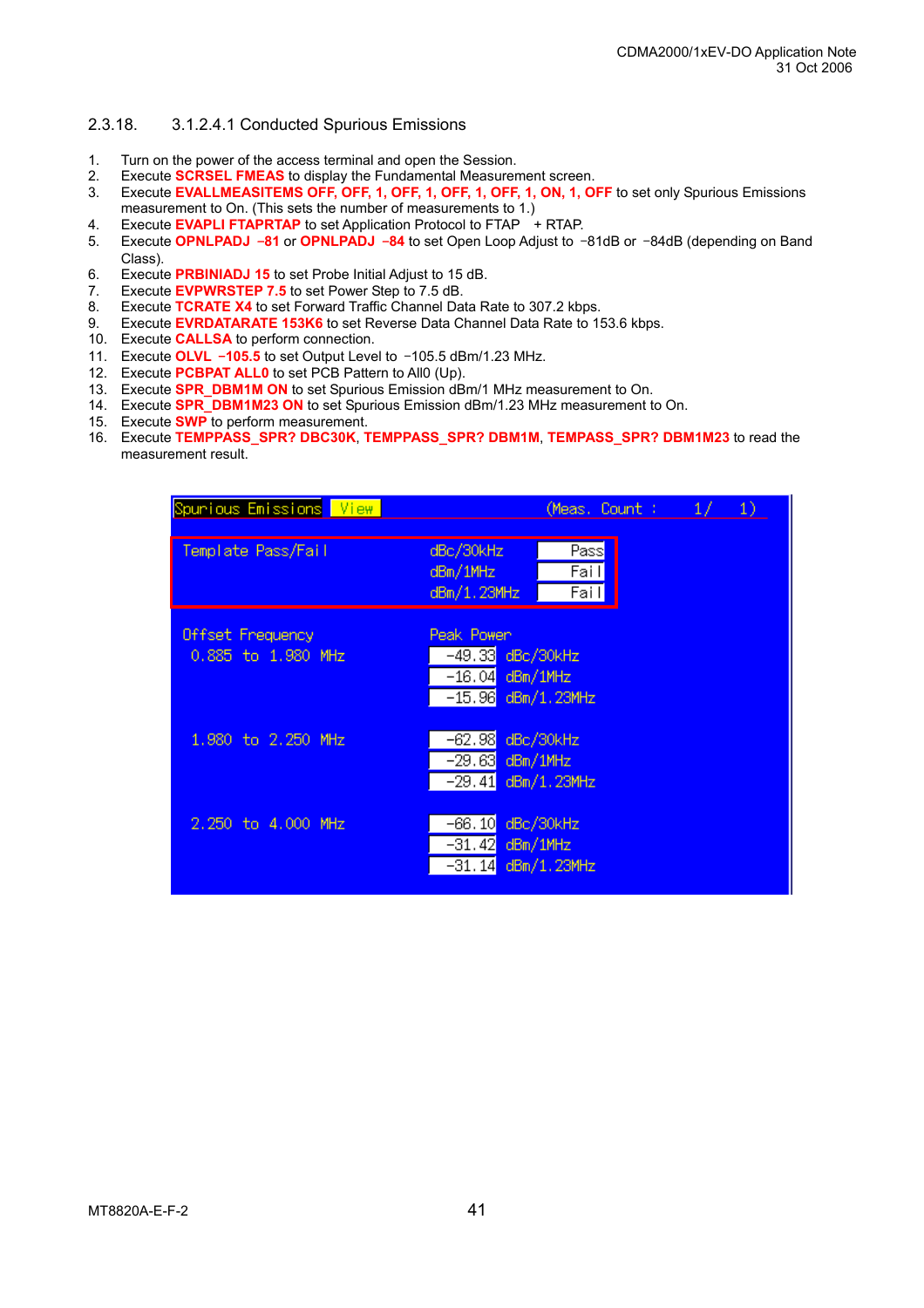#### 2.3.19. 3.1.2.4.3 Occupied Bandwidth

- 1. Turn on the power of the access terminal and open the Session.
- 2. Execute **SCRSEL FMEAS** to display the Fundamental Measurement screen.
- 3. Execute **EVALLMEASITEMS OFF, OFF, 1, OFF, 1, OFF, 1, ON, 1, OFF, 1, OFF** to set only Occupied Bandwidth measurement to On. (This sets the number of measurements to 1.)
- 4. Execute **EVAPLI FTAPRTAP** to set Application Protocol to FTAP + RTAP.
- 5. Execute **TCRATE X4** to set Forward Traffic Channel Data Rate to 307.2 kbps.
- 6. Execute **EVRDATARATE 9K6** to set Reverse Data Channel Rate to 9.6 kbps.
- 7. Execute **CALLSA** to perform connection.<br>8 Execute **OLVL -105.5** to set Output Leve
- 
- 8. Execute **OLVL -105.5** to set Output Level to -105.5 dBm.<br>9. Execute **PCBPAT ALL0** to set PCB Pattern to All0 (Up). Execute **PCBPAT ALL0** to set PCB Pattern to All0 (Up).
- 10. Execute **SWP** to perform measurement.
- 11. Execute **OBW?** to read the measurement result.

| Occupied Bandwidth         |              | (Meas, Count : |  |  |
|----------------------------|--------------|----------------|--|--|
| Occupied Bandwidth (99.0%) | $1.275$ MHz  |                |  |  |
| Uppen Frequency            | $0.641$ MHz  |                |  |  |
| Lowen Frequency            | $-0.634$ MHz |                |  |  |
| Center (Upper+Lower)/2     | $0.003$ MHz  |                |  |  |

#### 2.3.20. 4.3.1.1 Access Probes Output Power

- 1. Turn on the power of the access terminal and open the Session
- 2. Execute **SCRSEL FMEAS** to display the Fundamental Measurement screen.
- 3. Execute **OPNLPADJ –76** to set Open Loop Adjust to –76 dB.
- 4. Execute **PRBNUMSTEP 5** to set Probe Num Step to 5.
- 5. Execute **PRBSEQMAX1** to set Probe Sequence Max to 1.
- 6. Execute **CALLSA** to perform connection.
- 7. Execute **OLVL** –**65.5** to set Output Level to –65.5 dBm/1.23 MHz.
- 8. Execute **SWP** to perform measurement.
- 9. Execute **PBNUM?** to read the measurement result.
- 10. Execute **APBLVL? 1, 5** to read the measurement result.
- 11. Execute **OLVL –68** to set Output Level to –68 dBm/1.23 MHz.
- 12. Execute **OPNLPADJ –79** to set Open Loop Adjust to –79 dB.
- 13. Execute PRBINIADJ 6 to set Probe Initial Adjust to 6 dB.
- 14. Execute **PRBNUMSTEP 3** to set Probe Num Step to 3.
- 15. Execute EVPWRSTEP 3.0 to set Power Step to 3.0 dB.
- 16. Execute **PRBSEQMAX3** to set Probe Sequence Max to 3.
- 17. Toggle the power to the access terminal off and on to reopen the Session.
- 18. Execute **PBNUM?** to read the measurement result.
- 19. Execute **APBLVL? 1, 9** to read the measurement result.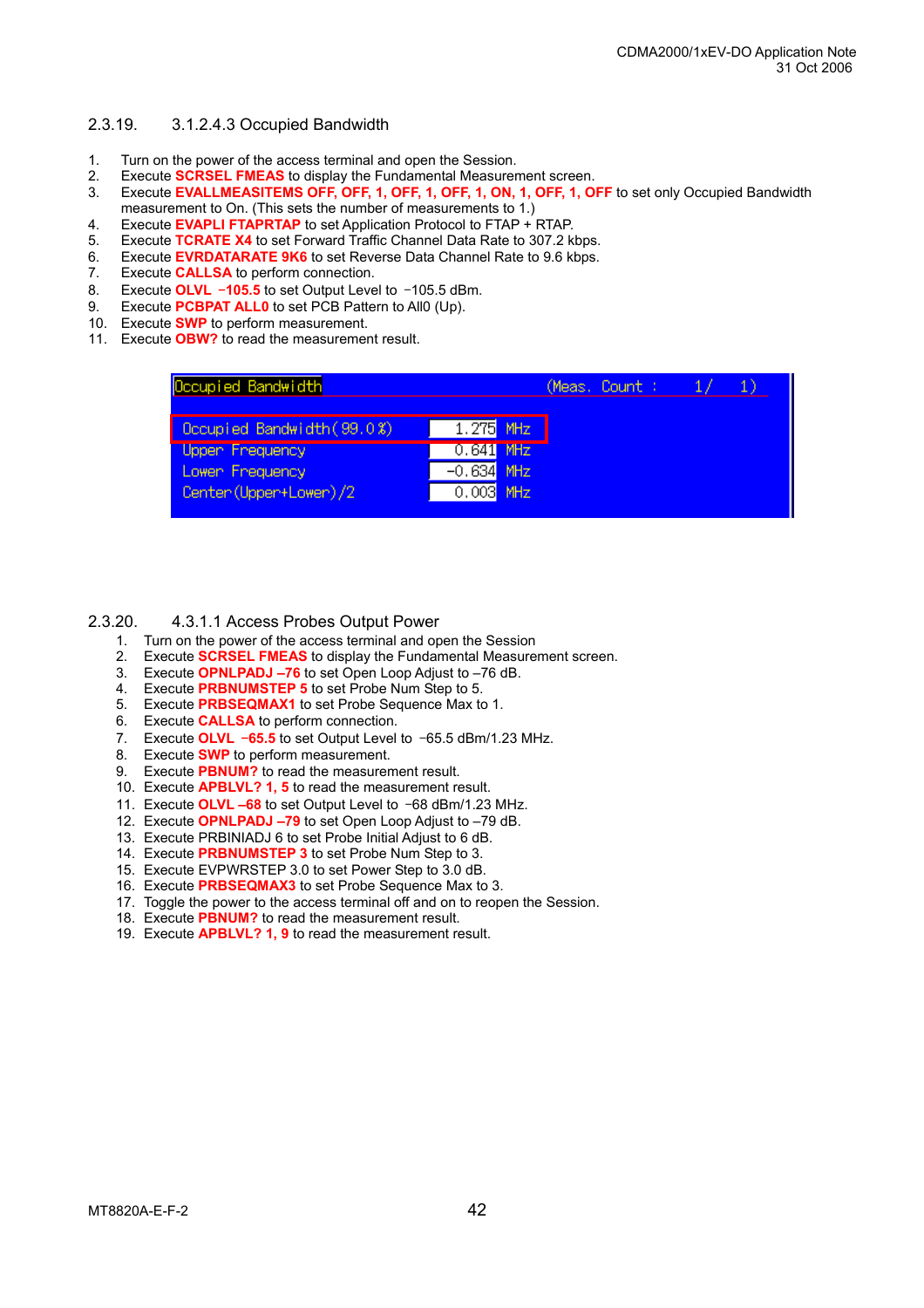## **2.4. AT Report**

The Hardware ID Type, Hardware ID Length and Hardware ID reported by the access terminal can be read.

- 1. Execute **CALLRFR** and initialize AT Report.
- 2. Turn on the power of the access terminal and open the Session.<br>3. Execute ATREP HDIDTYPE? ATREP HDIDLEN? ATREP HD
- 3. Execute **ATREP\_HDIDTYPE?**, **ATREP\_HDIDLEN?**, **ATREP\_HDID?** to read Hardware ID Type, Hardware ID Length and Hardware ID.

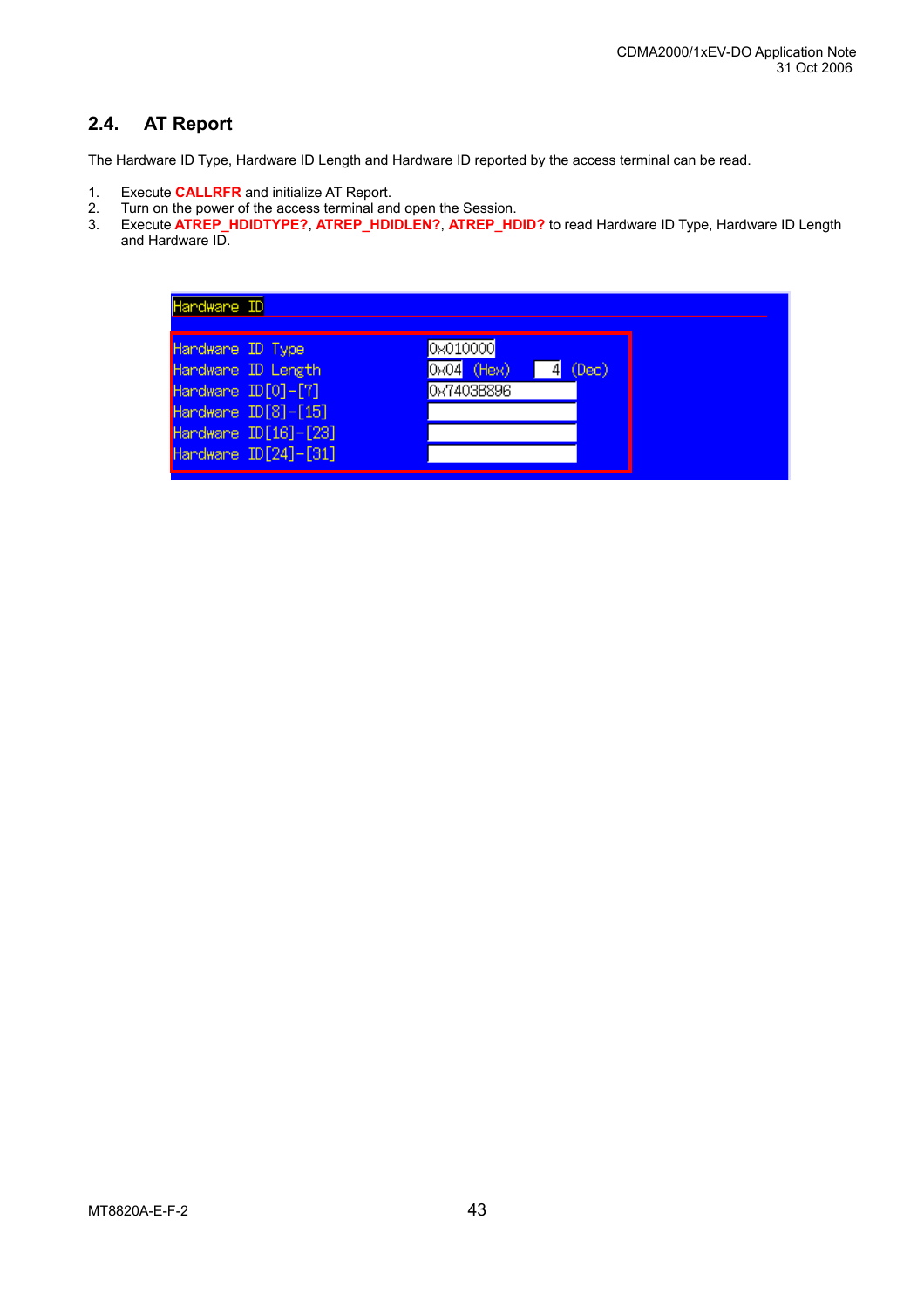## **2.5. Function Tests**

#### 2.5.1. External Packet Data

The MX882003A–02 1XEV–DO External Packet Data option supports data transfer between equipment connected via the Ethernet port on the back panel and the access terminal.



- 1. Move to the System Configuration screen to set [IP Address, Subnet Mask, Default Gateway]. (e.g. IP Address : 172.16.20.12, Subnet Mask: 255.255.255.0, Default Gateway: 172.16.20.1)
- 2. Toggle the power off and on to enable the new settings.
- 3. Move to the Fundamental Measurement screen to set [Application Protocol] of Call Processing Parameters to [Default Packet].
- 4. Set [IP Address] of Packet Data Option (e.g. 172.16.20.11).
- 5. Turn on the power of the access terminal and open the Session.
- 6. Set the user name and password for dialup of the client PC. Perform dial–up connection.
- 7. User Name: CLIENTPC
- Password: MX882003A
- 8. The Call Processing state changes to [Connected] and the MT8820A and access terminal can communicate.
- 9. Check the connection status by pinging from the client PC or server PC.
- 10. Disconnect from the client PC.

MT8820A-E-F-2 44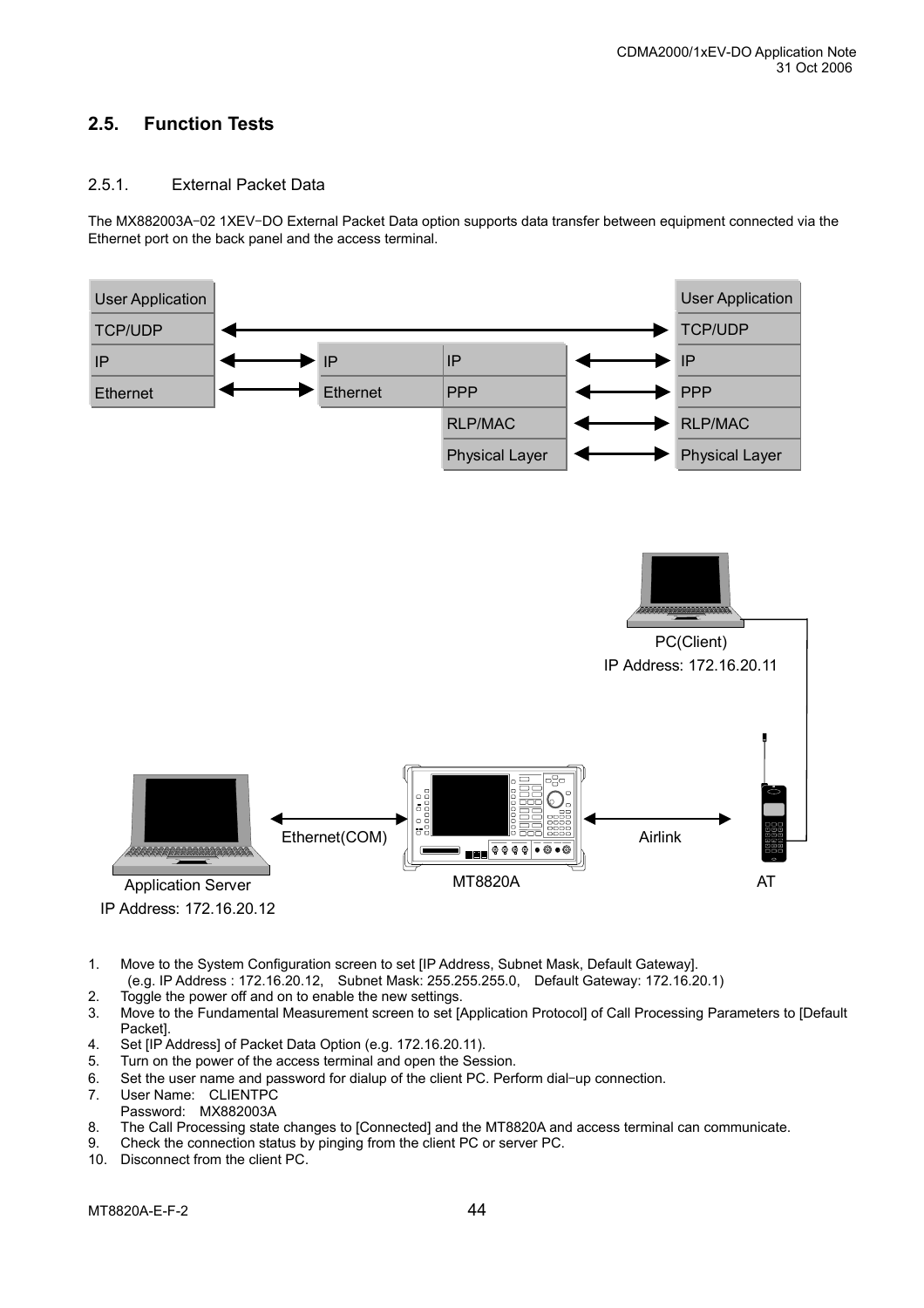## **3. Other**

#### 3.1.1. Calibration

Drift in the level accuracy due to internal temperature changes is calibrated to ensure flat frequency characteristics for the input and output level accuracy. There are two commands to perform calibration using a standalone MT8820A: Band Calibration (**BANDCAL**) and Full Calibration (**FULLCAL**). Band Calibration performs calibration in the CDMA2000 1x band, or all Band Classes supported by this measurement software (30 to 2700 MHz).

Full Calibration includes the contents executed by Band Calibration but takes more time than Band Calibration. Use Full Calibration after seasonal temperature changes and software version upgrades. When performing Full Calibration, wait at least 1 hour after power–on to warm-up.

Use Band Calibration at intervals when temperature changes can be ignored. For example, perform Band Calibration once when measuring a mobile terminal.

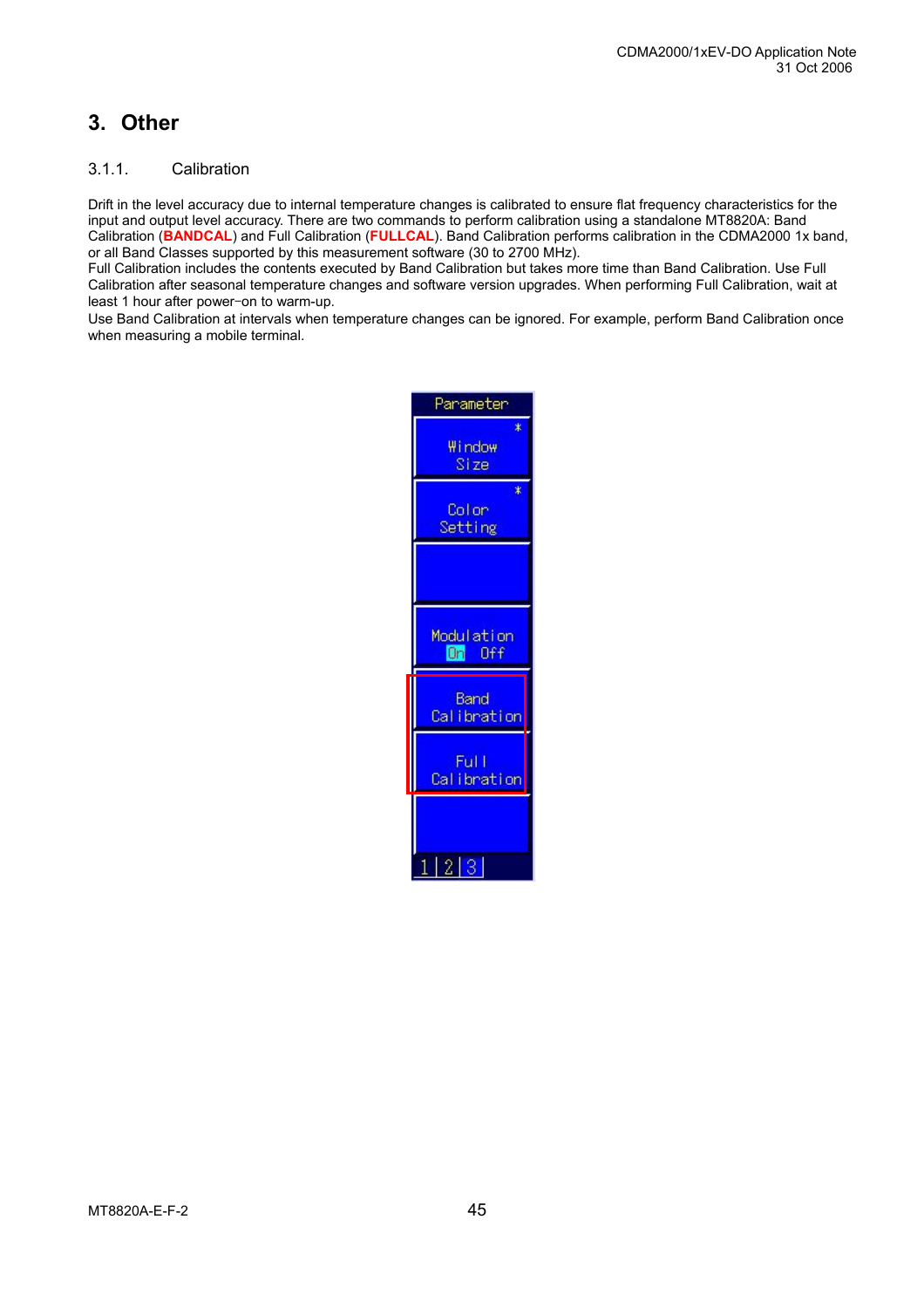#### 3.1.2. Dynamic Range

The MT8820A measurement linearity is guaranteed in the range of –40 dB up to the Input Level. In addition, a peak level of +10 dB over the Input Level is treated as over-level. As a consequence, set the MT8820A for an input level range of –40 to  $+4$  dB.

#### 3.1.3. External Loss

The MT8820A can set an offset value for External Loss, such as cable loss.

Main Output (Fwd.), Main Input (Rev.), and Aux Output (Fwd.) can each be set for External Loss. The External Loss values are enabled when External Loss is On. In addition, the values can be saved in each Band Class. Moreover, when External Loss is set to Common, the settings at the Common External Loss screen are used.

| <b>External Loss</b>  | 0ff                      |
|-----------------------|--------------------------|
| Main Output (Fwd.)    | $\overline{0.00}$<br>dB  |
| Main Input(Rev.)      | $0.\overline{00}$<br>dB. |
| Output (Fwd.)<br>AUX. | 0.00<br>dВ               |

For example, use the following procedure to set the loss value for Main Output (Fwd.) to 3.0 dB and Main Input (Rev.) loss to 5 dB for Band Class 0.

- 1. Execute **EXTLOSSW ON** to enable Main Output (Fwd.), Main Input (Rev.), and Aux Output (Fwd.) for External Loss.
- 2. Execute **OEXTLOSS 0,3.0** to set the Main Output (Fwd.) loss to 3 dB.
- 3. Execute **IEXTLOSS 0,5.0** to set the Main Input (Fwd.) loss to 5 dB.

#### 3.1.4. Synchronizing PC Controller and MT8820A

When multiple GPIB commands are sent from a PC controller to a connected MT8820A, commands may be queued in the MT8820 buffer after sending from the PC has been completed and some considerable time may be required to complete processing of the queued commands. At this time, if a query such as **ESR?** is executed after the command is sent, the GPIB drives waits until the query response is returned, so it is possible to confirm that command processing is completed at the MT8820A.

For example, when the RSSI value is read by the mobile terminal after the MT8820A Output Level is changed, such as at adjustment at RSSI measurement, control of the MT8820A and reading of the measured result from the mobile terminal must be synchronized using the procedure shown below.

- 1. Set the channel, etc.
- 2. Execute **OLVL –90.0** to set Output Level to –90.0 dBm/1.23 MHz.
- 3. Execute **ESR?** to wait until the response is returned.
- 4. Wait for the time required for RSSI measurement at the mobile terminal.
- 5. Get the RSSI value from the mobile terminal.

However, even when Phone1 and Phone2 are controlled simultaneously using Parallelphone, processing for one side sometimes keeps the other side waiting, so we recommend using a program that always sends the query and waits for the response after the command has been sent.

#### 3.1.5. Speeding Up Control Software

The simplest method for speeding up the control software is to set the MT8820A screen to off by executing the **SCREEN OFF** command.